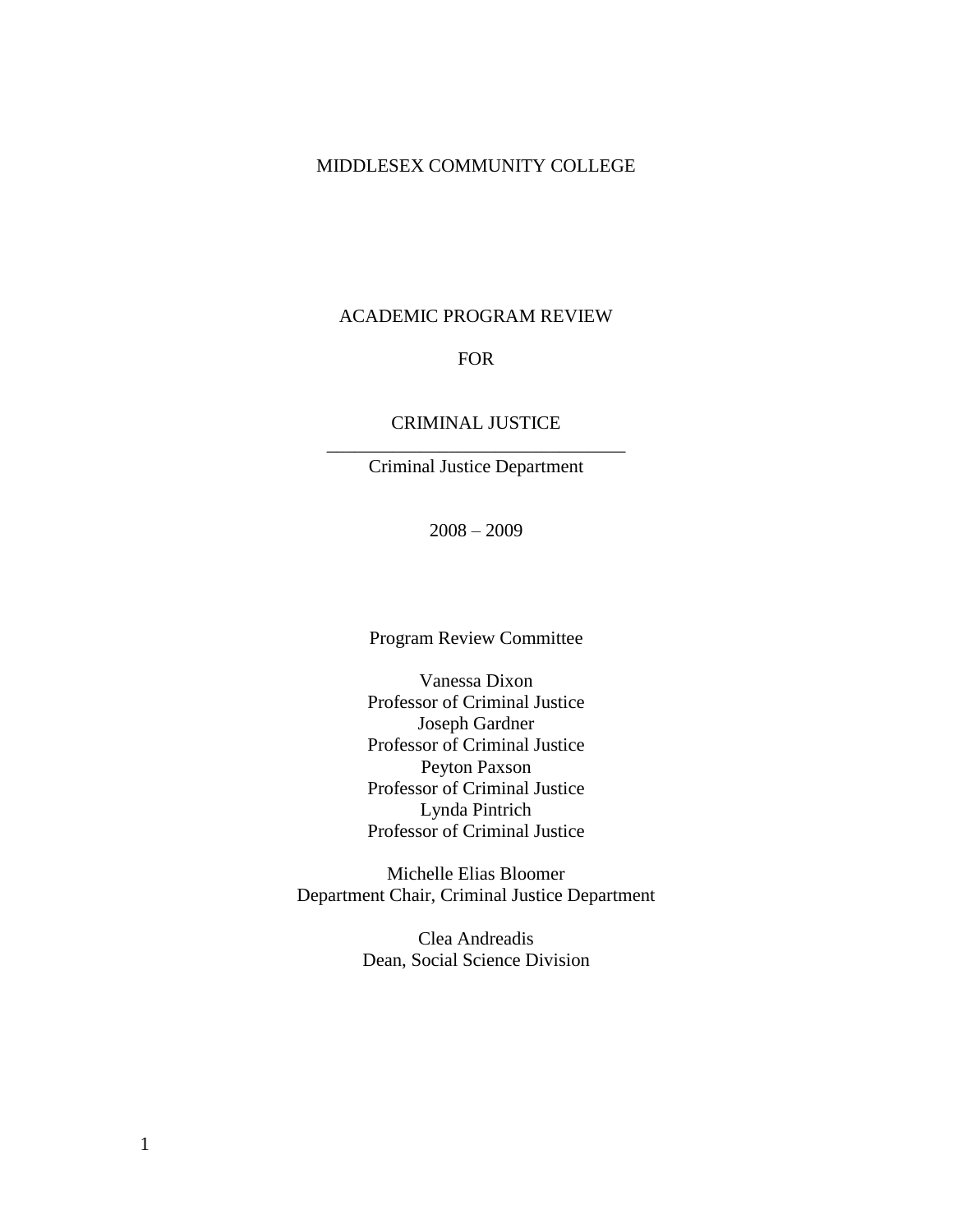## MIDDLESEX COMMUNITY COLLEGE

# Academic Program Review

Table of Contents

Section I Introduction Section II Mission and Goals Section III Data Section IV Program Analysis Target Population External Perspectives Section V Curriculum Institutional Student Learning Outcomes Program Student Learning Outcomes Additional Curricular Opportunities Section VI Instructional Support Section VII Program Evaluation Summary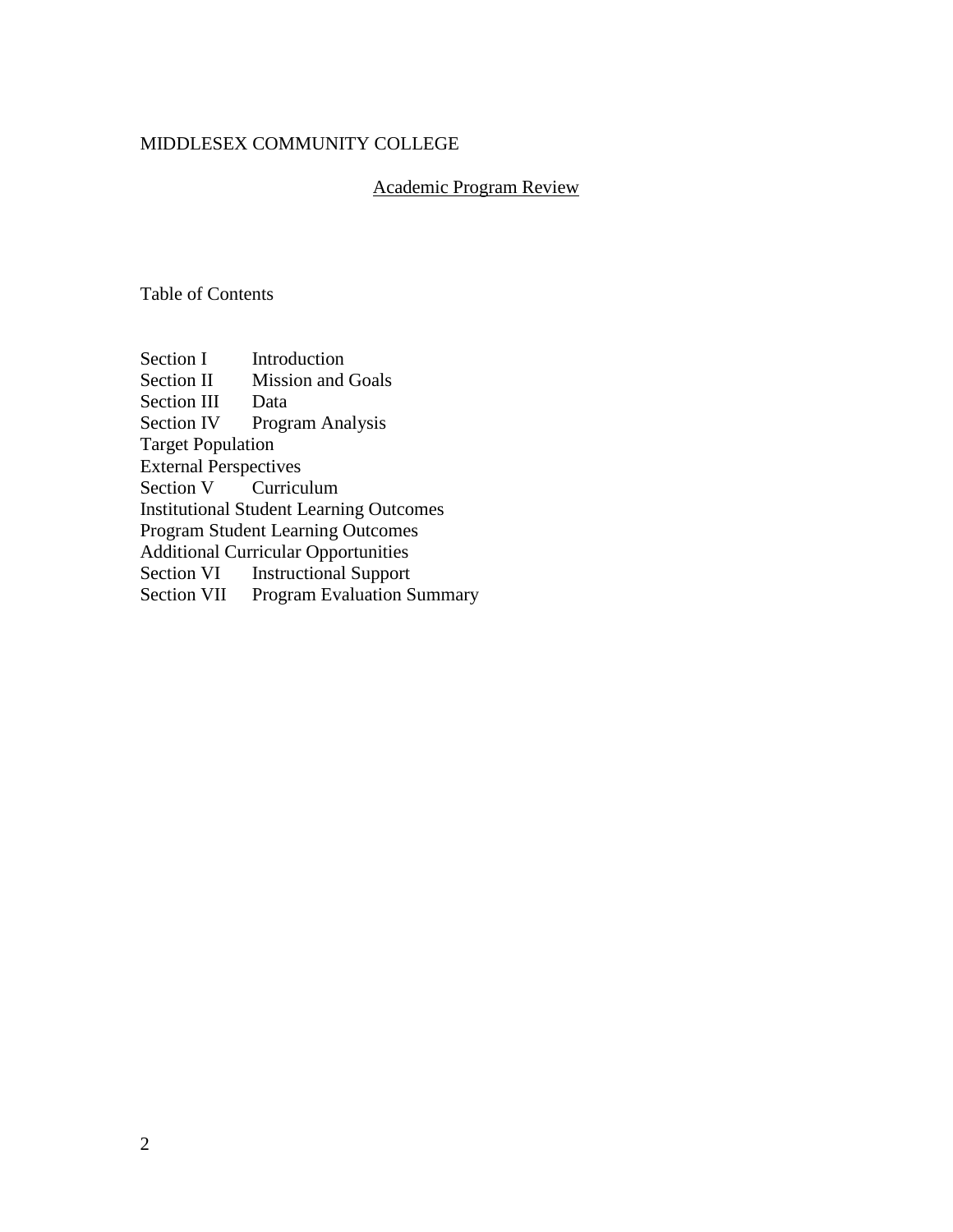# Academic Program Review

## Section I: Introduction

This is an opportunity to provide background or contextual information, set goals for the program review and/or include any other introductory information that the committee believes will be helpful to the reader. Include information about previously completed program reviews, such as findings, improvements, and unfinished items.

Changes since Previously Completed Program Reviews

We begin this program review by looking back at the Criminal Justice program's identified weaknesses from the 1999-2000 program review, and noting the measures taken to address those weaknesses.

The lack of a bridge course for students who placed into mostly developmental courses. We now offer Law and Order (CRJ 100), which has co-requisites of placement into Basic Writing (ENG 071) and/or Preparation for College Reading II (ENG 055).

The lack of Criminal Justice courses that included the College's Computer Literacy core intensive value. We now offer Computer Applications in Criminal Justice (CRJ 127) as an elective course. The College now has a computer forensics lab, and will be offering both certificate and associate degree programs in Computer Forensics beginning in Fall 2008. We foresee many of our students taking courses in this program as electives, and similarly, we foresee students in the Computer Forensics programs taking Criminal Justice courses as electives.

The lack of Spanish courses designed for particular Criminal Justice applications. The College now offers two Spanish for Criminal Justice courses (LAN 155 and LAN 156).

The lack of an alternative program and courses for students interested in Criminal Justice careers other than law enforcement.

Since September, 2001, we now offer two curricular options: Law Enforcement and Administration of Justice. These options share four core courses: Introduction to Criminal Justice (CRJ 101), Criminal Law (CRJ 112), Constitutional Law (CRJ 131), and Interpersonal Communications in Criminal Justice (CRJ 151). The remaining required Criminal Justice courses vary in each option.

The need to reconfigure the Police Operations class from a management focus to a policing focus. This course, now more appropriately identified as Contemporary Policing (CRJ 121), has changed its focus accordingly.

The need for more effective recruitment of minority group members and females.

As the data presented in Section III A indicates, the Criminal Justice program's student population continues to better reflect the communities we serve. Although our Asian student population continues to lag behind the college-wide figures, we have had particularly strong growth among Hispanic students. The Administration of Justice option has proven particularly attractive to female students and minority group members.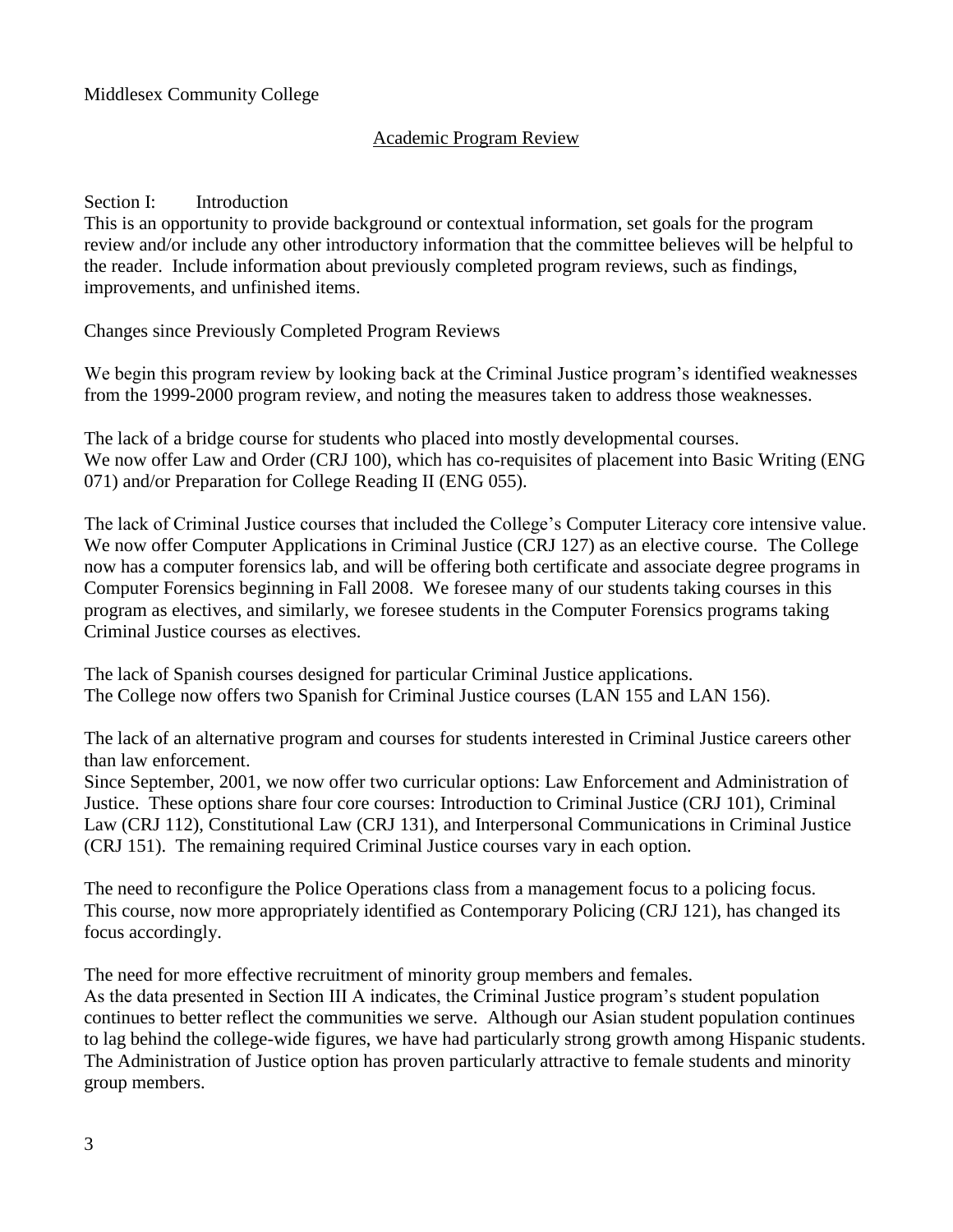The need for a capstone course.

This need remains unfulfilled. The College's new emphasis on measuring student learning outcomes creates even more of a need to have a culminating educational experience for our students. We had discussions among the faculty and consulted with the Criminal Justice Advisory Board about the need to identify or create an appropriate capstone course for all curricular options. Some Advisory Board members pointed out that a capstone course should cover multiple perspectives in criminal justice. All our upper level courses deal with very specific content and are not suited for this purpose. We do not have room in the program's curriculum to add another course nor do we want to eliminate an existing course to make room for a capstone course.

Other Recent Initiatives Law Enforcement Certificate

Developed in cooperation with the Massachusetts Chiefs of Police Association, this certificate prepares students for a career in local law enforcement. The Law Enforcement Certificate program combines specialized criminal justice and general education coursework to provide students with the knowledge and skills they need to compete for entry into the Massachusetts local law enforcement field. All of the credits earned in the certificate program can be applied to a Quinn Bill-eligible Associate in Science degree in Criminal Justice.

Eight of the nine courses required for the certificate are already required as part of the Law Enforcement associate's degree option; the ninth course, Criminology (SOC 154), is offered as an elective. Although an associate's degree is not required to be hired as a police officer in Massachusetts, students who attain this certificate are attractive candidates for hiring agencies, as they have completed many of the courses traditionally taught in police academies. Attainment of this certificate also allows completion of a shorter modified police academy.

New Course: CRJ 153 LAW, JUSTICE AND SOCIETY

## Law, Justice and Society (CRJ 153/LGL 110)

Since the 1999-2000 program review, the Criminal Justice internships have been discontinued. This was due to the lack of transferability of these courses to baccalaureate programs, as well as problems assuring academic rigor in field placements. Law, Justice and Society allows students to volunteer in off-campus service-learning activities while maintaining a significant classroom component. In addition, the course offers a significant career development component in collaboration with the College's Career Services office.

This interdisciplinary course explores the social, political, and economic factors that influence the creation, implementation, and enforcement of laws in our society. The extent to which the legal system can be an agent of social justice is examined through readings and discussion. Students have the opportunity to analyze both the causes and solutions of problematic conditions in our society and world, such as: poverty; racism; sexism; crime; substance abuse; education; and other social issues. Students gain valuable insights and experience through a required four hour per week Service-Learning placement in a community agency such as human services, criminal justice, education, or the courts.

Criminal Justice On-Line and Hybrid Courses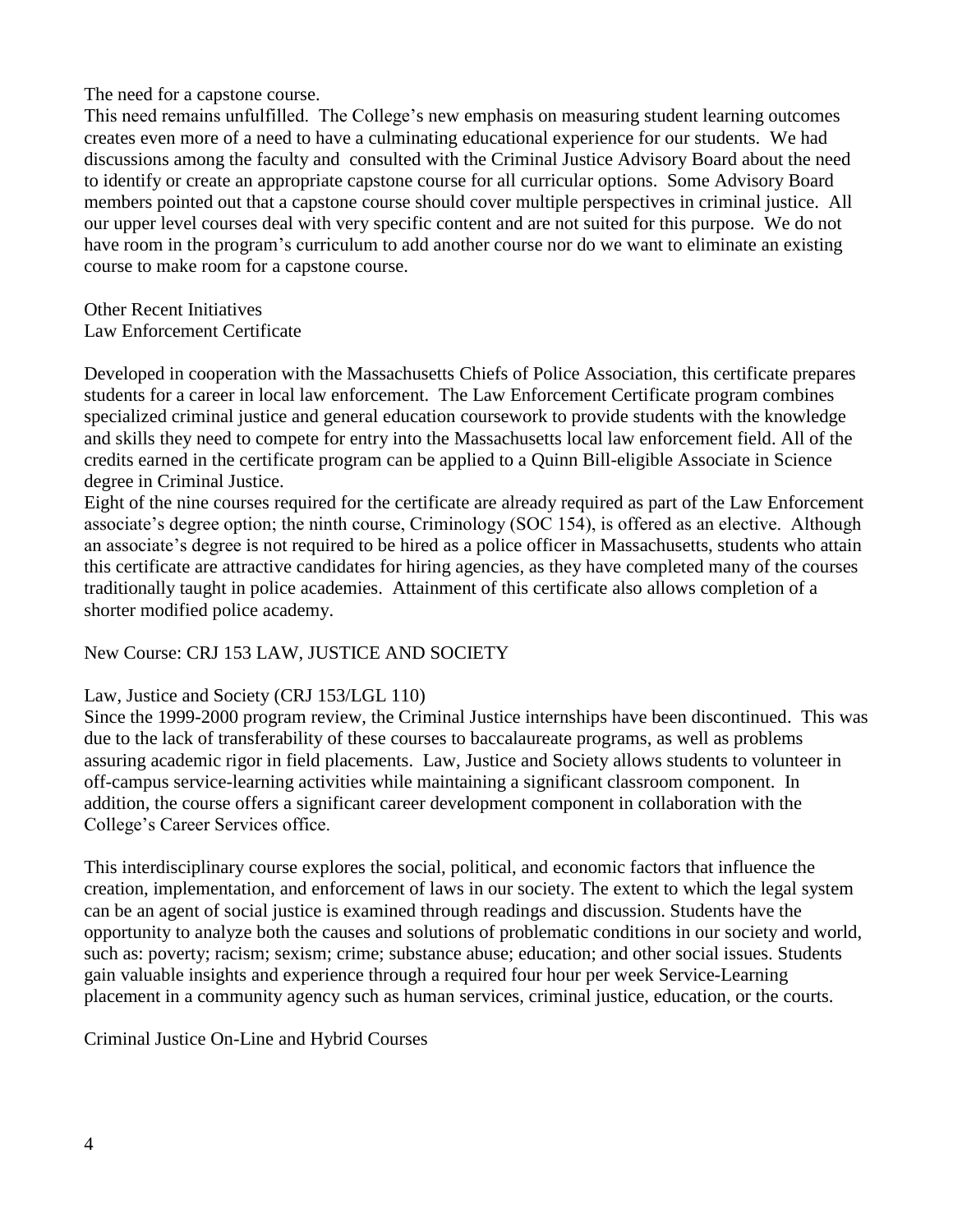Introduction to Criminal Justice, Contemporary Policing, Constitutional Law, Criminal Law, Principles of Corrections, Society and Victims of Crime, Interpersonal Communications, Juvenile Justice, Criminal Investigations, Criminal Evidence and Court Procedure.

Online Administration of Justice, Law Enforcement, and Transfer Options Curriculum

Students enrolled in all our programs' options can now take all of their required coursework online. Only one course, Interpersonal Communications in Criminal Justice (CRJ 151), is a hybrid course requiring presence on campus five times during the semester for the public speaking assignment. However, the bulk of students' activities are performed online.

This increase in online opportunities for students also provides students with a means of meeting the College's core intensive value of computer literacy; any student who successfully completes an online course satisfies that intensive value.

# Transfer Option

In the fall of 2009, the CJ Department developed a transfer option which is completely aligned to the requirements of Mass Transfer. This option has the same criminal justice core requirements as the other two options, Introduction to Criminal Justice, Criminal Law, Interpersonal Communications in Criminal Justice and Constitutional Law. The general education requirements are similar to the other two options. The main difference is that the Transfer option requires two Science electives and a college level Math. One of the Science electives must be a four credit science with a laboratory component. The addition of a Science elective leaves students with two free electives, one less than they would have in the other options. To fulfill the Math elective in the Transfer option, CJ advisors routinely recommend Math Modeling (MAT 120). (The Math elective in the other two options can be met by completion of Algebra II (MAT 080), a developmental course.)

Students completing the Transfer option have a choice of criminal justice electives. They can pick any three of the following courses as CJ electives: 1) Contemporary Policing, 2) Criminal Evidence and Court Procedure, 3) Criminal Investigations,4) Juvenile Justice Process, 5) Society and Victims of Crime, 6) Principles of Corrections, 7) Law, Justice and Society, and 8) Terrorism and Homeland Security. The first three courses are required as CJ electives in the Law Enforcement option. Courses numbered 4-6 are required by the Administration of Justice option. The other two fulfill free elective requirements for those students in the Law Enforcement and Administration of Justice options who enroll in them.

# Section II: Mission and Goals

1. State the mission of the program. Please indicate if the mission statement is new or has been significantly revised as part of a prior program review process.

The Criminal Justice program prepares students for career employment in law enforcement/criminal justice agencies or related human services fields, and/or for successful transfer to four year institutions. The program's goal is to develop educated and ethical graduates with excellent oral and written co aims to develop ethical and educated graduates with excellent oral and written communication and computer skills, who have an understanding and appreciation of diversity in society.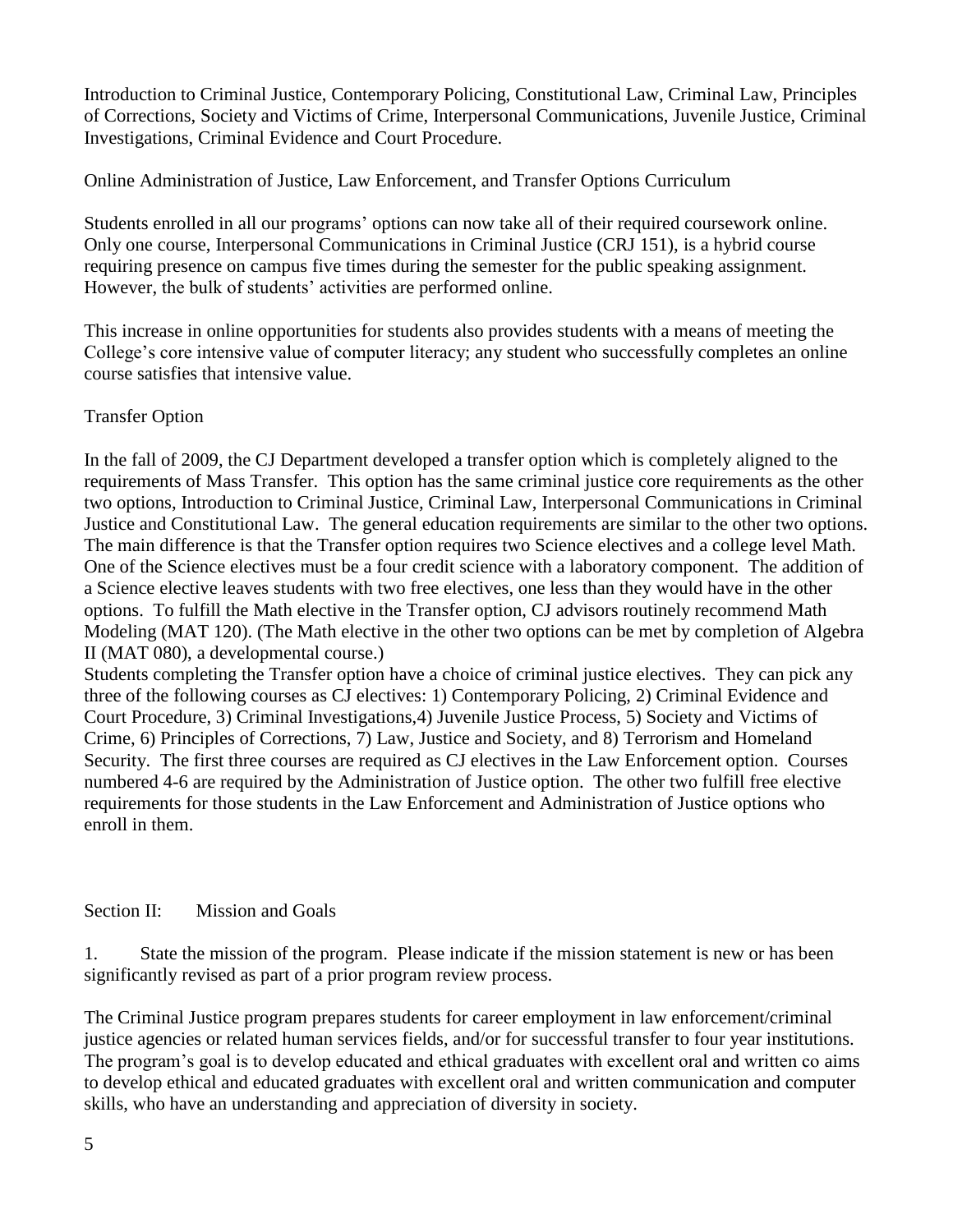The curriculum emphasizes both a theoretical and applied approach to major areas of criminal justice including police, courts, probation, corrections, parole, and victim advocacy in emerging crime prevention programs.. Students have ample opportunities to enhance classroom learning with community service learning and internships

2. a. What is the relationship of the program's mission to the overall mission of the College as adopted by the Trustees and approved by the BHE?

## The Mission Statement of the College is as follows:

#### Bedford • MASSACHUSETTS • Lowell

Middlesex Community College is a progressive and dynamic learning community, committed to providing educational programs and services that support personal growth and economic opportunity for its diverse student population. Dedicated to student success, the College provides excellence in teaching, personal attention, and extensive opportunities for exploration and growth. Closely linked to the fabric of the community, Middlesex's partnerships with school, business and service organizations provide leadership in economic and community development and foster a culture of civic engagement and responsive workforce development. The College's state-of-the-art programs in the liberal arts, basic skills, and more than fifty career and technical fields respond to student and community needs, providing a strong foundation for college transfer, employment, professional development and lifelong learning.

Six pillars express the primary values and goals that support the Middlesex Mission:

#### A Dynamic Learning Environment

Teaching is student-centered, emphasizing interactive learning strategies, state-of-the-art technology, workplace and community service, and the incorporation of a forward-thinking core curriculum. Online classes, tutoring and library resources give students added flexibility for learning. Vibrant co-curricular opportunities reflect a broad array of interests and encourage a strong voice in student governance.

#### A Supportive, Caring Community

Classes are small, with instruction tailored to the needs of individual students. Writing, Reading, and Mathematics learning centers and tutoring in all college subjects enhance achievement, providing added personal attention and support. By accessing the academic, career and personal counseling available at both Middlesex campuses, students receive timely, individualized guidance throughout their college experience and assistance in planning the next steps in their education and careers.

#### Responsive Workforce Development

An active Business and Industry program delivers just-in-time education and training at corporate and agency sites, while on-campus and web-based skills development, professional development, and lifelong learning programs are offered throughout the region. A unique partnership with MCC's one-stop Career Place gives students and community residents ready access to extensive career counseling, placement, and training in an off-site facility created to serve regional economic development needs.

#### Active Civic Engagement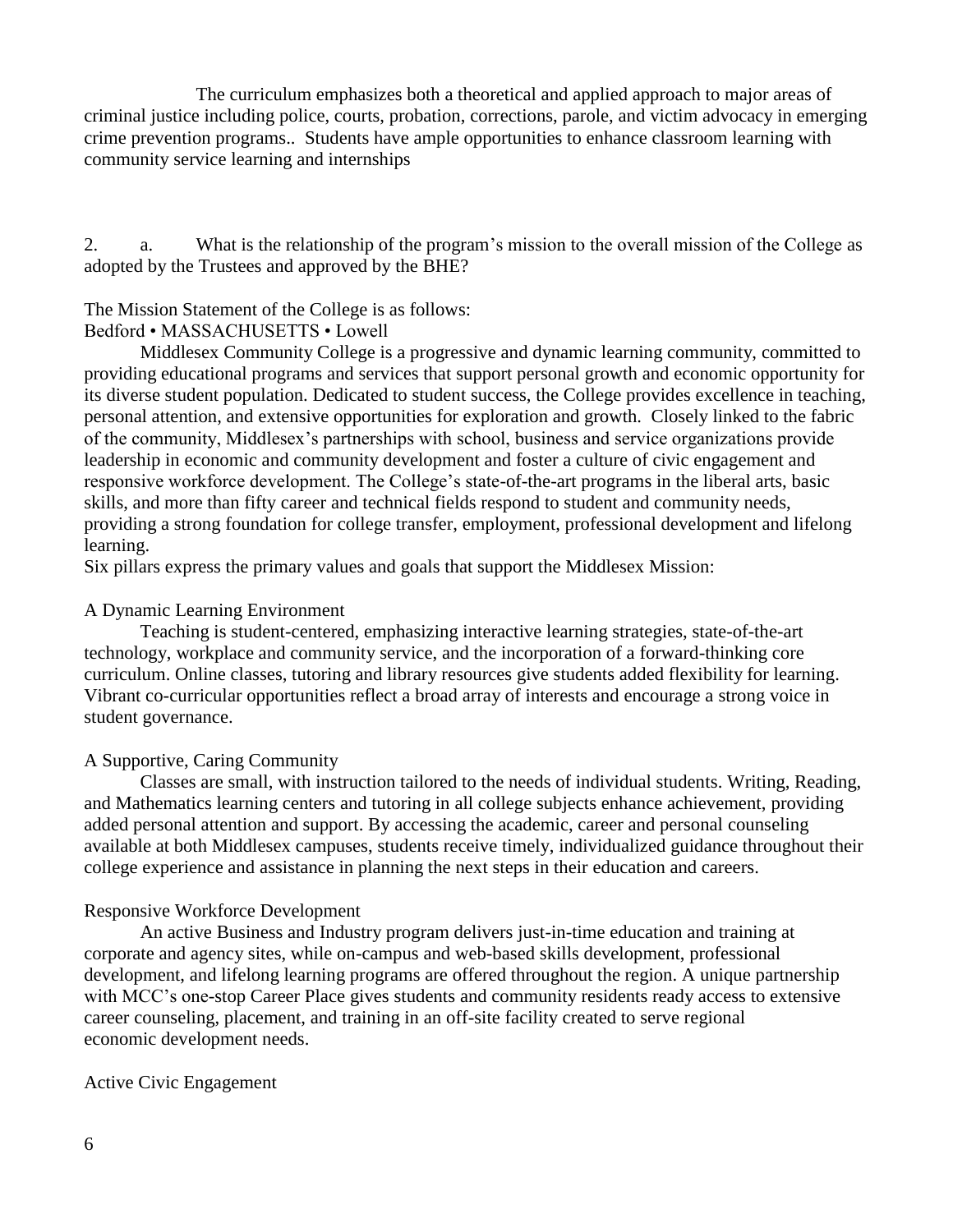Through partnerships with schools, businesses, the arts community, and service agencies, Middlesex participates actively in the day-to-day life and ongoing development of its local communities. Service Learning reinforces institutional and personal citizenship, involving students in authentic learning and vital community service, while international teaching and learning opportunities support partnerships abroad and globalization of Middlesex's curriculum.

# Extended Learning Opportunities

Programs and services for students and community members of all ages, interests and abilities complement other college offerings, extending MCC's reach to diverse populations. Programs range from adult literacy and English-as-a-Second-Language instruction at college and precollege levels to Honors and post-graduate opportunities. Community residents can broaden specific skills and interests in a collegiate environment through an array of focused summer camps, specialized programming for youth and senior citizens, short-term courses and seminars, and online learning opportunities.

# Commitment to Excellence

Through an emphasis on effectiveness, applied scholarship and instructional innovation, faculty and staff produce dynamic curricula and creative approaches to learning. An extensive professional development program supports exploration of effective teaching techniques, new technologies, and strategies that promote student achievement and success both in the classroom and beyond. College research and ongoing outcomes assessment reinforce Middlesex's commitment to continuous improvement and responsiveness in all of its offerings and services.

The Criminal Justice Program adheres to all of the principles and tenets of this mission statement and is a vital component in the College's collaboration with public and private sector agencies serving local communities by providing qualified graduates to meet the region's evolving public service and public safety needs.

The Criminal Justice program strives to identify and respond to current and future needs by annual meetings and the professional consultations and recommendations of the Criminal Justice Advisory Board, whose members are responsible for meeting the current needs of the communities that they represent.

b. Please explain what specific institutional goal(s) the program satisfies. You may include any goals referenced in the College Mission Statement or any goals illustrated in the Pillars of the College Mission Statement.

The Criminal Justice program fulfills a unique institutional goal by preparing students to become criminal justice professionals who may be employed at the federal, state, county and local levels of government and in the private sector. The program also provides education for current practitioners, who are seeking to improve their knowledge base and educational level. It is important to note that no college credits are awarded for military, police, or life experiences.

# Section III: Data

The Institutional Research Office will provide a significant portion of the data. Your committee is encouraged to request additional relevant information from Institutional Research and to develop and conduct alternative assessments as well. Some examples of assessments that the committee may choose to implement are student focus groups and/or student surveys. Input from relevant internal groups such as Advising, Admissions, and/or connected departments will also be necessary. Please include a copy of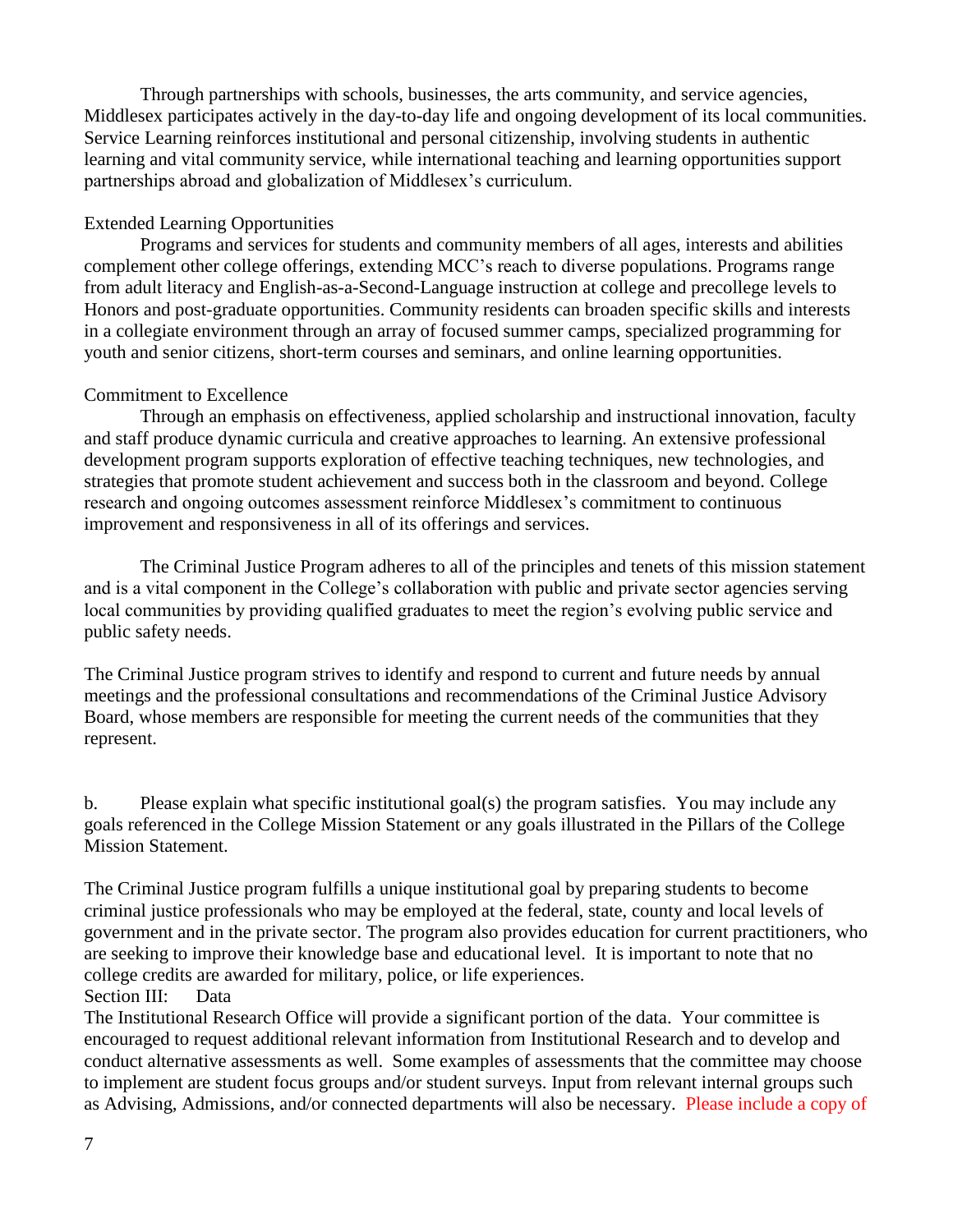the data from Institutional Research and all committee-developed surveys or focus questions in the Appendix of the review.

a. Please note important trends, patterns and issues that emerge through the enrollment, academic progress and retention data. (Data from Institutional Research Office)

The decision to split the Criminal Justice program into two different curricular options (Law Enforcement and Administration of Justice) arose from the 1999-2000 program review. We anticipated that we would see distinct gender distributions in each program. Indeed, that has proven to be the case:

| Student Population by Gender Fall 2009                              |       |       |       |  |  |  |  |  |  |  |
|---------------------------------------------------------------------|-------|-------|-------|--|--|--|--|--|--|--|
| <b>Administration of Justice</b><br>Law Enforcement<br>College-wide |       |       |       |  |  |  |  |  |  |  |
| Female                                                              | 60.6% | 23.2% | 57.5% |  |  |  |  |  |  |  |
| Male                                                                | 39.4% | 76.8% | 42.4% |  |  |  |  |  |  |  |

In the current social context, we expect this gender distribution to remain essentially the same for the foreseeable future. Nevertheless, we will continue to maintain a program culture that encourages consideration of a variety of career choices in criminal justice fields, irrespective of students' gender. The faculty reflect the diversity of the criminal justice careers, with experiences as a prosecutor (female), police officer (female), corrections official (female), defense attorney (male), and human services professional (male). The faculty's professional experience actually defies gender stereotypes completely. We view this as a programmatic strength.

The Criminal Justice program also embraces racial and ethnic diversity:

| <b>Student Population by Race/Ethnicity</b> |                           |                 |              |  |  |  |  |  |  |
|---------------------------------------------|---------------------------|-----------------|--------------|--|--|--|--|--|--|
|                                             | Administration of Justice | Law Enforcement | College-wide |  |  |  |  |  |  |
| White                                       | 59.4%                     | 70.5%           | 65.8%        |  |  |  |  |  |  |
| Hispanic                                    | 24.4%                     | 16.8%           | 10.7%        |  |  |  |  |  |  |
| <b>Black</b>                                | 5.0%                      | 3.6%            | 5.7%         |  |  |  |  |  |  |
| Asian                                       | 5.0%                      | 4.1%            | 10.0%        |  |  |  |  |  |  |

Our efforts to promote racial and ethnic diversity have produced a significant improvement from the data presented in the 1999-2000 program review. At that time, our student population was 81% White, 11% Hispanic, 3% Black, and 3% Asian. In particular, we have noted a significant increase in the number of Hispanic females enrolled in our program over the past few years, which can be attributed in part to enhanced recruiting by the College. We are concerned about the disproportionately low number of Asian students. Part of this can be explained by the traditional attitudes about law enforcement careers maintained by some members of the Asian communities, particularly the parents of prospective students. Members of the Criminal Justice program continue to seek a student population that better reflects the communities we serve. Professors Pintrich and Paxson have participated in Title VI programs designed to help faculty become more familiar with the concerns of the Southeast Asian community. Professor Paxson was also a member of a Fulbright-Hays Faculty Study Fellowship in Cambodia in 2002.

Application trends demonstrate that our program remains attractive to prospective students: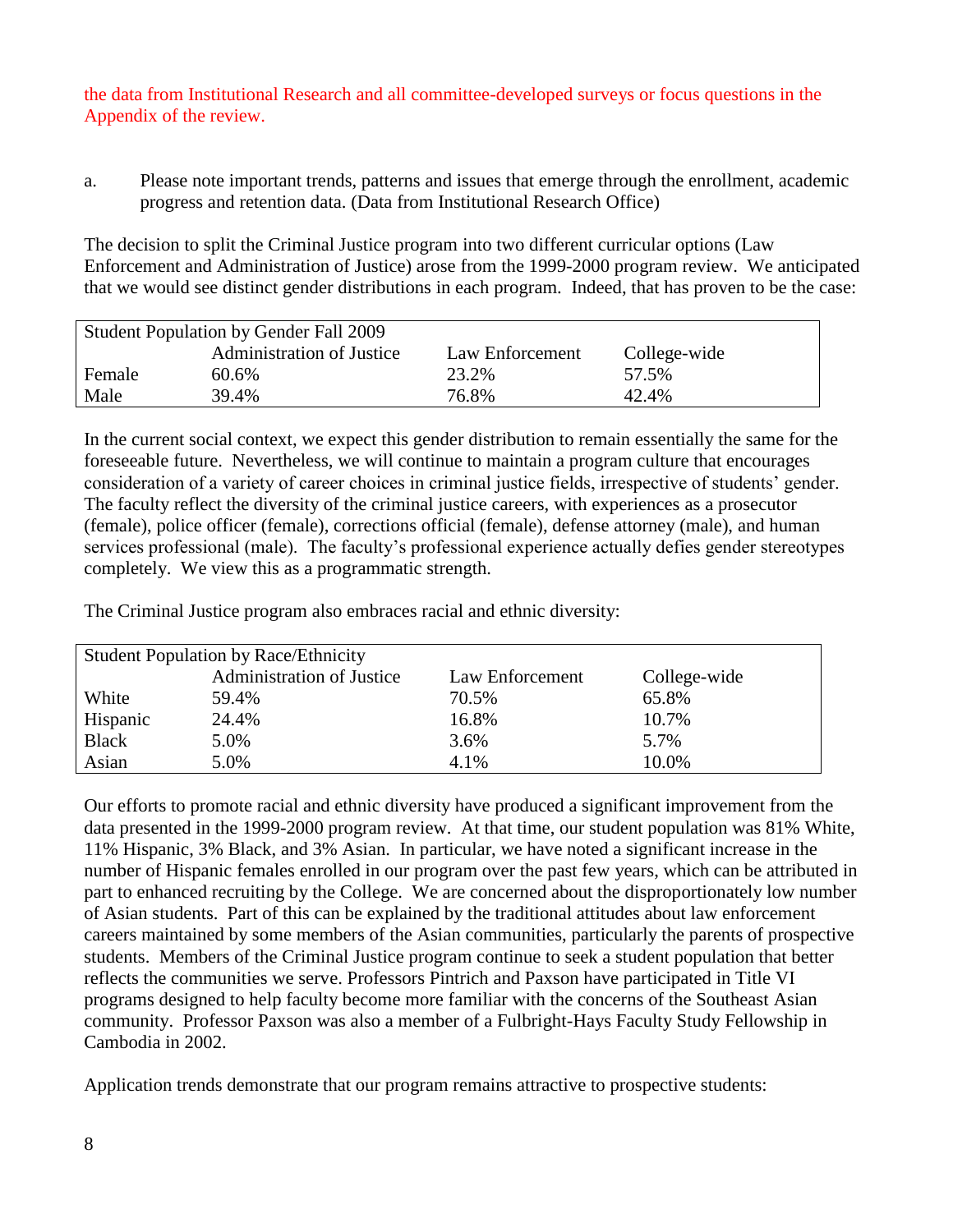|                        | Application Trend 2002-2009      |                 |              |  |  |  |  |  |  |  |  |
|------------------------|----------------------------------|-----------------|--------------|--|--|--|--|--|--|--|--|
|                        | <b>Administration of Justice</b> | Law Enforcement | College-wide |  |  |  |  |  |  |  |  |
| 2002                   | 126                              | 183             | 6006         |  |  |  |  |  |  |  |  |
| 2009                   | 112                              | 360             | 8763         |  |  |  |  |  |  |  |  |
|                        |                                  | 97%             | 46%          |  |  |  |  |  |  |  |  |
| Increase<br>(Decrease) | (11%)                            |                 |              |  |  |  |  |  |  |  |  |

The Criminal Justice program's enrollment growth has exceeded that of the College:

| Head Count Enrollment Trend 2002-2009 |                                  |                 |              |  |  |  |  |  |  |  |
|---------------------------------------|----------------------------------|-----------------|--------------|--|--|--|--|--|--|--|
|                                       | <b>Administration of Justice</b> | Law Enforcement | College-wide |  |  |  |  |  |  |  |
| 2002                                  | 93                               | 180             | 8012         |  |  |  |  |  |  |  |
| 2009                                  | 160.                             | 440             | 9498         |  |  |  |  |  |  |  |
| Increase                              | 72%                              | 144%            | 18.5%        |  |  |  |  |  |  |  |

Comparing the application trend to the head count enrollment trend, many prospective students do not identify their curricular choice as Administration of Justice, but do so after enrollment. While we are pleased that our program's advising procedures help our students identify their particular career interests, we also believe that greater clarity in recruiting and admissions information will better serve these students as they consider Middlesex.

Among enrolled students, course completion rates exceed the college-wide rate:

| Course Completion Rates Fall 2009 |                 |              |
|-----------------------------------|-----------------|--------------|
| <b>Administration of Justice</b>  | Law Enforcement | College-wide |
| 79.8%                             | 81.7%           | 75.6%        |

This superior course completion rate occurred despite the fact that entering Criminal Justice students tended to score lower on Writing, Math, and Reading Placement tests than did students College-Wide:

|                | <b>Writing Placement Scores</b>  |                 |                 |             |              |              |  |  |  |  |  |
|----------------|----------------------------------|-----------------|-----------------|-------------|--------------|--------------|--|--|--|--|--|
|                | <b>Administration of Justice</b> |                 | Law Enforcement |             | College-wide |              |  |  |  |  |  |
|                | 2002                             | 2009            | 2002            | 2009        | 2002         | 2009         |  |  |  |  |  |
| <b>ENG 065</b> | $\overline{4}$                   | $3(6.7\%)$      | 10              | $12(6.9\%)$ | 165          | $194(6.1\%)$ |  |  |  |  |  |
| <b>ENG 071</b> | 35                               | 22 (48.9%)      | 52              | 81(46.8%)   | 1049         | 1236         |  |  |  |  |  |
|                |                                  |                 |                 |             |              | $(38.6\%)$   |  |  |  |  |  |
| <b>ENG 101</b> | -18                              | $20(44.4\%)$ 31 |                 | 80 (46.2%)  | 1044         | 1770         |  |  |  |  |  |
|                |                                  |                 |                 |             |              | $(55.2\%)$   |  |  |  |  |  |

| <b>Math Placement Scores</b> |                                  |              |                 |            |              |            |  |  |  |
|------------------------------|----------------------------------|--------------|-----------------|------------|--------------|------------|--|--|--|
|                              | <b>Administration of Justice</b> |              | Law Enforcement |            | College-wide |            |  |  |  |
|                              | 2002                             | 2009         | 2002            | 2009       | 2002         | 2009       |  |  |  |
| MAT 060 38                   |                                  | $10(23.3\%)$ | 38              | 62 (33.9%) | 925          | 764        |  |  |  |
|                              |                                  |              |                 |            |              | $(22.5\%)$ |  |  |  |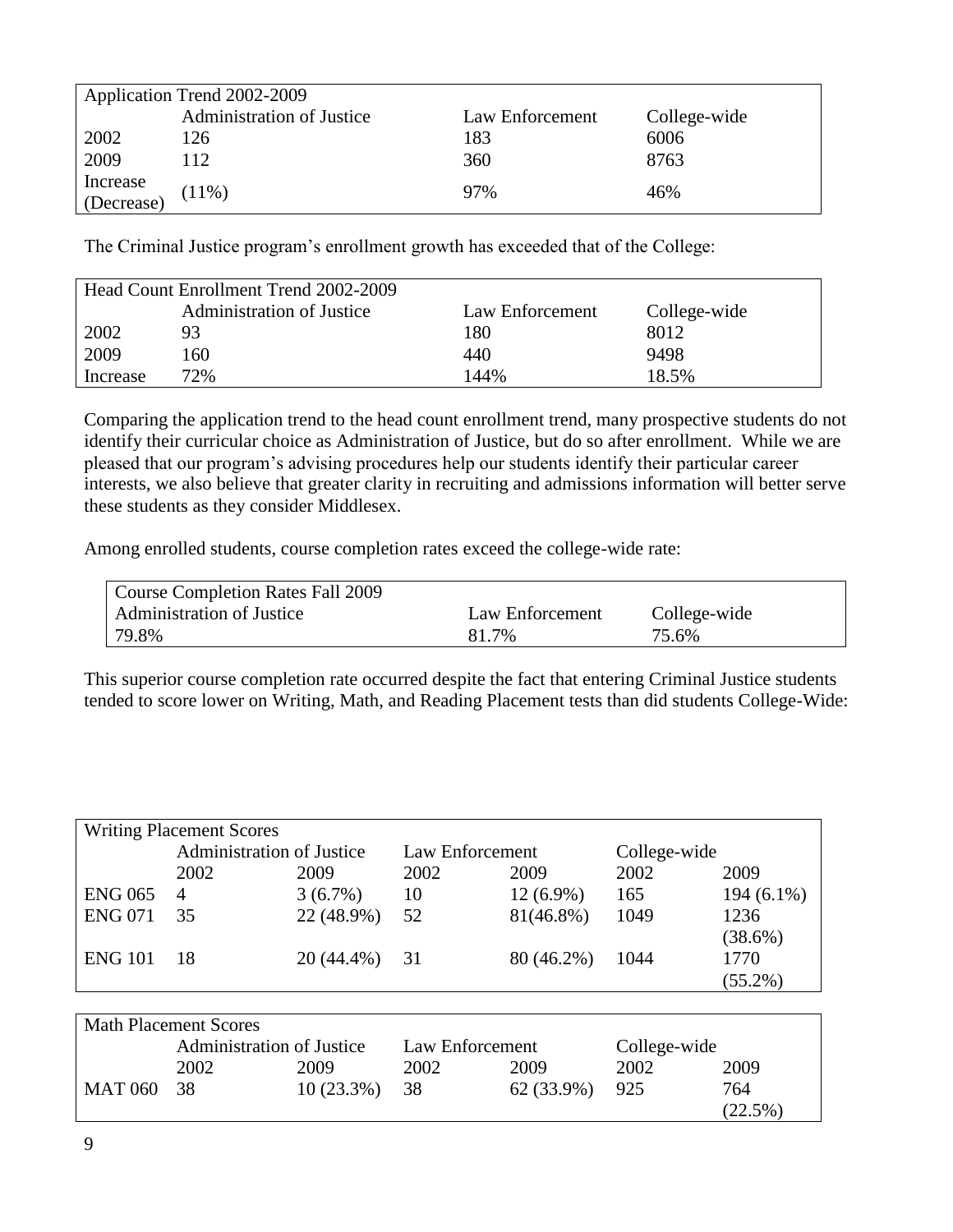| <b>MAT 065</b><br><b>MAT 070</b><br>32 |                                  | $6(14.0\%)$<br>$6(14.0\%)$<br>13 |                 | 5<br>17 (9.3%)<br>40 (21.9%)<br>519 | 514  | 319 (9.4%)<br>$(15.2\%)$ |  |  |
|----------------------------------------|----------------------------------|----------------------------------|-----------------|-------------------------------------|------|--------------------------|--|--|
| <b>Reading Placement Scores</b>        |                                  |                                  |                 |                                     |      |                          |  |  |
| Development                            | <b>Administration of Justice</b> |                                  | Law Enforcement |                                     |      | College-wide             |  |  |
| Reading                                | 2002                             | 2009                             | 2002            | 2009                                | 2002 | 2009                     |  |  |
| Required                               | 13                               | $9(20.5\%)$                      | 23              | 39 (21.8%)                          | 540  | 561 (16.8%)              |  |  |
| Recommended                            | 10                               | 10(22.7%)                        | 16              | 37 (20.7%)                          | 466  | 565 (16.9%)              |  |  |
| None                                   | 55                               | 25 (56.8%)                       | 35              | 103                                 | 1356 | 2209(66.2%)              |  |  |
|                                        |                                  |                                  |                 | (57.5%)                             |      |                          |  |  |

b. Please comment on significant information that emerges from the Student Transfer and Employment Follow-up data. (Data from Institutional Research Office and Department Records)

There is insufficient follow up data about student transfer and employment. However, we recognize the importance of discussing with the Institutional Research Office ways to obtain this information. This information could certainly inform and influence curricular changes.

Please summarize findings from student surveys, student focus groups, and/or other types of surveys and focus groups the Committee chose to undertake. (Data from surveys and/or questions developed by the Committee)

The CJ faculty has not chosen to undertake any student focus groups or surveys not mentioned elsewhere in this report.

Section IV: Program Analysis

Target Populations:

4. a. Is this program intended to serve a target population(s)? Please explain.

Yes, this program was intended to serve students who express an interest in a career in criminal justice and related human services fields as well as those who aspire to transfer to baccalaureate institutions.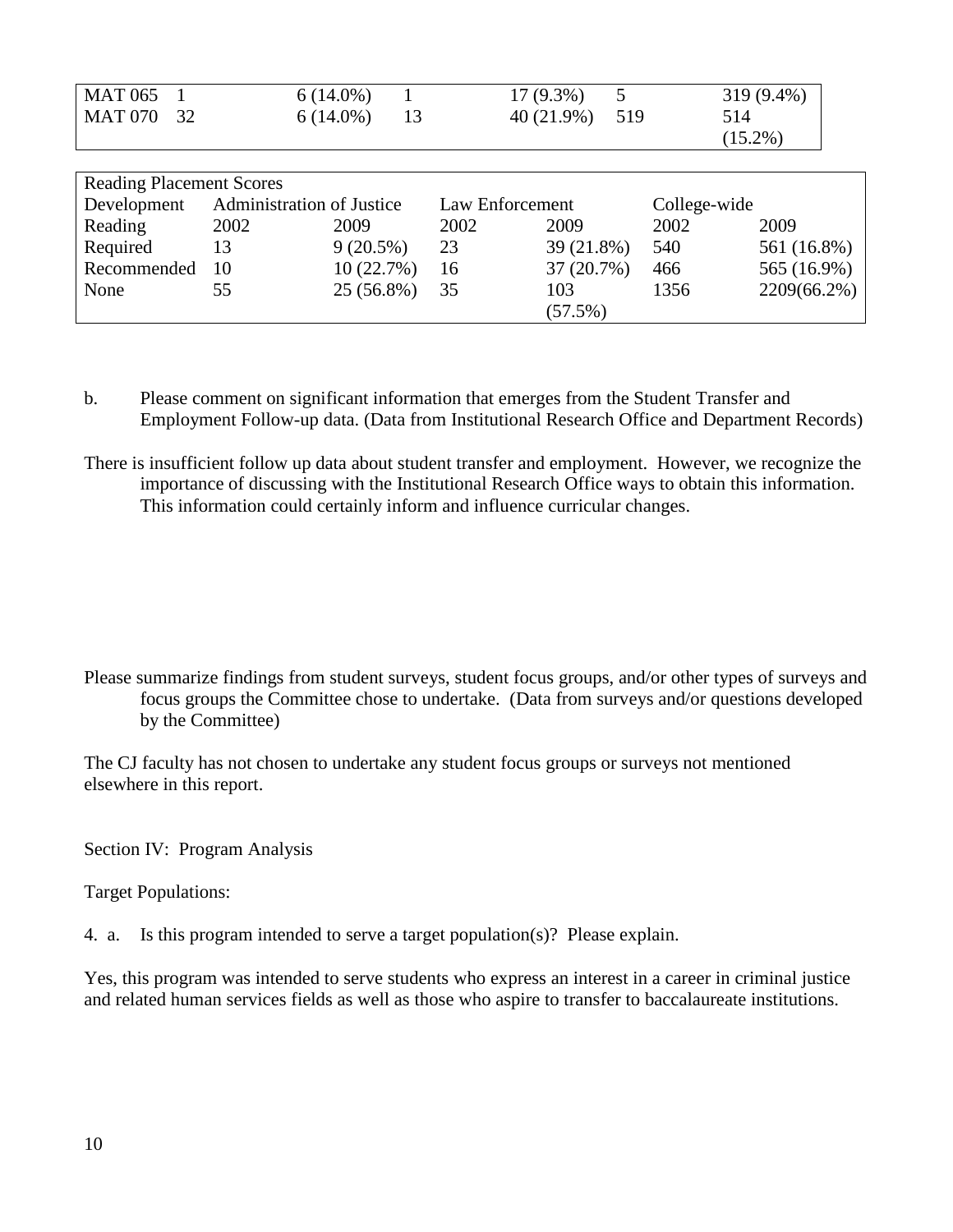Are there plans to recruit/market for this program by targeting any new or different groups? Please explain. Are there additional student recruitment and/or marketing efforts in which program faculty would like to be involved? Please be as specific as possible.

No, we do not have plans to recruit or market this program beyond what we are already doing. Current financial exigencies combined with the DHE staffing requirements for our Quinn Bill accreditation preclude our efforts to grow the program.

Are there plans to change or add to strategies currently in place to assess the program's fit with student interest and market demand?

Ensuring the program's fit with the market demand is a central goal of the program. The faculty will continue to engage in all activities outlined in question 6a. and is open to new ways to ensure that the program's curriculum accommodates to market demands and student's interests. Based on student interest and market demand, our program has brought new emphasis to criminal justice careers other than local law enforcement. The program's heightened focus on transferability to baccalaureate programs reflects market demand for current and future criminal justice professionals.

Are program faculty and staff currently working with the Academic Planning Center or other areas of the College to interest students in taking courses in the program? Describe these interactions and the roles that the parties play.

Throughout the year, the CJ Department Chair attends admission open houses organized by the Academic Planning Center. Generally, after students attend a general information session about the college, the CJ chair meets with students interested in majoring in criminal justice and makes a presentation about the CJ program's options and requirements. At the conclusion of the presentation, she usually meets with individual students and their families to answer questions about the program.

Are there additional student recruitment/marketing efforts in which program faculty and/or staff would like to be involved? Please be as specific as possible.

See answer on 4b.

Please comment on any Advanced Placement (high school) or Articulation Agreements (4-year institutions) that apply to your program. Are the agreements current and signed by all partners? What percentage of students in the program takes advantage of each agreement?

Advanced Placement (High School)

The Criminal Justice Department has offered Introduction to CJ at the Lowell High School (LHS)\_\_\_\_(How long have we been offering these?)\_\_\_\_\_\_\_\_\_\_. Students who after being tested, place in English Composition I are allowed to enroll in this course and receive college credit for it.

Plans to run the course in the spring 2010 were discarded due to several issues. During the spring 2010, the guidance counselors at Lowell High School were unable to identify possible student candidates and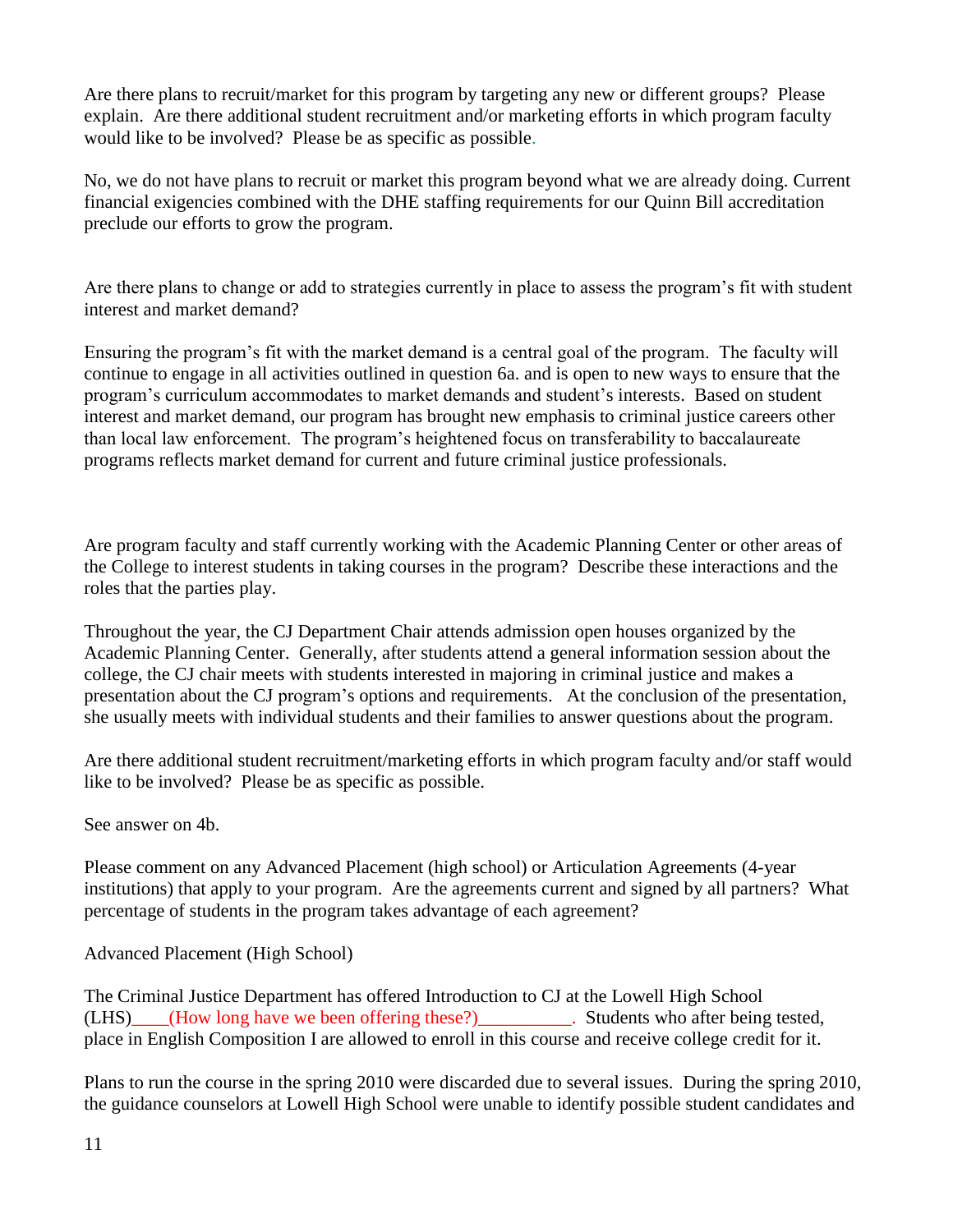test them in a timely manner. The course was excluded from the course selection materials so students were not informed of its availability. In addition, according to Maria Cunha, who coordinates this dual enrollment collaboration, LHS students favored the courses offered by the University of Massachusetts Lowell (UML) at LHS over the ones offered by MCC because they could earn Advance Placement credit in addition to college credit. (Advance placement (AP) credit was not available for college courses from MCC held at LHS. Any AP credit makes a favorable difference in a student's GPA making it in turn more advantageous for students to opt for any courses offered by UML over those offered by MCC.)

Efforts to offer Contemporary Policing at LHS in the spring 2011 were again unsuccessful due to insufficient enrollment.

## Articulation Agreements

The criminal justice program has signed articulation agreements with Fitchburg State College, Hesser College, Salem State College, Suffolk University, and University of Massachusetts Lowell.

Per Cathy Pride, Associate Dean of Academic Program and Articulation, the college does not collect information specific to agreements. The following information shows the percentage of CJ students who transferred after graduating. (Students need an associate degree to get the full benefits of articulation agreements and Joint Admissions/MassTransfer):

2006 – 63% (60 grads, 38 transfers w/AS) 2007 – 54% (64 grads, 35 transfers w/AS) 2008 – 74% (58 grads, 43 transfers w/AS) 2009 – 59% (76 grads, 45 transfers w/AS)

In conclusion, for the graduating classes of 2006 – 2009, an average of 62.5% of graduates transferred to baccalaureate programs. Since the majority of CJ students transfer to UMass Lowell, Salem State, and to other public institutions that honor Joint Admissions/MassTransfer, it is fair to say that these percentages closely reflect the percentage of students receiving the benefits of articulation agreements.

External Perspectives:

a. Based on a review of other college catalogs, list the colleges in our general area that have similar programs and comment on significant differences from the ones we currently offer that bear further exploration.

The Criminal Justice programs of five Massachusetts community colleges with service areas adjacent to Middlesex's were reviewed: Massachusetts Bay (with primary campuses in Wellesley and Framingham), Mt. Wachusett (Gardner), Northern Essex (Lawrence and Haverhill), North Shore (Lynn and Beverly), and Quinsigamond (Worcester). Most programs seem to be generally comparable in terms of general education and Criminal Justice course offerings and requirements, with a few notable differences.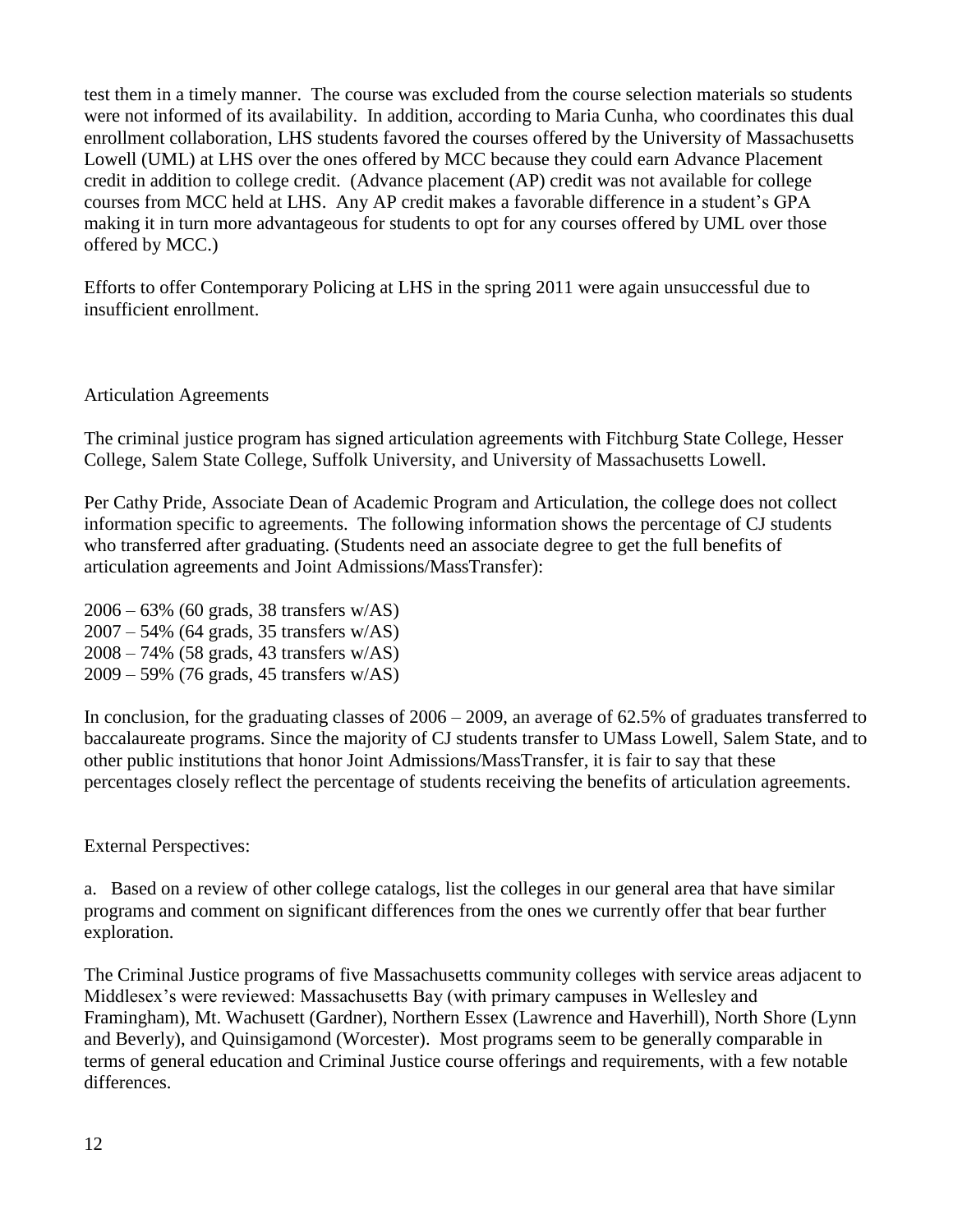North Shore and Northern Essex offer criminal justice internships for degree credit. Middlesex decided several years ago to stop offering our internship courses, as these courses rarely transfer to baccalaureate programs, and due to the inability to monitor the academic rigor of these internship courses. Middlesex now offers an elective, Law, Justice, and Society, which includes a required service-learning component, but is focused on classroom content delivery.

Comparing Middlesex with the other community colleges studied, Middlesex falls in the middle in number of Criminal Justice courses required for the associate degree.

Bunker Hill requires only six prescribed Criminal Justice courses (18 credits) but also requires 12 credits of Criminal Justice electives, for 30 credits in the major. North Shore also requires at least 30 credits in the major. Middlesex formerly required 30 credits in the major. However, the decision was made during the last program review to reduce required credits in the major and increase the number of humanities electives, in order to better ensure transferability of students' credits to baccalaureate institutions.

Middlesex requires students in the Law Enforcement and Administration of Justice option to take at least 21 credits of Criminal Justice coursework, as do Massachusetts Bay and Northern Essex, although neither of these other schools offers concentrations in particular aspects of Criminal Justice. Mt. Wachusett requires 25 credits of Criminal Justice coursework in both its Corrections and Law Enforcement concentrations.

Categorized as a Social Science course rather than a Criminal Justice course, Criminology is not required for either Criminal Justice degree option at Middlesex, although it is required for the Law Enforcement Certificate. Criminology is required for the associate degree at all of the other community colleges discussed in this section, listed at some schools as a Criminal Justice course and at others as a Sociology course. (The Criminal Justice Department Chair staffs and oversees the content of the Criminology course at MCC.) Although we recognize the value of the requiring Criminology for the program, we would have to eliminate a free elective to insert this requirement. We did not think this was prudent, particularly when students generally fulfill these electives exploring other disciplines and/or by enrolling in many of the Freshman Exploration courses. After several discussions, we have decided to add Criminology as one of the criminal justice electives choices for the Transfer option. Middlesex and Mount Wachusett are the only community college programs studied that offer students two options for degree concentrations. Middlesex offers a Law Enforcement and an Administration of Justice option; Mount Wachusett offers a Law Enforcement and a Corrections option. The other community colleges studied offer a single degree option.

Because many Middlesex Criminal Justice majors plan to continue their education beyond the associate's degree, baccalaureate programs were also reviewed. Criminal Justice majors from Middlesex often continue on to programs offered by Northeastern University, Salem State College, the University of Massachusetts at Lowell, the University of Massachusetts at Boston, the University of Massachusetts at Amherst, Western New England College, Suffolk University, and Westfield State College.

All of the other schools offer majors in Criminal Justice, except for the University of Massachusetts at Boston and Suffolk University, which accept Middlesex credits for related programs.

Some baccalaureate programs list certain Criminal Justice offerings as upper division courses. This prevents students from transferring associate's coursework with otherwise similar catalog descriptions, although associate's courses may be credited as electives.

Historically, however, students have been able to transfer most of their coursework from Middlesex into these baccalaureate institutions, either as required Criminal Justice courses or as electives. Based on a current assessment of these baccalaureate programs, this trend should continue.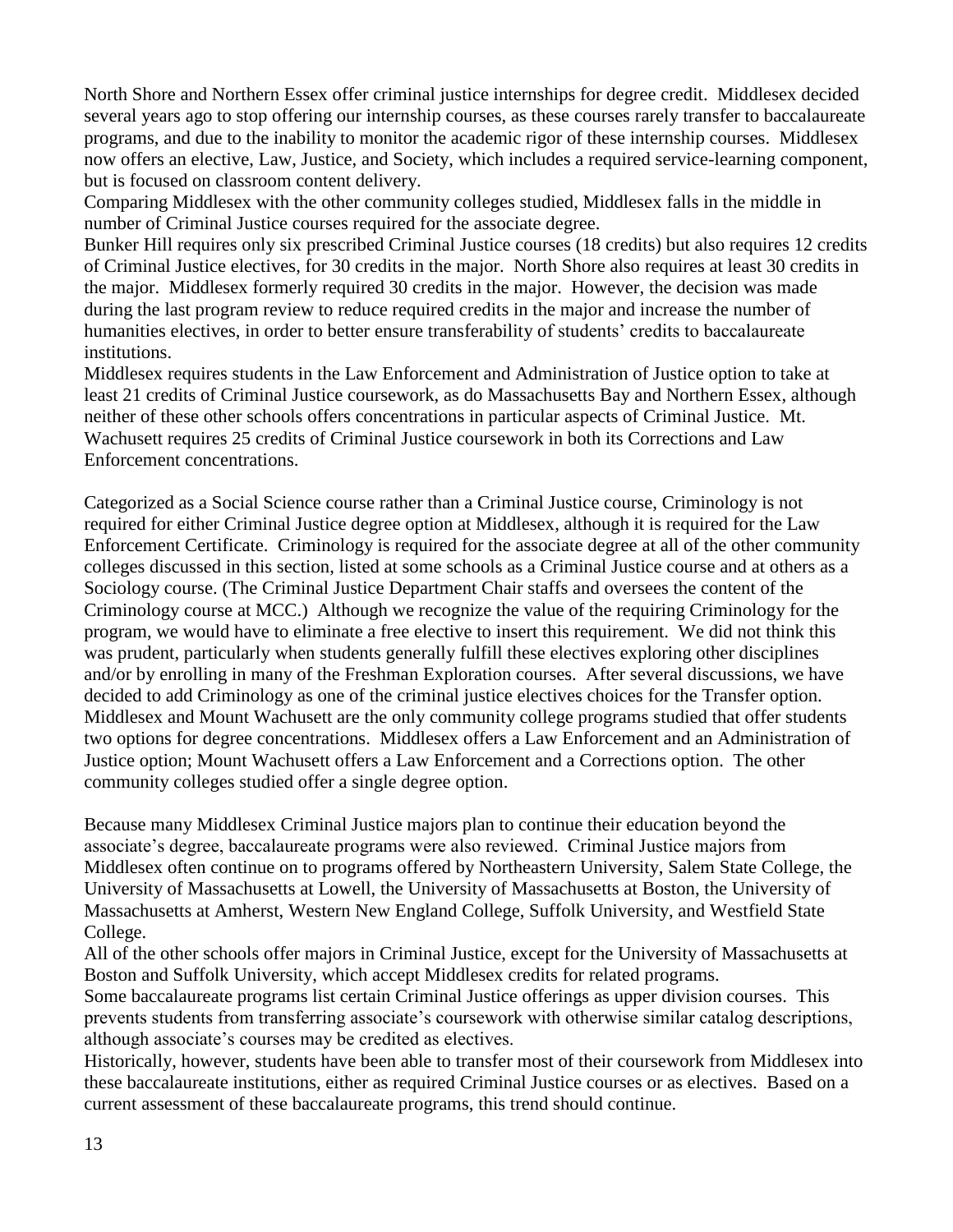# (Catalog materials for the programs discussed here are included in the Appendix.)

Based upon the committee's knowledge of institutions beyond our geographical area that have exemplary programs or are known for their 'best practices,' comment on significant similarities or differences at MCC and in what areas that bear further exploration.

We reviewed the CJ programs at Miami Dade College and Valencia Community College. While examining two schools in the same state, we noted that the level of coordination between K-12, postsecondary institutions as well as the hiring institutions is much more systemic than in Massachusetts. The pathway from k-12 through college to hiring agencies is clearly defined at both schools. While we certainly would aspire to this level of coordination, there are limitations.

Both programs have a large student population which means they also have a large number of faculty. This allows these programs to offer more criminal justice electives. Our program's offerings are constrained by DHE regulations for Quinn Bill approved programs.

The two Florida programs examined are more "training" oriented, specifically for law enforcement and corrections. By contrast, at MCC we have emphasized a strong academic base and a broader exploration of career options. On their face, these programs demonstrate a philosophy different from ours.

See appendix for curriculum sheets from Miami Dade College and Valencia Community College

6. Please describe mechanisms or procedures currently in place to monitor changes in the job market and review the program's currency and "fit" with the educational interests and needs in our region. Explain how these groups have contributed and/or impacted the program's offerings.

a. Relevant external parties, such as advisory groups, corporations/agencies, professional groups, outside licensure/accrediting bodies, etc. If there is an advisory committee in place, please comment on the frequency of meetings and the contributions/impact the committee has had on the program. Include names of members and minutes of the meetings in the appendices of the program review.

# Advisory Board

The Criminal Justice Advisory Board is composed of representatives from every major employment field in criminal justice. The board meets with the department at least once per year to review the program's status, and to make suggestions for curriculum revision, program development, and to discuss changing trends in the field.

(See the Appendix for a list of Advisory Board Members.) ADD LIST in Appendix

## Professional Organizations

Another way in which we monitor changes in the job market and review the program's fit with the needs of the field, is by staying active in many professional organizations and agencies. Within the faculty of this department we represent membership in the following professional organizations: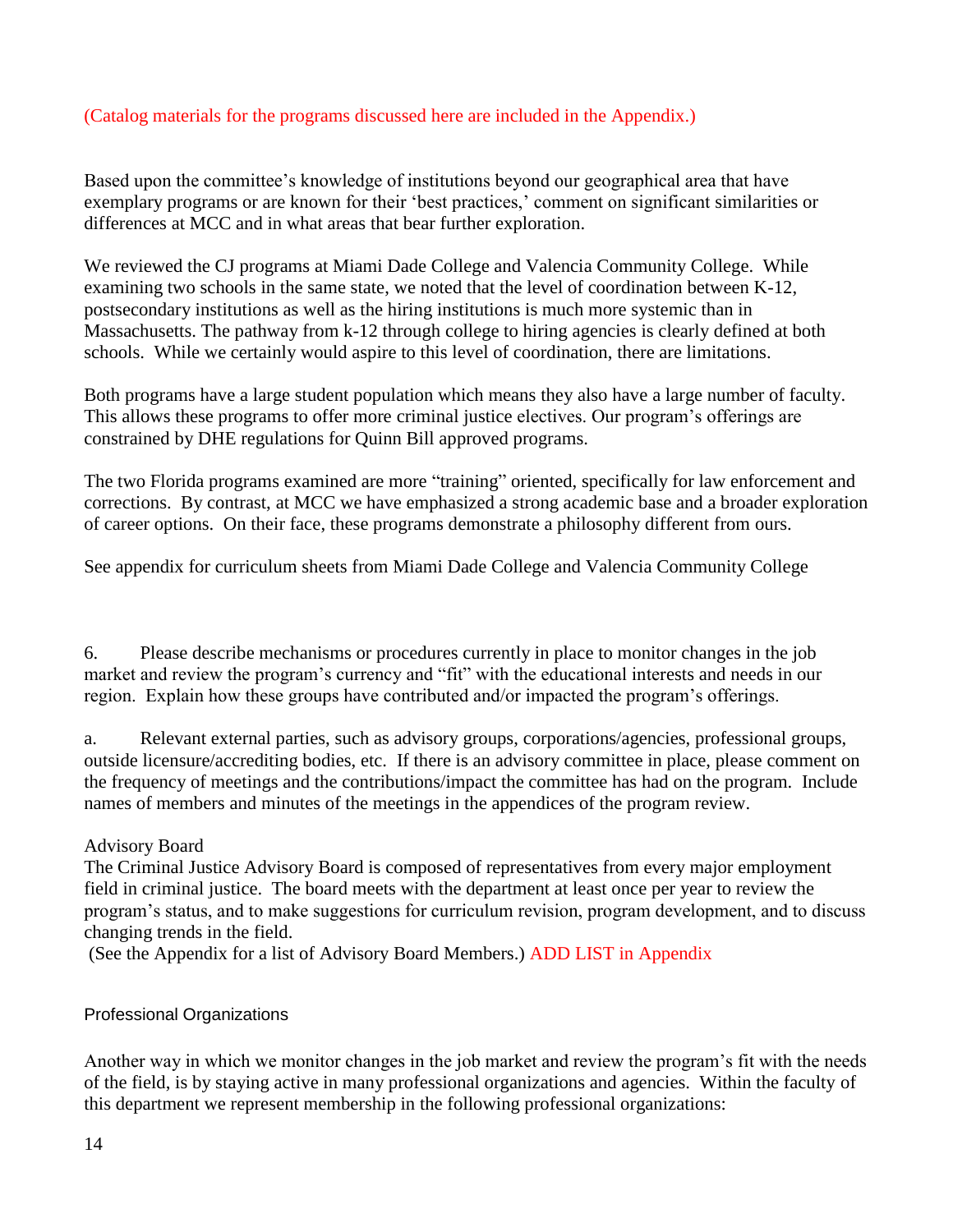Academy of Criminal Justice Sciences (ACJS) American Correctional Association (ACA) Massachusetts Bar State Bar of Texas

Community Engagement/Service Learning

Community Engagement/Service-Learning, is offered in a wide variety of courses and academic disciplines at Middlesex Community College. These community based academic experiences provide educational experiences that integrate community service with classroom instruction.

These opportunities meet identified needs in community settings where the need for assistance is great and ongoing.

These exciting opportunities focus on critical, reflective thinking and civic responsibility--the service and the learning are designed to be valuable both for the student and the community

## **Attendance at Professional Conferences**

Attendance at conferences provides us with the opportunity to network, stay current in our fields, and to monitor changes in the job market for criminal justice professionals. However, due to the current economic environment we have been unable to attend criminal justice and other discipline related conferences more recently.

Community College National Center for Community Engagement: Lynda Pintrich attended and presented on Service-Learning and Career Development: Enhancing the Student Experience in May 2008

First Responder Training for Domestic Violence sponsored by the Middlesex DA's office Lynda Pintrich attended on 5/15/08

Teaching Academic Survival Skills (TASS) Conference- Michelle Bloomer March, 2010

## **Sabbaticals**

Lynda Pintrich was awarded a sabbatical for the spring 2008 semester. The sabbatical gave Lynda Pintrich the opportunity to engage in fieldwork. The fieldwork focused primarily in the area of victim services and included experience with the Lowell Rape Crisis Center; Victim Services at the Middlesex County Sheriff's Office; the Domestic Violence Program at Holy Family; and the Victim-Witness Advocates Office/Middlesex District Attorney's Office. Along with completing fieldwork, Lynda made changes to the Society and Victims of Crime and the Law, Justice and Society courses. Job Fairs

Michelle Bloomer attended a federal law enforcement job fair sponsored by the National Asian Peace Officers Association at the Boston Hyatt Hotel on August 9, 2010. She collected information on federal law enforcement careers and made contacts with recruiters from various agencies.

b. Relevant internal groups or individuals, such as other departments, programs or areas at the college that: (1) utilize your courses as prerequisites for their courses and/or program or (2) supply prerequisites for your courses.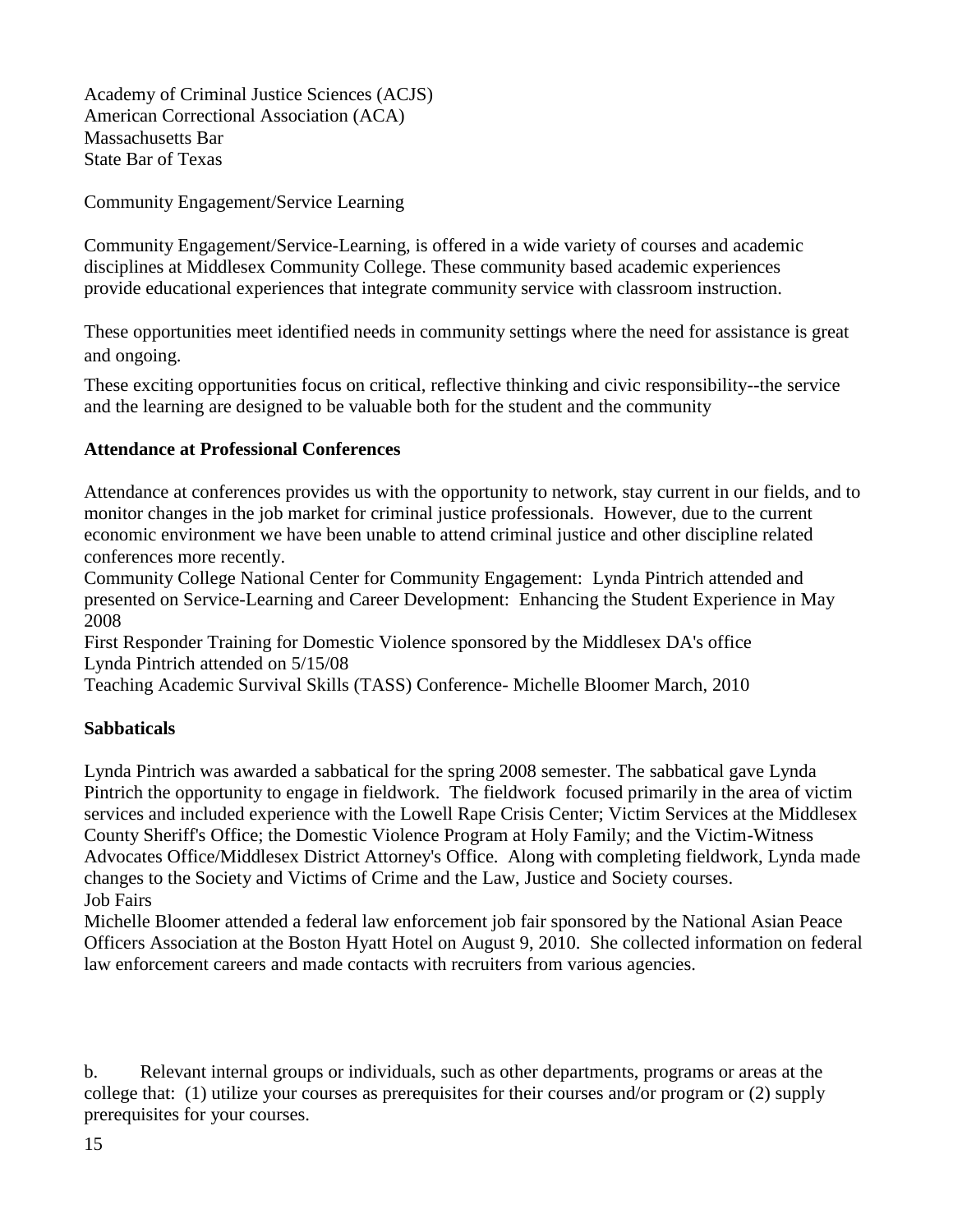No other departments, programs or areas of the college utilize criminal justice courses as prerequisites for their courses. The English Department, including the Reading Department, supply prerequisite courses for the Criminal Justice Department. Students who test in developmental reading or writing courses must complete these before enrolling in all criminal justice courses, except Law and Order. Completion of English Composition I is a prerequisite for Interpersonal Communications in CJ, Principles of Corrections and Constitutional Law.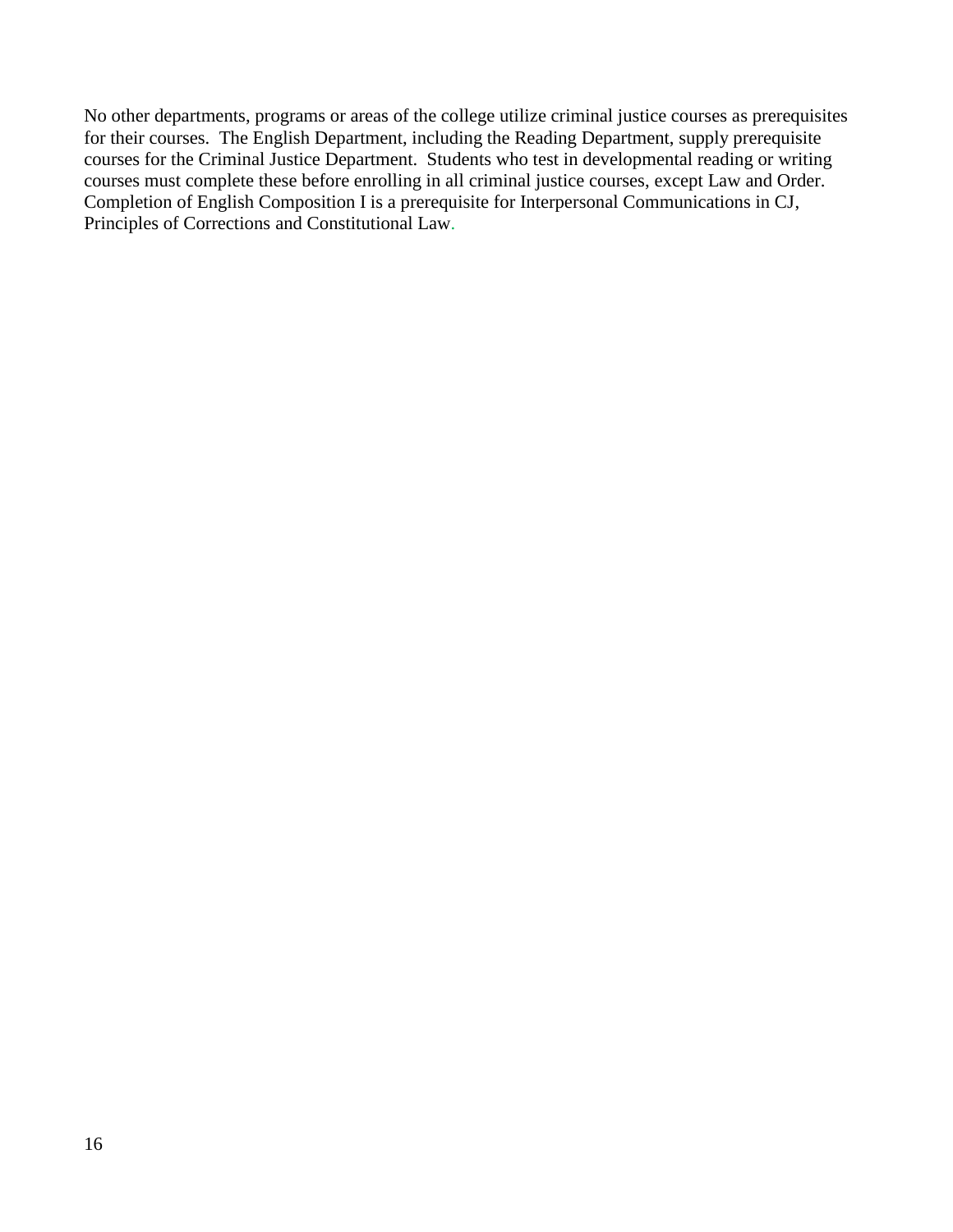## Section V<sup>:</sup> Curriculum

Program Student Learning Outcomes (PSLOs)

7. a. Identify your Program Student Learning Outcomes

Students will be able to:…

1) Describe the functions and interrelationships of the major components of the Criminal Justice System.

Describe the social goals served by the Criminal Justice System.

Identify the cooperative and competing interests within the system

Students will be able to

2) Evaluate and utilize effective verbal, nonverbal, and written communication. Identify valid research sources and use technology as a research tool.

Develop and produce oral presentation on a criminal justice topic that demonstrates knowledge of the specific CJ content and effective communication and listening skills.

Assess the effectiveness of a specific (both verbal and non verbal) communication.

Demonstrate an understanding of the importance of effective communication in the Criminal Justice Field.

Use technology as a research and information gathering tool.

Evaluate the validity of information gathered.

Identify the main idea in a writing and develop and support the main idea/thesis statement in their own writing.

Use appropriate and standard English (correct grammar, usage, punctuation, and spelling)

Construct a good narrative of events and present ideas in a logical order.

Effectively compare and contrast a concept in writing

Students will be able to

3) Demonstrate an understanding of ethical standards in the Criminal Justice System and apply these standards to practical situations.

Define ethics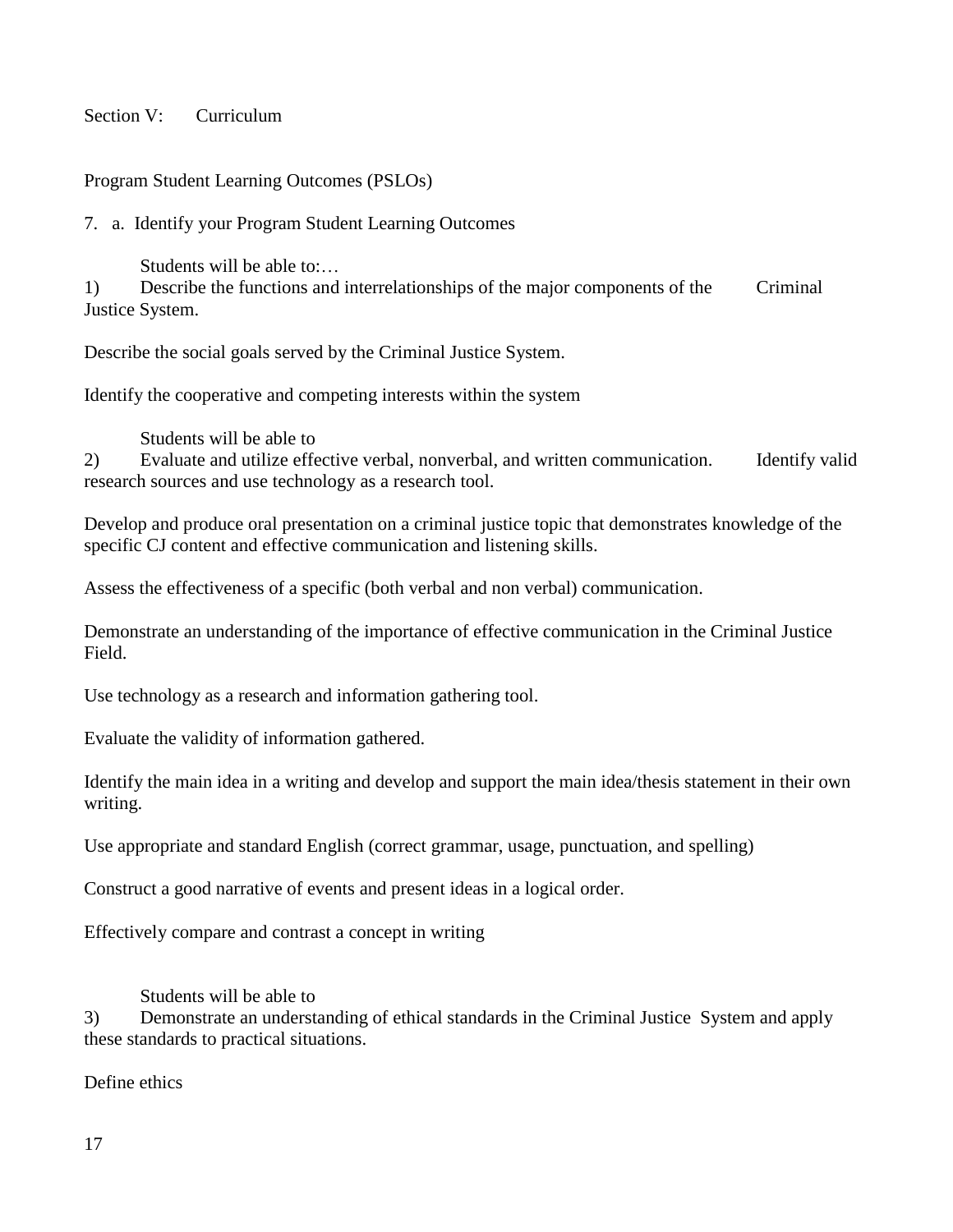Identify rights and responsibilities of the individual and society

Describe the relationship between ethics, discretion, and credibility.

Students will be able to

4) Describe the diversity of experiences and viewpoints within society and ` analyze how perceptions are affected by culture.

Define ethnocentrism, bias, discrimination, prejudice, stereotyping and discuss the impact of these concepts on the Criminal Justice System.

Recognize the importance of diversity in the Criminal Justice System

Identify communication styles that are respectful, objective, and fair.

Students will be able to

5) Recognize a social problem, develop a problem solving approach, formulate and evaluate effective responses.

Students will be able to

6) Apply the law to a set of facts and describe possible outcomes.

Identify the significant facts that affect decisions which are made.

Analyze facts for significance and reliability

Students will be able to

7) Demonstrate knowledge of career options in criminal justice and an understanding of qualifications and professional expectations.

Recognize transfer opportunities to baccalaureate institutions.

Understand educational requirements for specific careers in criminal justice

Please outline your program's timeline for ongoing, annual assessment of its PSLOs.

Schedule for Assessment of Criminal Justice Department PSLOs

Fall 2007 – Communication

Fall 2008 – Application of the Law

Spring 2009 – Recognizing Social Problems

Fall 2009 – Diversity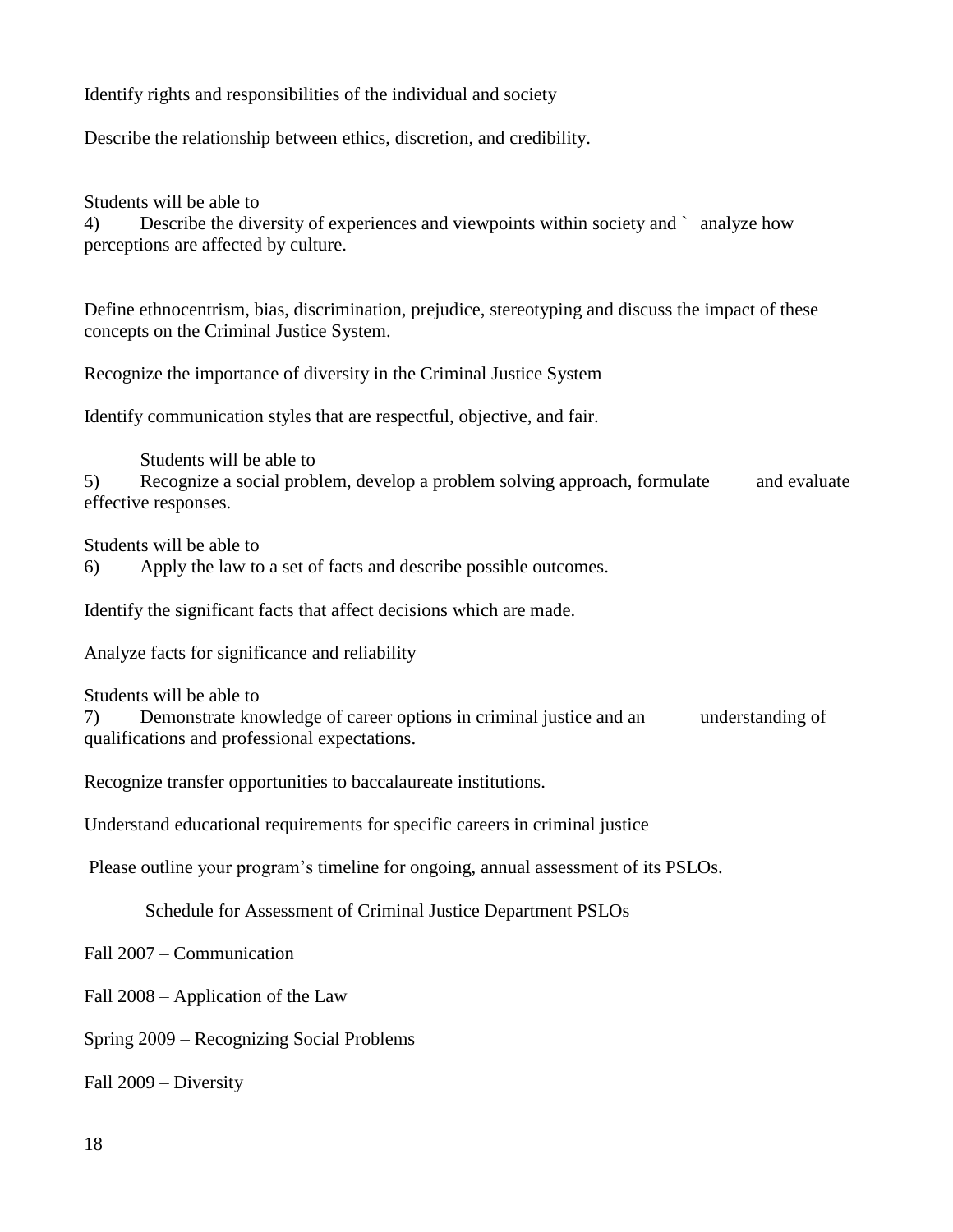Fall 2009 – Knowledge of Career Options

Spring 2010 – Ethics

Spring 2011 - Knowledge the functions and interrelationships of the major components of the Criminal Justice System

If applicable, discuss any changes you have made to your PSLOs and/or the ways in which the courses in the program support those PSLOs since your last program review.

As stated in the program review performed in the year 2000, the CJ program had nine student learning outcomes. The program currently has seven program student learning outcomes. The content and language of these outcomes has changed. The following outcomes were eliminated: "students posses knowledge of the mechanics of the Massachusetts and federal court systems" "understand the role of law in reinforcing social values and maintaining social relationships" and "students possess critical thinking and problem solving skills". The first two remain important as course learning outcomes in various criminal justice courses. The critical thinking outcome was eliminated as a standalone outcome. However, most of the current PSLOs require the development of critical thinking and analytical skills.

The outcomes which required that "students possess knowledge about substance abuse and the ability to evaluate the effects of such abuse" as well as the one requiring "students possess knowledge of and analyze the effects of antisocial behavior" were consolidated and replaced. The new outcome contains broader language. Instead, it states a "criminal justice student will be able to recognize a social problem, develop a problem solving approach, formulate and evaluate effective responses". Four other PSLOs which refer to ethics, diversity, communication and the components of the criminal justice system were retained. However, their wording was modified to include the verbs used in Benjamin Bloom's taxonomy and the new guidelines on PSLO drafting adopted by the college.

Map the way in which your program provides opportunities for students to progress towards achievement of each Program Student Learning Outcome, by noting in which courses the outcomes are **Introduced (I), Developed (D)**, or where students are expected to demonstrate **Proficiency (P).**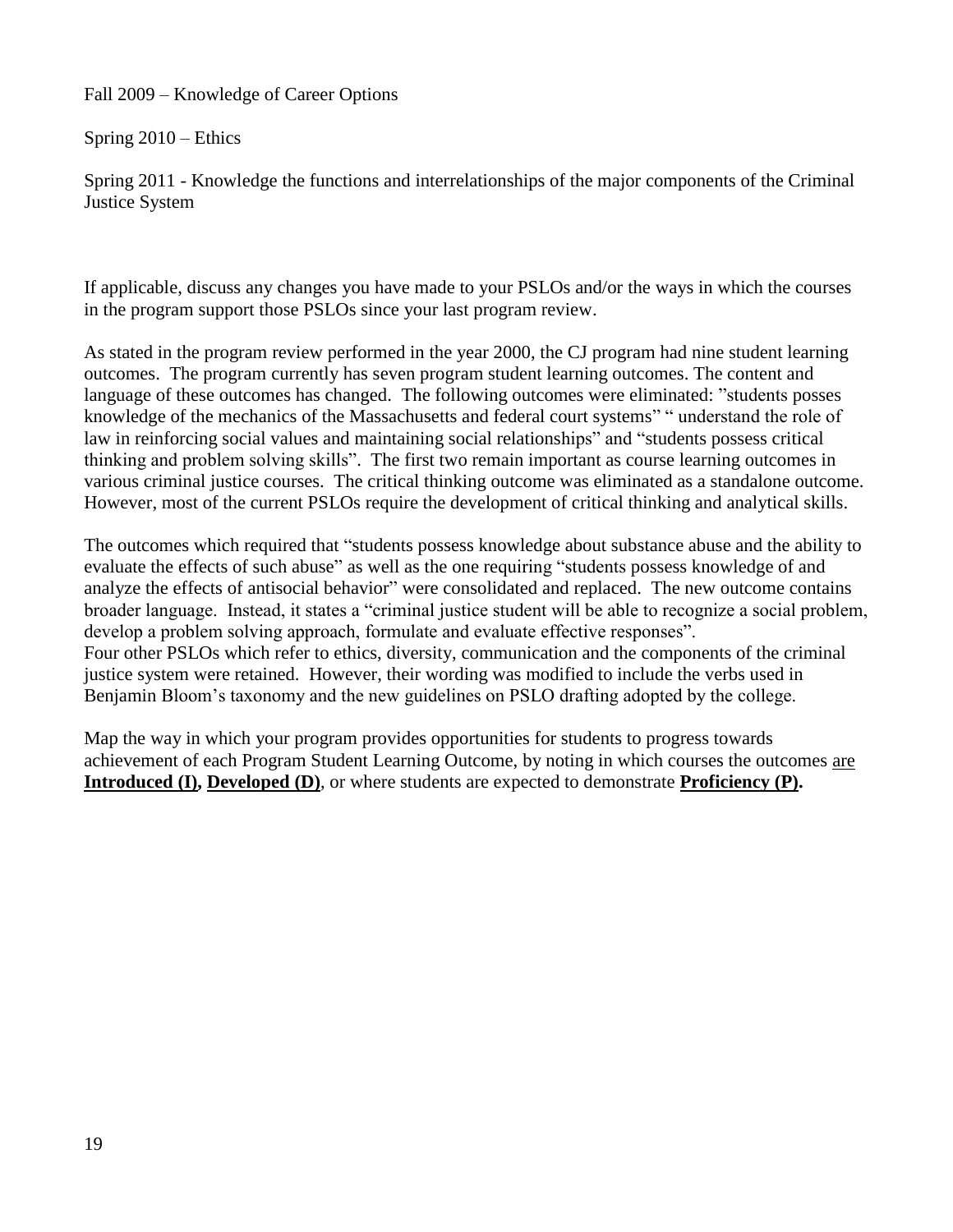## Curriculum Map I:

Course Opportunities for Student Achievement of PSLOs

| <b>PSLO</b>                                                   | Law &<br>Order | Intro to<br>Crimin<br>al<br>Justice | Crimin<br>al Law | Contem<br>porary<br>Policin<br>g | Juvenil<br>$\mathbf e$<br>Justice<br>Process | Interpers<br>onal<br>Commu<br>nication<br>s in<br>Criminal<br>Justice | Society<br>$\&$<br>Victims<br>of Crime | Law,<br>Justice<br>$\&$<br>Society | Criminal<br>Evidence | Criminal<br>Investigati<br>ons | Constituti<br>onal Law | Principles<br>of<br>Correction |
|---------------------------------------------------------------|----------------|-------------------------------------|------------------|----------------------------------|----------------------------------------------|-----------------------------------------------------------------------|----------------------------------------|------------------------------------|----------------------|--------------------------------|------------------------|--------------------------------|
| Interrelation<br>ships of CJ<br>system<br>major<br>Components |                | (1, D)                              | (D)              |                                  |                                              |                                                                       |                                        |                                    |                      | (P)                            | (D)                    | (P)                            |
| Written Oral<br>Communicat<br>ion                             |                | $(1)$ (D)                           | (D)              |                                  | (D, P)                                       |                                                                       |                                        |                                    |                      | (D)(P)                         | (P)                    | (P)                            |
| Ethics                                                        | $($ $\Gamma$   | (I)                                 | (D)              | $($ (D                           |                                              | (P)                                                                   |                                        |                                    | (D)(P)               | (P)                            |                        | (P)                            |
| Diversity                                                     | (1)            | (I, D,<br>$P$ )                     |                  | (D)                              | (D)                                          | D(P)                                                                  | (D)                                    | (D)                                |                      |                                |                        |                                |
| Recog.<br>Social<br>Problems                                  | (1)            |                                     | (D)              | (D)                              | (D)                                          | (D)                                                                   | (D)                                    | (D)                                |                      |                                | (P)                    | (D)                            |
| Apply Law                                                     |                |                                     | (D)(P)           |                                  |                                              |                                                                       |                                        |                                    | (P)                  |                                | (D)(P)                 |                                |
| Knowledge<br>Career<br>Options                                | (1)            | $(D)$ $(P)$                         |                  | (D)(P)                           |                                              |                                                                       | $(D)$ $(P)$                            |                                    | $(D)$ $(P)$          |                                |                        | $(D)$ $(P)$                    |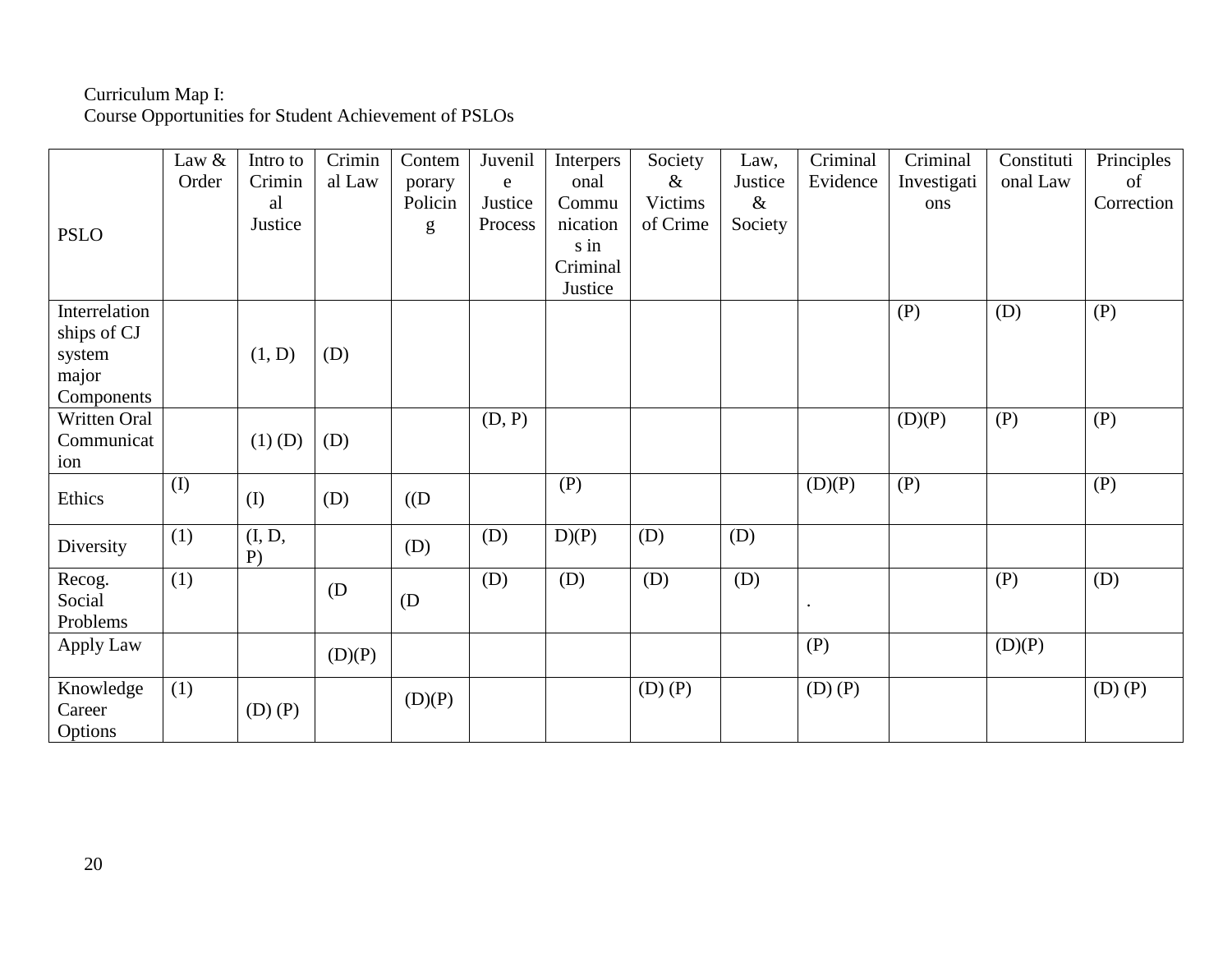Please comment on the **sequencing of** opportunities for students to develop and achieve each PSLO within the program, as noted on Curriculum Map I.

On the following pages, please indicate **how each PSLO is attained** and **how the attainment of each is assessed**. If the strategy for attainment of a PSLO is contained within a particular course, please list the course first, with the relevant activity (or activities) listed next to each course. If there is nothing currently in place that is intended to provide for the attainment of a particular outcome or to assess the extent to which the outcome has been realized, please leave the appropriate space blank. The blanks will help to identify areas which need further development.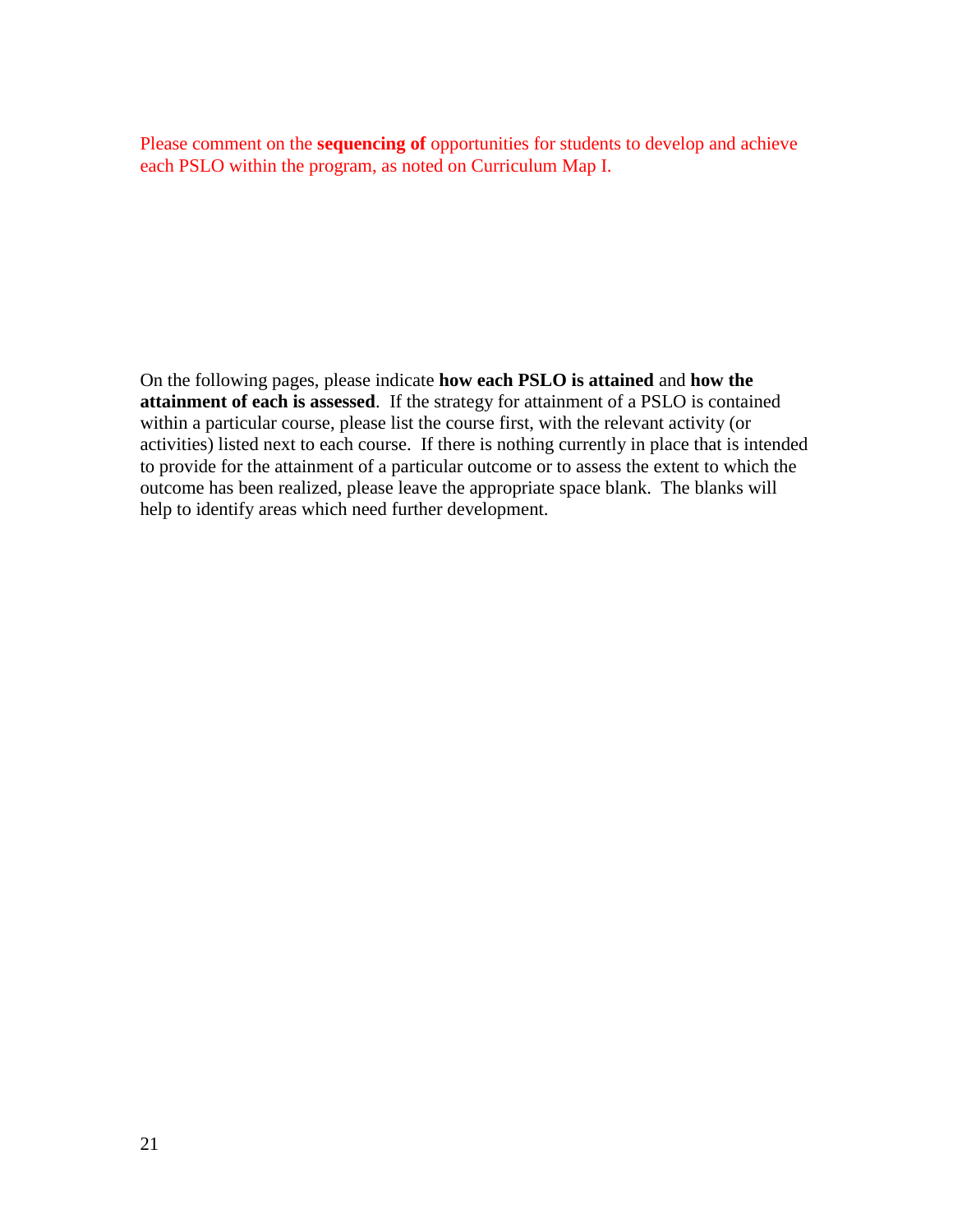# PSLO I Graduates of the Criminal Justice Program will

Evaluate and utilize effective verbal, nonverbal, and written communication. Identify valid research sources and use technology as a research tool.

Describe how this Program Student Learning Outcome is **assessed for proficiency** at the **program level**.

The Criminal Justice faculty randomly collected 10 writing assignments from each of the following courses: Criminal Investigations, Principles of Corrections and Constitutional Law. The specific assignments have been included in the appendix. (It is worth noting that these are courses a student would typically take towards the end of their degree.) Anonymous samples were distributed among three faculty members. They used the MCC written communication rubric to grade the samples. This rubric measures student's writing ability specifically relating to formulation of ideas, language, organization, and grammar. Before assessing the samples, all three professors participated in a norming session. A few days after this session, they met again to discuss their individual assessment results.

# Include assignments in the appendix

What does the program's data analysis reveal about student achievement of this PSLO within the program?

The analysis of the results revealed that students are not proficient writers yet in these courses. The rubric measured writing abilities on a scale of 1-4. The average score for each of the skills assessed was as follows: formulation of ideas 2.68, language 2.9 organization 2.9 and grammar 2.75.

What curricular and/or instructional changes are planned within the program as a result of this data (if any)? Consider:

The scope and sequence of Introductory, Developing, and Proficiency level student learning opportunities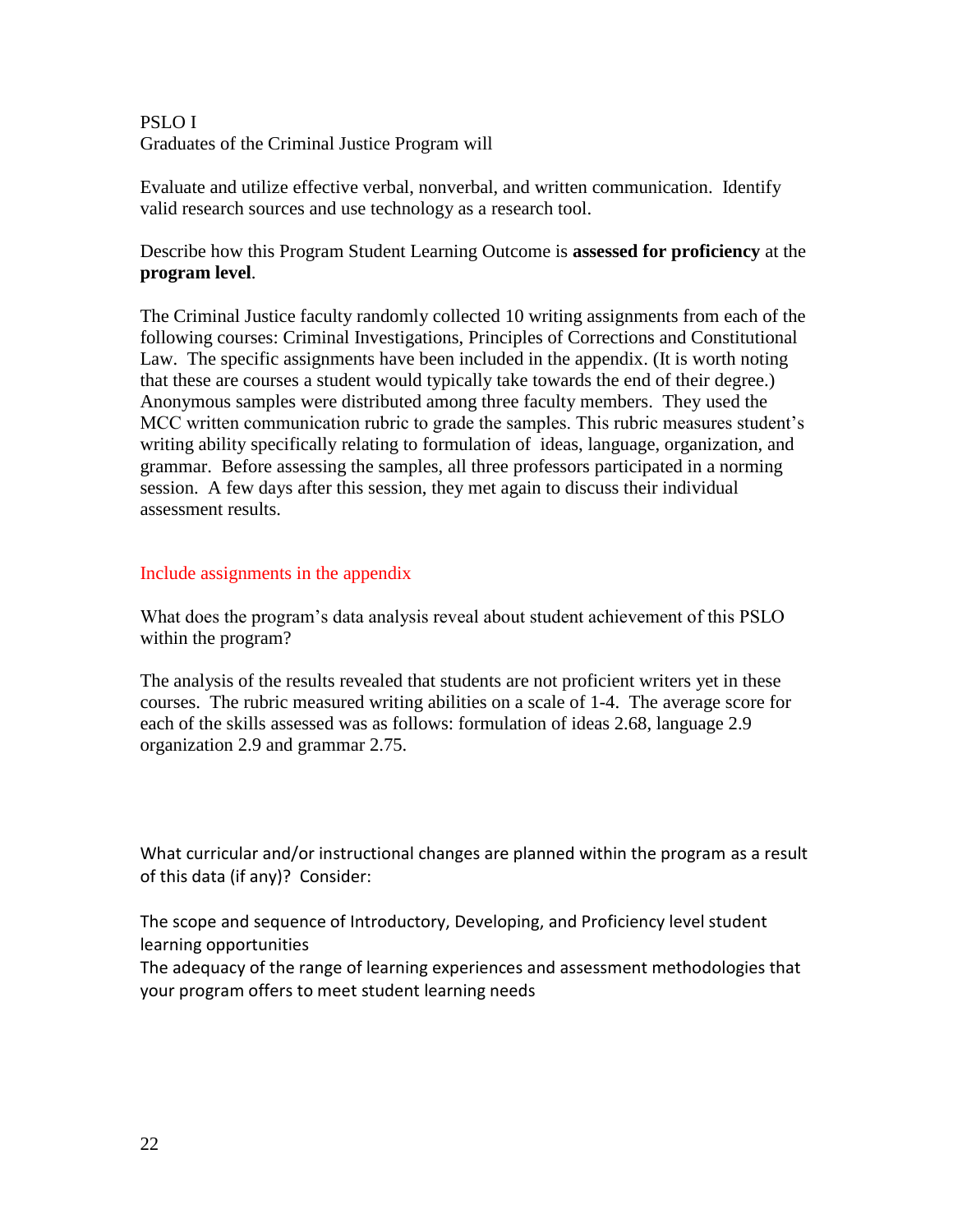#### Writing Skills

After the results of the writing assessment came to light, what should have been obvious became clear, that a student does not learn how to write after one writing course or even after completing the whole required writing course sequence. Writing is a process which must be reinforced and honed in all courses. We determined that writing needed to be an integral part of our program. Students needed more opportunities to develop this skill. The department invited the English writing coaches to present at full time and part time faculty meetings. The presentations from the writing coaches began to change the way we assign and correct writing assignments. The message to be sent to students was that these conventions are not something a student makes sure he/she only abides by in an English course but in courses from all different disciplines including criminal justice.

The presentation by the writing coaches revealed to us realistic expectations regarding student's writing skills level depending on their writing placement. Accordingly, we reviewed the pre-requisites of some of our courses to adjust our writing expectations to the students skill level. We added a prerequisite of "completion of English Composition" I (ENG 101)" to Constitutional Law and Interpersonal Communications. In an effort to add more opportunities for writing, we added a writing intensive to Criminal Investigations and generally became more determined to add writing assignments to other courses.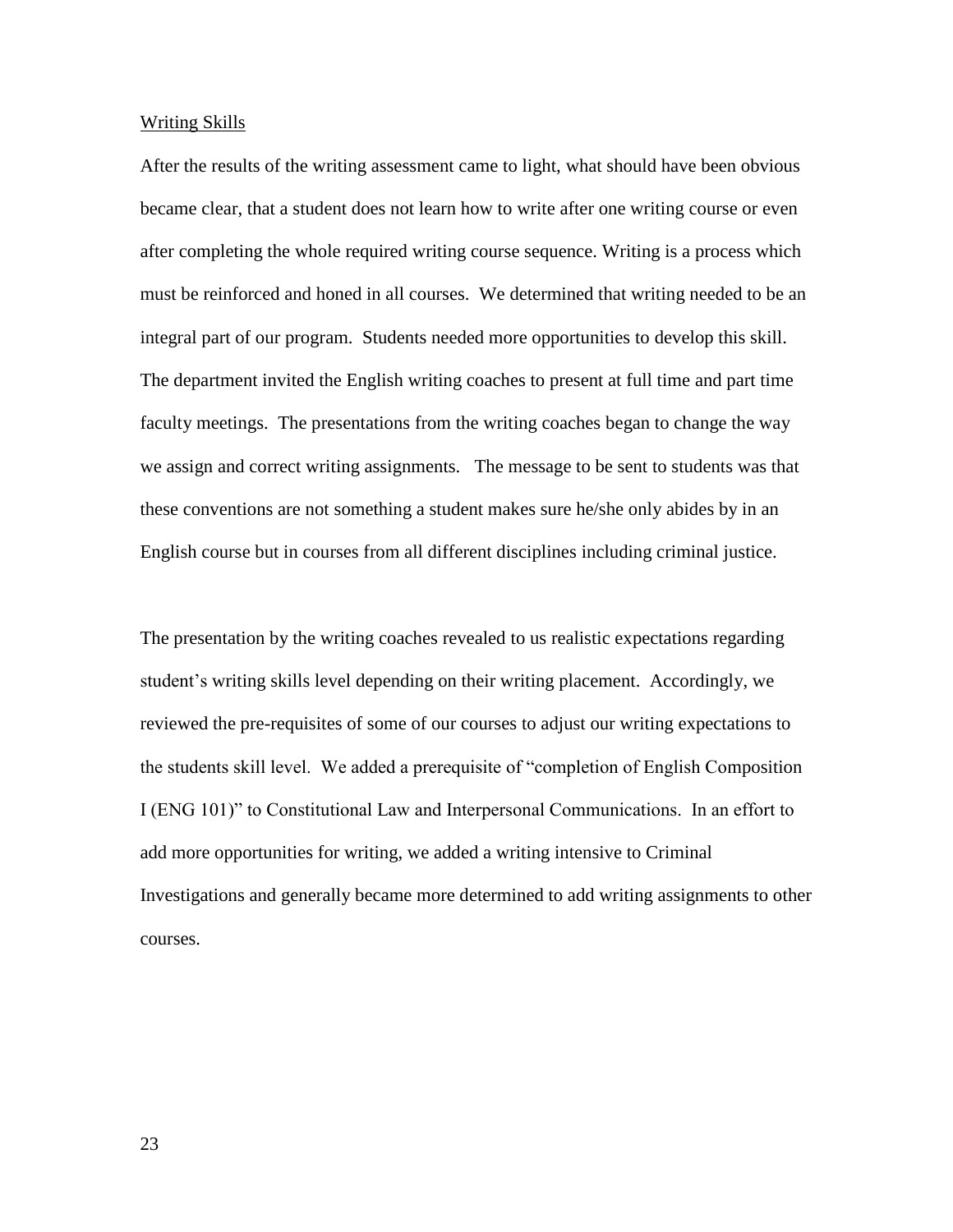#### Research Skills

Although we did not assess research skills, we met to share our research assignments. We found that even though many of us assign research assignments and papers, these are not part of a deliberate plan to develop these skills. Many faculty members assign research papers with the expectation that students have undertaken this task before and know how to do it. However, the writing coaches made it clear that most of our incoming students have never written a research paper. MCC students are taught how to write a research paper in English Composition I. Therefore, a student enrolled in any course with a prerequisite of eligibility for English Composition I cannot be expected to possess research skills. Although full time professors have adjusted their expectations there are still some part timers who have not. We need to collectively commit to teaching research skills in a way that complements and bolsters the work of English professors. We plan to apply for a mini grant to work on the development of a plan which scaffolds research skills across the CJ program.

#### Oral Presentation Skills

Joe owes me narrative regarding assessment.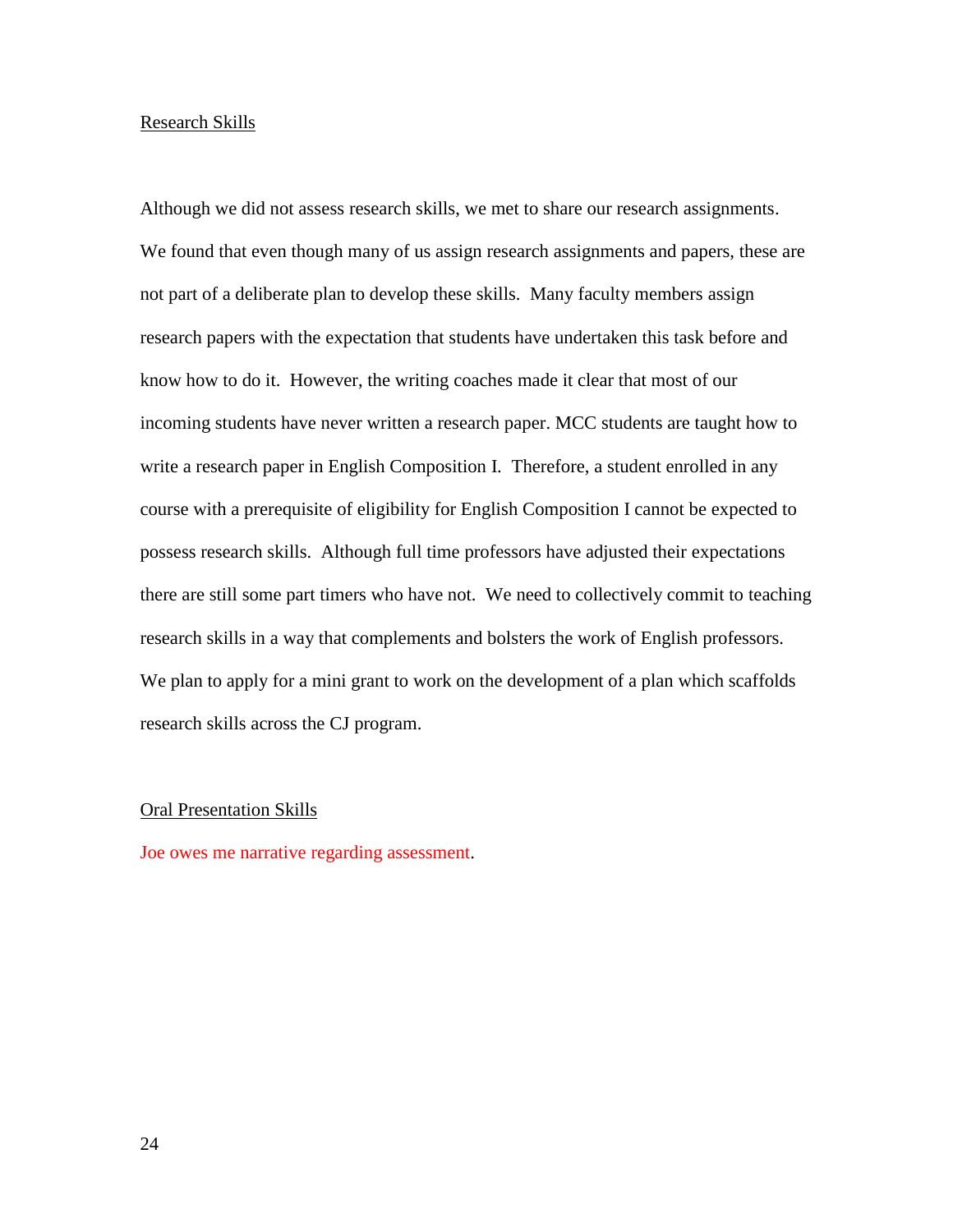# PSLO II Graduates of the Criminal Justice Program will

Apply the law to a set of facts and describe possible outcomes.

# Describe how this Program Student Learning Outcome is **assessed for proficiency** at the **program level**.

Peyton Paxson and Michelle Bloomer conducted the assessment for the application of the law student learning outcome.

We assigned the Statutory Interpretation Exercise contained in the appendix to our two sections of Criminal Law. The exercise required students to read a short fact pattern describing criminal behavior and then identify the appropriate criminal charges among six different statutes. Students were given a list containing the chapter and section of the statute but it was their responsibility to locate the text of the statute.

 After collecting the completed projects, we sanitized all identifying information and randomly selected 21 projects for assessment. After a "norming" session, we individually evaluated all the projects and then met to compare our assessment results and draw conclusions.

See the appendix-Statutory Interpretation exercise and Rubric

What does the program's data analysis reveal about student achievement of this PSLO within the program?

Application of the law is one of the most difficult skills for students of the law. It requires higher level analytical, critical thinking and organizational skills. Although we felt we provided ample opportunity to develop this skill throughout the course, the results were disappointing. The highest score attainable in this exercise was a 5. However, the average score for the exercises corrected by Peyton was 2.64 and the average for those corrected by Michelle was 2.60.

We noticed that overall students tended to overcharge, in other words, charge the imaginary defendant with criminal charges which were not substantiated by the facts. For example, the fact pattern described an attempted robbery, however, many students decided to charge the defendant with robbery. We do not know if this was due to carelessness. It was evident that many did not pay attention to details. They did not read the statute carefully or entirely. For example, the victim was 47 years old, but many charged the defendant with a statute that required the victim to be 65 years or older. Clearly, many students underestimated the power of words and the need to be precise.

Despite the fact that the fact pattern was short and straightforward, students had difficulty interpreting the facts. They had trouble discerning significant facts from extraneous ones. The defendant in the fact pattern points a gun at the victim as he demands her to hand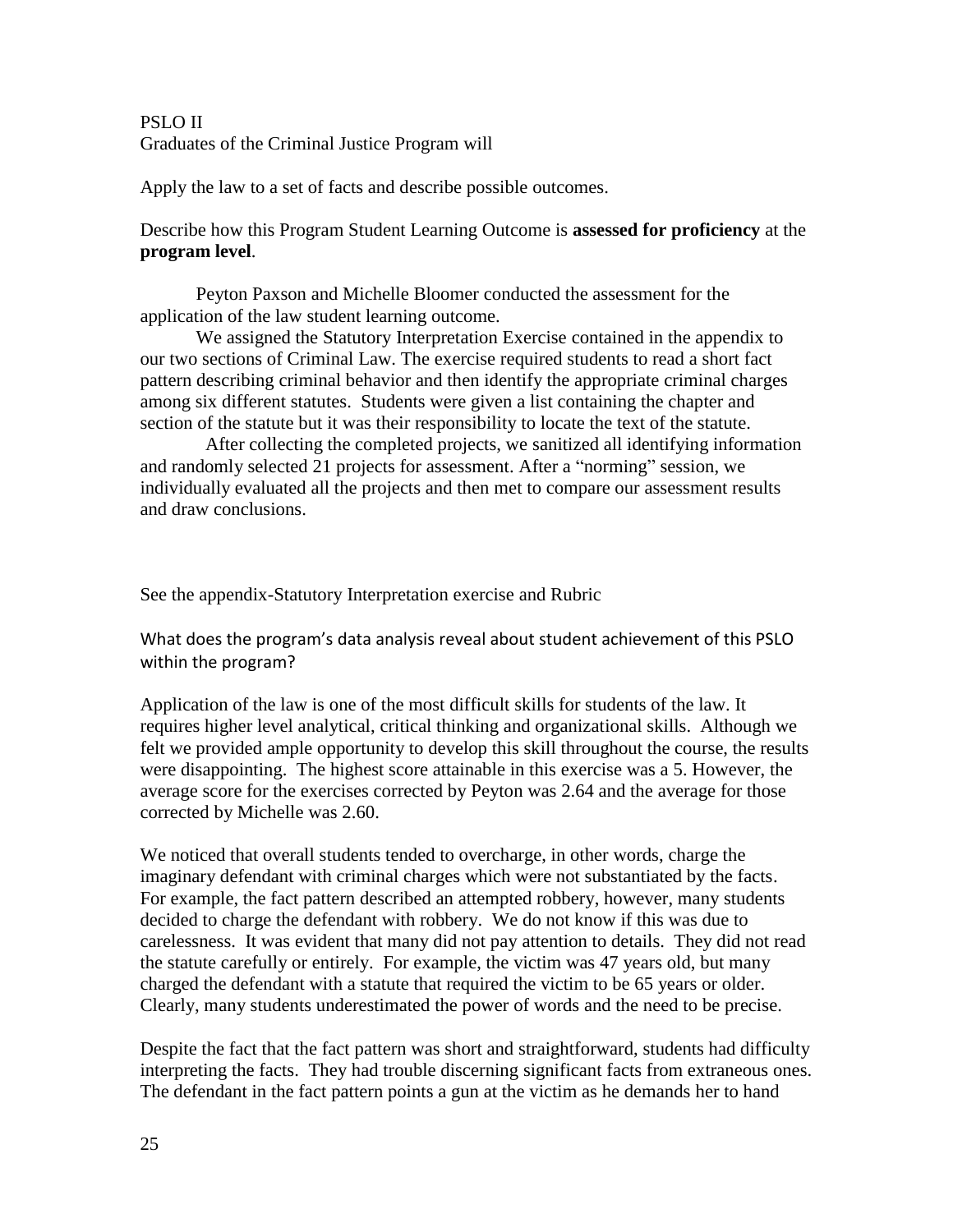over her pocket book, but does not injure her. Many students concluded that because the defendant had a gun, he automatically had the intent to kill the victim and elected to charge him with attempted murder. There was no tangible evidence nor can it be inferred that the defendant had more than the intent to rob the victim. It seemed students did not take the time to deliberately consider the information provided to them but instead rushed to get an answer and finish the exercise sacrificing accuracy.

We noticed that students failed to make connections with material previously discussed in class, such as the discussion about lesser included offenses. They charged the defendant with *both* attempted robbery and robbery. Only one of these charges was supported by the facts.

Although the assignment format is not an issue directly related to critical thinking skills, it is important to note that we were surprised by the variety of formats we received. Some students provided only a list of the statutes and others included explanations of why they had chosen the particular statutes along with a list of statutes. When we assigned the project, it did not occur to us that anyone would choose a format other than list the statute including the chapter, section and title accompanied by an explanation of why they chose the particular statute.

What curricular and/or instructional changes are planned within the program as a result of this data (if any)? Consider:

The scope and sequence of Introductory, Developing, and Proficiency level student learning opportunities

The adequacy of the range of learning experiences and assessment methodologies that your program offers to meet student learning needs

Following the assessment of the application of the law student learning outcome it became clear that we needed to make some changes to achieve our goal. When this assessment was conducted our Criminal Law course had a prerequisite of eligibility for English Composition I. This meant that a student entering our program could choose Criminal Law as their first criminal justice course. We recognized that it was unrealistic for students to be expected to reach proficiency in the application of the law student learning outcome when they did not have an opportunity to develop critical thinking skills in other courses. Therefore, we added a prerequisite of Introduction to Criminal Justice. The rational was that students needed an opportunity to familiarize themselves with the big picture regarding the criminal justice system as well as have an opportunity to develop their critical thinking skills before focusing on the nuances of the law and developing and honing their application of the law skills. We also agreed that the expectations in our Criminal Law course required a more mature aptitude than cannot be expected of a student in his first semester in college who is still adjusting to the transition into college and adapting to a new set of expectations.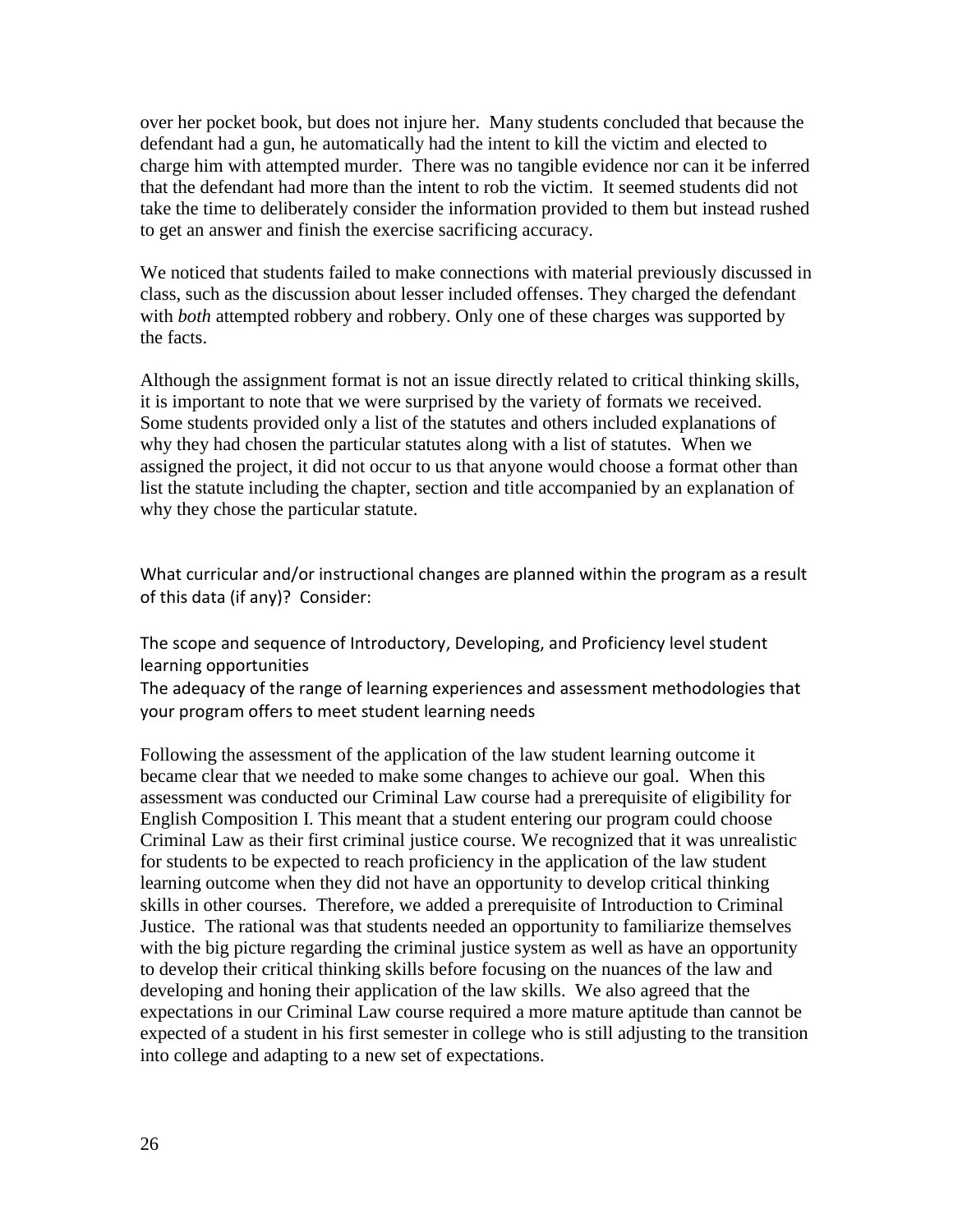We have plans to continue the conversation among all CJ faculty regarding what other changes are necessary in order to successfully teach students how to apply the law to facts and other critical thinking skills throughout the program.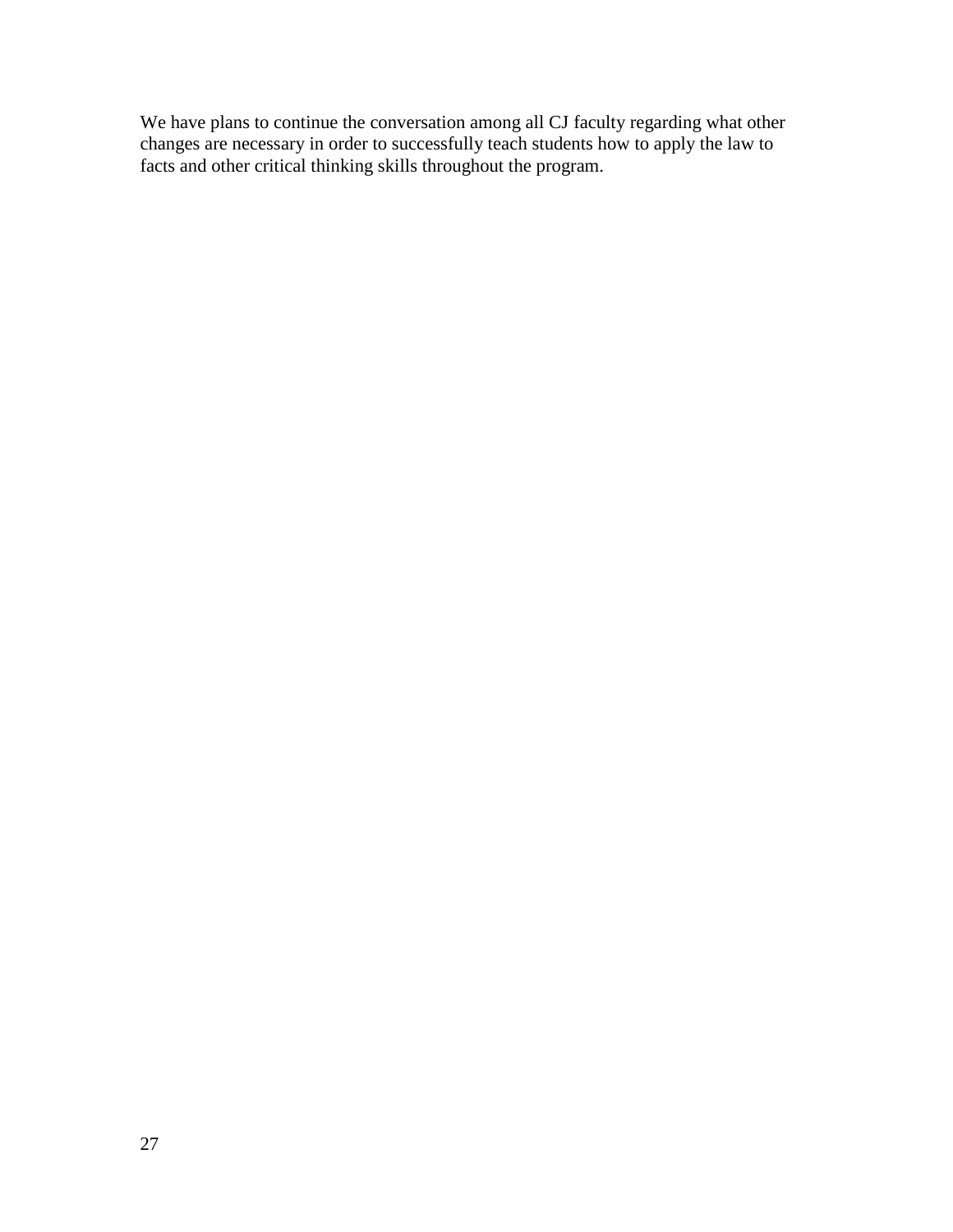## PSLO III

*Graduates of the Criminal Justice Program will d*escribe the diversity of experiences and viewpoints within society and `analyze how perceptions are affected by culture.

Describe how this Program Student Learning Outcome is **assessed for proficiency** at the **program level**.

The Diversity PSLO was assessed in Fall 2008. It was assessed in the Introduction to CJ course, using a take home final exam essay question as the assessment tool. The essay was given to all students in Professor Pintrich's and Dixon's Introduction to CJ courses (see appendix for complete assignment). After the essays were completed, 26 were selected at random and evaluated.

What does the program's data analysis reveal about student achievement of this PSLO within the program?

Overall, we found that the students responded very well to the essay exam question. The majority of students were able to recognize major issues surrounding cultural diversity in police work and the criminal justice system. Some examples included: language barriers, lack of trust from the community, misunderstanding stemming from a lack of knowledge of cultural beliefs/customs, and the problems that these may cause. The majority of students were able to articulate innovative methods to improve relationships between the police department and a diverse community. Examples of these methods include: extensive multicultural training for police officers, police department sponsored community events which aim to involve the department with the community, recruitment and hiring qualified minorities as well as bilingual individuals, establishment of community awareness programs to educate the community about issues/laws and what is expected of them, investigation of all community complaints related to bias.

What curricular and/or instructional changes are planned within the program as a result of this data (if any)? Consider:

The scope and sequence of Introductory, Developing, and Proficiency level student learning opportunities

The adequacy of the range of learning experiences and assessment methodologies that your program offers to meet student learning needs

I would say that based on what we learned, we should leave the scope and sequence as we have it. As for the other: I think that it has made me/us more deliberate in what we do in class regarding multicultural issues and diversity. It seems that the process of assessment makes us realize that we are doing a good job, but it also makes us realize that we can improve and become more deliberate in our approach and our assessment. For example, I was very deliberate this past semester in adding questions to the final exam that directly asked them to think critically about issues in the CJ system, and how they could improve the system. Many of them picked such issues as discrimination in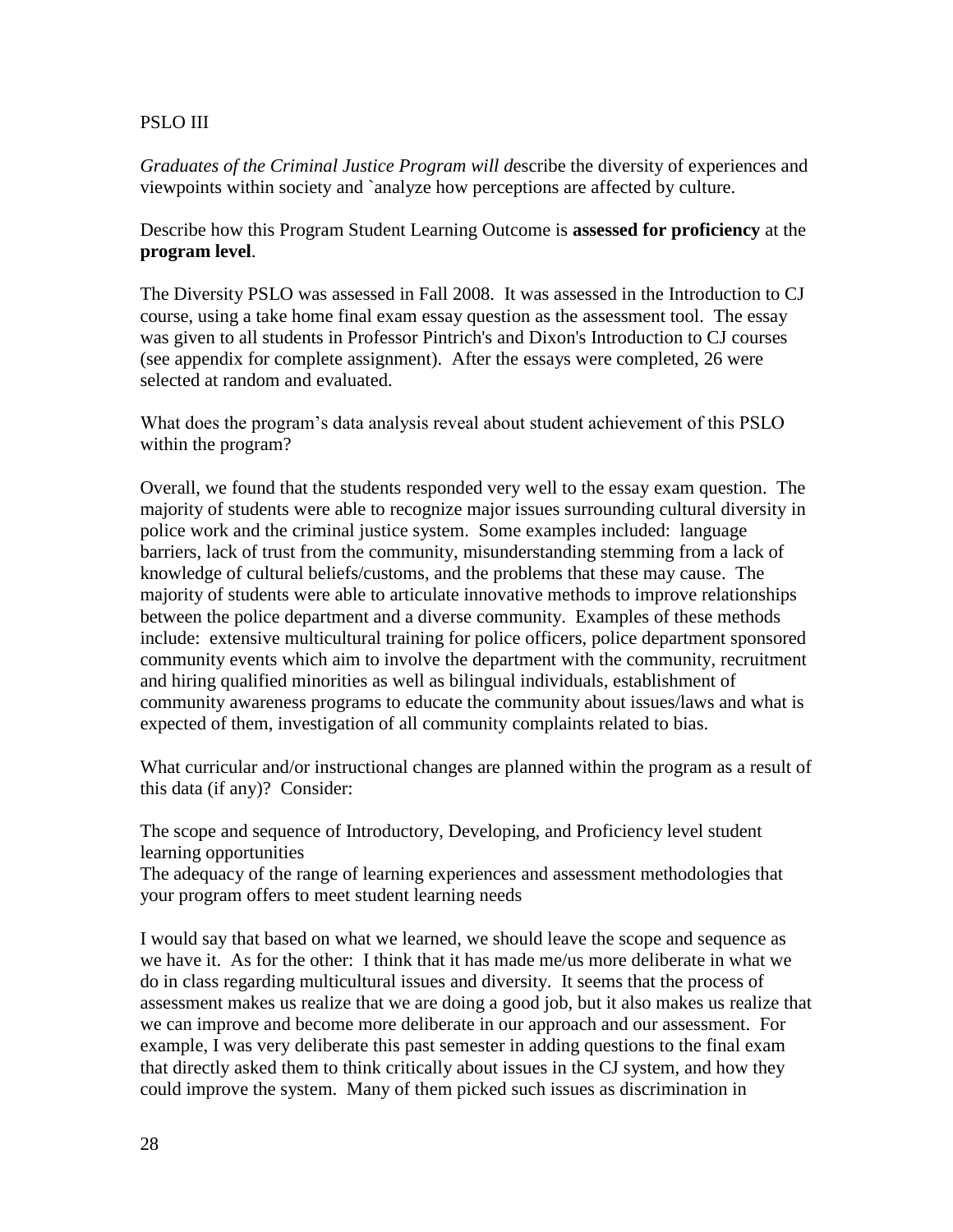sentencing, lack of diversity on the bench, and issues surrounding the impact that poverty has on the system. I think if you ask the rest of the faculty, you will find that they are being more deliberate in what they do around this outcome. Maybe we can add some more examples of changes we have made in our classes, what do you think?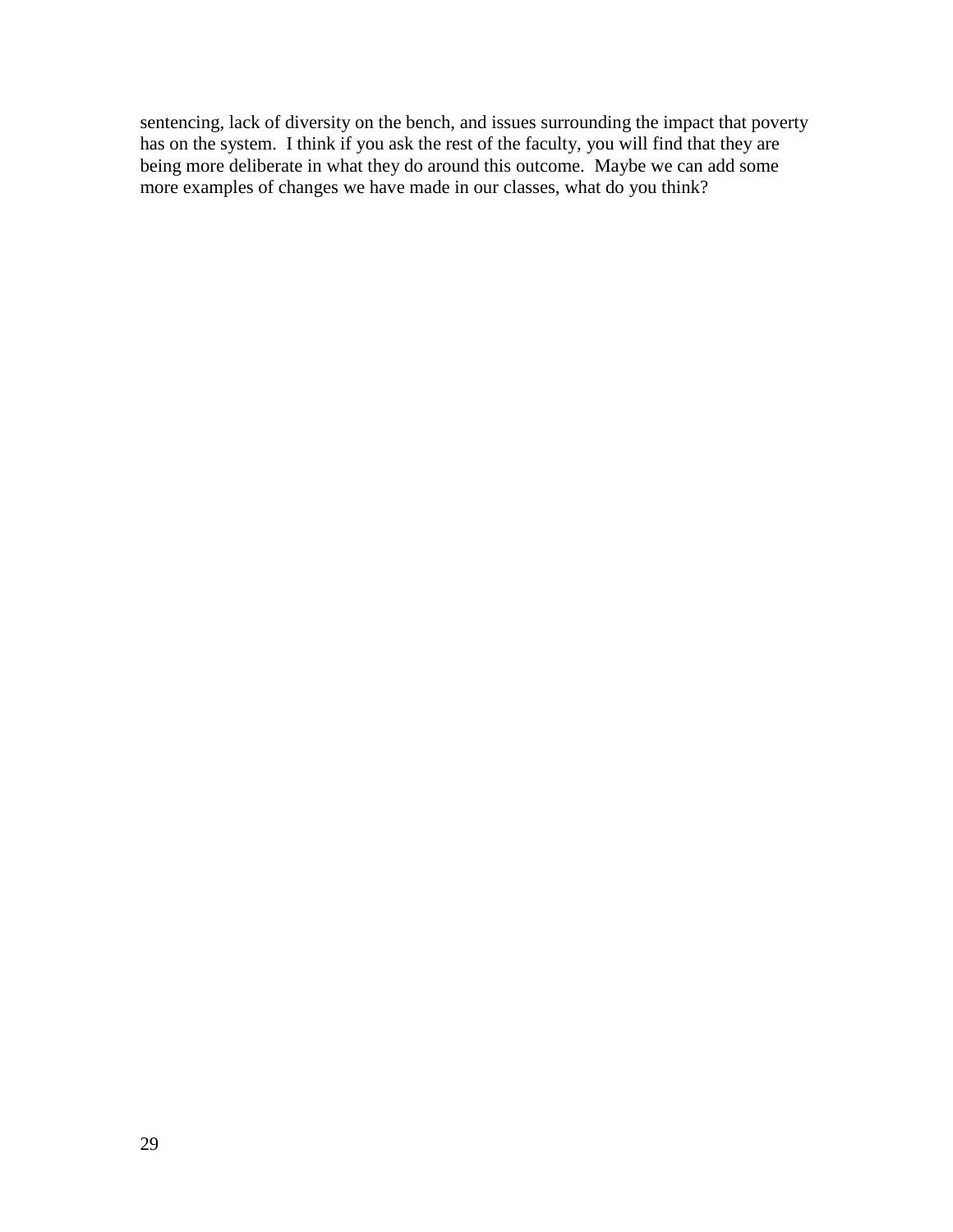## PSLO IV

Graduates of the Criminal Justice Program will be able to recognize a social problem, develop a problem solving approach, and evaluate effective responses.

| <b>Strategies for Attainment</b> | <b>Assessment Strategies</b> |                        |  |  |
|----------------------------------|------------------------------|------------------------|--|--|
| Course                           | Activities                   |                        |  |  |
| <b>Constitutional Law</b>        | Lecture and discussion       | Marijuana and Public   |  |  |
|                                  |                              | Policy Exercise        |  |  |
| Law, Justice, and Society        | Lecture and discussion       | Marijuana and Public   |  |  |
|                                  |                              | <b>Policy Exercise</b> |  |  |

Describe how this Program Student Learning Outcome is **assessed for proficiency** at the **program level**.

Students in two courses—Constitutional Law, a required course for all Criminal Justice majors, and Law, Justice and Society, an elective—participated in the same activity. First, they read about the 2008 decision by Massachusetts voters to decriminalize simple possession of marijuana. Second, students were asked to identify which governmental, individual, and special interest groups' interests benefited from keeping marijuana illegal. They had to identify two examples for each. Third, students were asked to identify which governmental, individual, and special interest groups' interests benefited from decriminalizing marijuana. Again, students had to identify two examples for each. In addition, students were asked to provide their reasoning for each answer.

What does the program's data analysis reveal about student achievement of this PSLO within the program?

The grading rubric gave each student a half point for each suitable answer, with six points the maximum score. Lynda Pintrich, the Law, Justice, and Society instructor, and Peyton Paxson, the Constitutional Law instructor, graded 27 artifacts gathered from their two classes. Professor Pintrich's mean was 4.43; Paxson's mean was 4.4; the combined mean was thus 4.435. The combined median score was 4.5; the mode was 4.75, with the lowest score a 2 and the highest a 5.75.

While any score below the median is a cause for concern, the overall performance of participants demonstrated that our students are able to identify the competing interests that are affected by changes in criminal justice policy. When asked to provide their reasoning for each answer, most students were able to demonstrate that they understood the nature of those competing interests.

What curricular and/or instructional changes are planned within the program as a result of this data (if any)? Consider:

The scope and sequence of Introductory, Developing, and Proficiency level student learning opportunities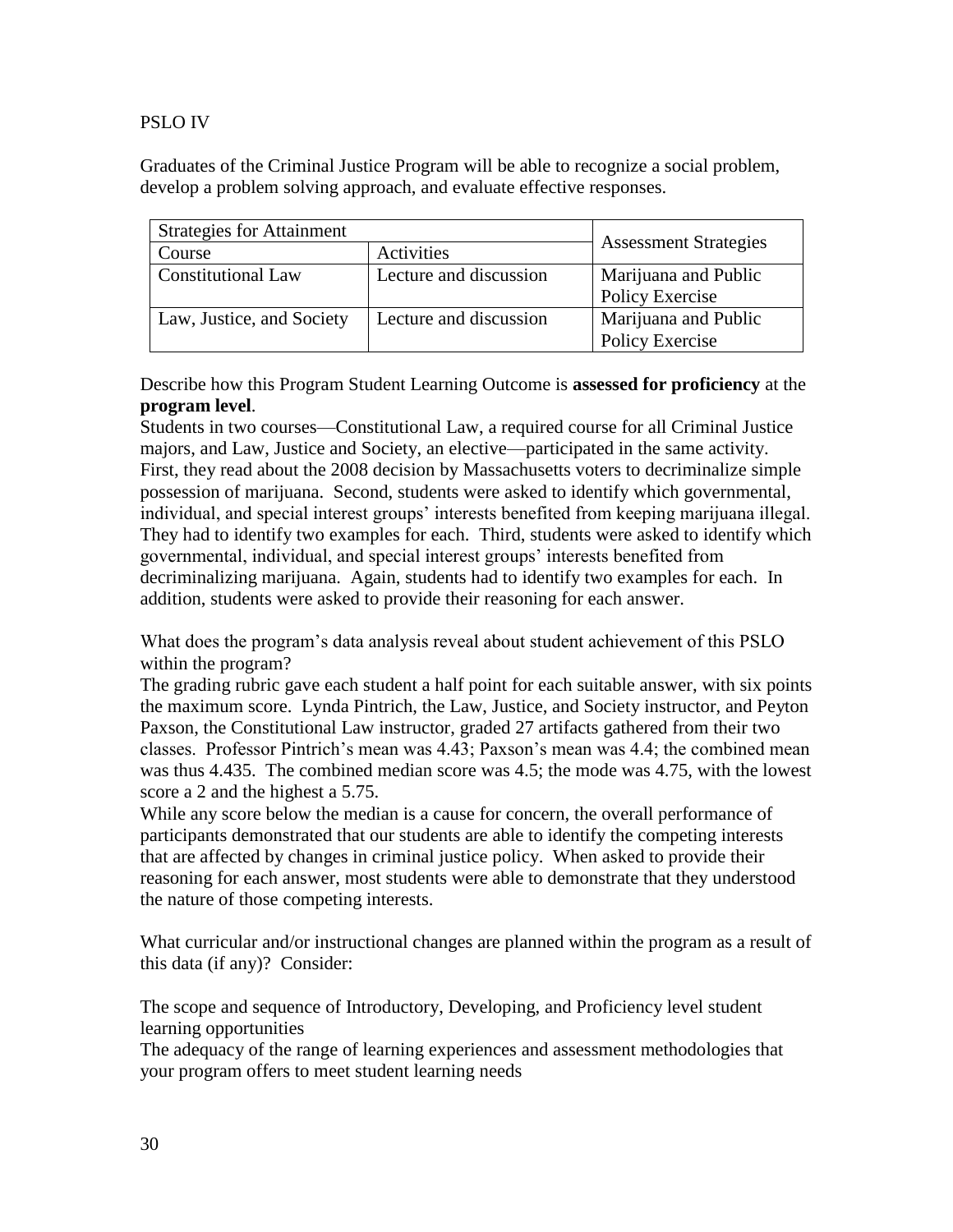## PSLO V

*.*

*Graduates of the Criminal Justice Program will d*emonstrate knowledge of career options in criminal justice and an understanding of qualifications and professional expectations.

Describe how this Program Student Learning Outcome is **assessed for proficiency** at the **program level**.

Criminal Justice students from both campuses completed a survey about their knowledge of career options distributed during the advising sessions in the fall 2009. See appendix

What does the program's data analysis reveal about student achievement of this PSLO within the program?

42 out of 52 students surveyed in Bedford and 30 out of 36 students surveyed in Lowell stated that the CJ classes they had taken had clarified their career objective. This indicates that as students move through our program they are obtaining information about careers in criminal justice.

After the survey was completed and analyzed we noticed that it did not measure students "understanding of criminal justice careers". Future assessment should be designed to obtain information on students understanding of specific criminal justice careers. Although this is a topic that is mainly covered during advising sessions, it can also be incorporated and scaffolded in various CJ courses.

What curricular and/or instructional changes are planned within the program as a result of this data (if any)?

Students who took the survey reported they would like more information on local and federal law enforcement careers. CJ Faculty have also noticed this interest during advising sessions and interactions with students in the classroom Career awareness within the CJ program should focus on careers in federal law enforcement careers. Due to the present economic climate there are not many employment opportunities in state criminal justice agencies. In the past, we have not focused on careers in federal law enforcement agencies because most of these require at least a bachelor's degree. Students who plan to transfer to a four year college will tend to have career goals which can be accomplished by the completion of bachelor's degree. Given the recent trend towards transfer, students should be encouraged to explore and develop goals as well as to seek information on how to attain their goals, particularly if these involve long term preparation.

The CJ faculty would like to work with career counselors at the college to create a CJ career exploration and awareness program (or a series of units to be incorporated in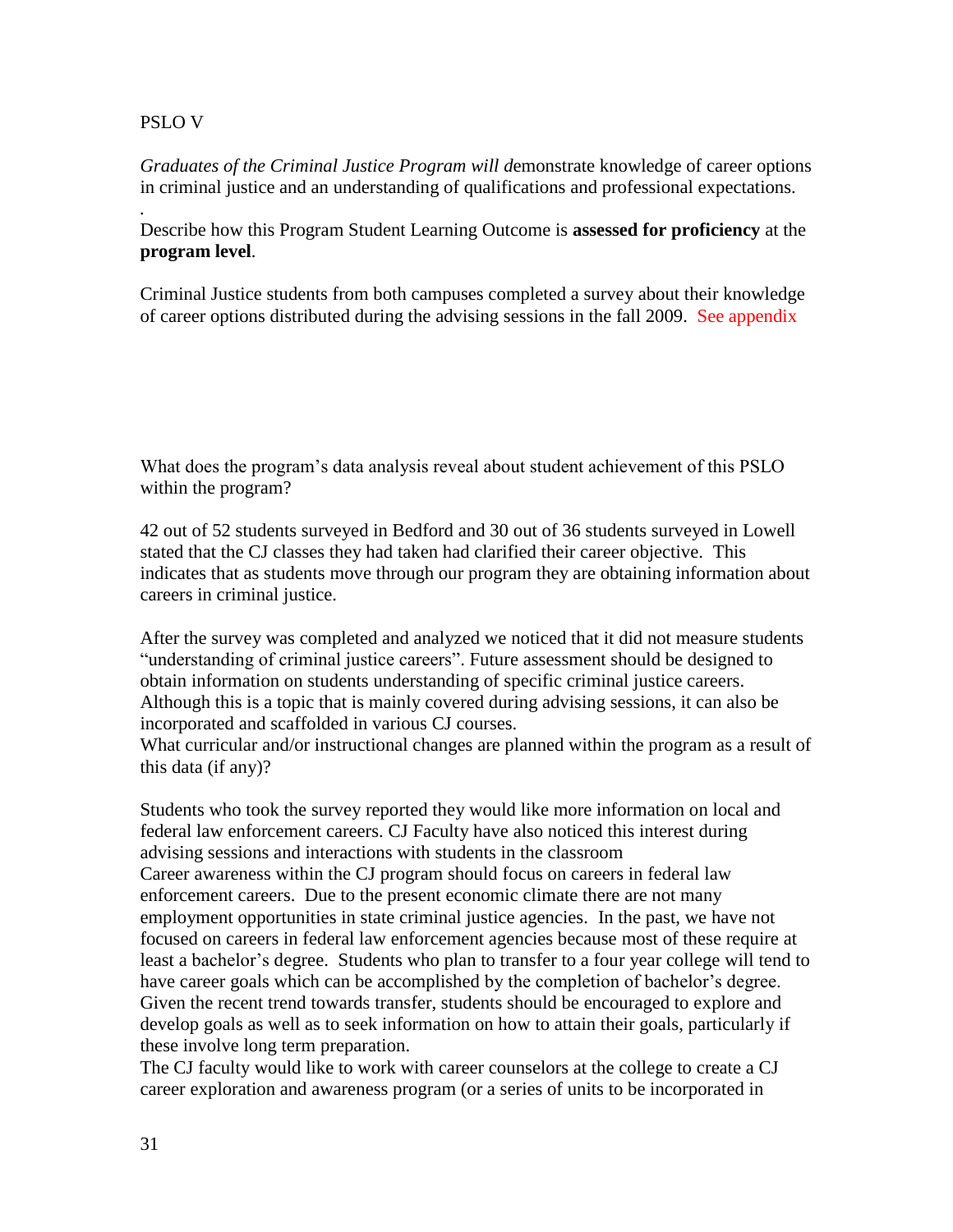specific courses). The faculty plans to secure a mini grant to develop this program. At its introductory level the program should allow students to explore strengths, talents and interests and their compatibility with specific CJ professions. Law and Order classes are a natural fit for this task. Law and Order is an "Explorations course"; therefore it is logical that the career exploration begin at this point. Students will know early on whether criminal justice is the right major for them after being exposed to the content in the course and the career exploration information. As noted before, close to 60% of entering CJ students are at the developmental level. Many take Law and Order as it is the only CJ course they can enroll in while doing developmental coursework. In the next stage of the program, students can explore criminal justice careers in Introduction to CJ. This course discusses the different components of the criminal justice system: police, the courts, and corrections. It would be very easy to incorporate career exploration within the context of the course. The career exploration would continue in Interpersonal Communications in CJ. In this course students already prepare a resume and discuss job interviews and workplace communication issues so it is also a logical place to further develop knowledge in CJ careers. Introduction to CJ and Interpersonal Communications in CJ were chosen not only because their subject matter can accommodate the addition of this material but because they are core courses which every CJ student must take regardless of the option they choose to pursue.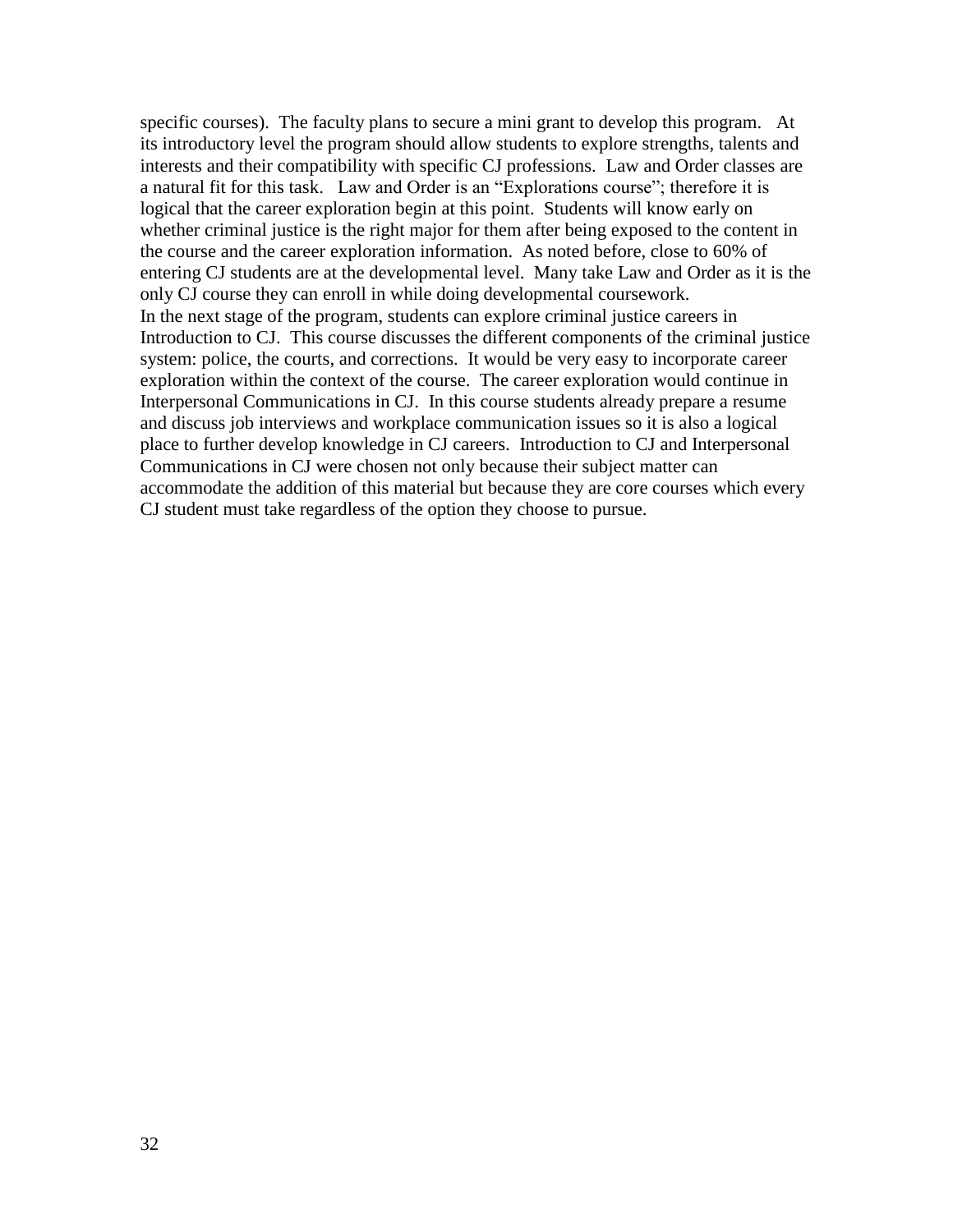## PSLO VI

Graduates of the Criminal Justice Program will demonstrate ethical standards in the Criminal Justice System and apply these standards to practical situations

# Describe how this Program Student Learning Outcome is **assessed for proficiency** at the **program level**.

Upon closer examination of this PSLO the department determined that even though discussions about ethics in the criminal justice system inevitably and frequently take place in criminal justice courses, ethical standards are not formally taught as a course objective. Interpersonal Communications in CJ, the course we originally thought proficiency in ethical standards could be measured, has a unit on ethical standards of communication and another which discusses credibility and discretion, as do most other courses in the program, but it does not include a deliberate study of ethical standards and their application. Students in this course must do an oral presentation on different criminal justice case studies. Some of the case studies involve ethical issues. The central focus are the presentation skills not ethics education. Discussions about ethical issues often ensue when the student presents. These give the professor the opportunity to discuss ethical standards which may apply. The content of the discussion is not prescribed and varies. The amount of time spent on these discussions is often not sufficient. However, it is possible that a student who goes through the CJ program will have a good understanding of ethical standards in the criminal justice system, but it is currently impossible to measure.

What does the program's data analysis reveal about student achievement of this PSLO within the program?

The faculty in the Criminal Justice Department feels very strongly that criminal justice students who graduate from the program should demonstrate a clear understanding of the ethical standards in the criminal justice system and their application. There is a need to introduce units where ethical standards are intentionally and formally taught in several courses. This can be done easily as the material in a most criminal justice courses lends itself to discussions on ethics. In addition or in the alternative, a course can be designed which specifically addresses ethics in the criminal justice system in collaboration with the humanities faculty. Regardless of the track chosen all criminal justice students must take three humanities electives. This course could fulfill one of these requirements.

What curricular and/or instructional changes are planned within the program as a result of this data (if any)?

During the fall of 2010, the Criminal Justice Department will explore the possibility of developing a course in Ethics in Criminal Justice. As stated above, the department plans to discuss how ethics can be formally incorporated in the curriculum, including what courses will include an ethics course learning outcome and what assessment tools will be incorporated as a result. The CJ Advisory Board will be consulted about whether to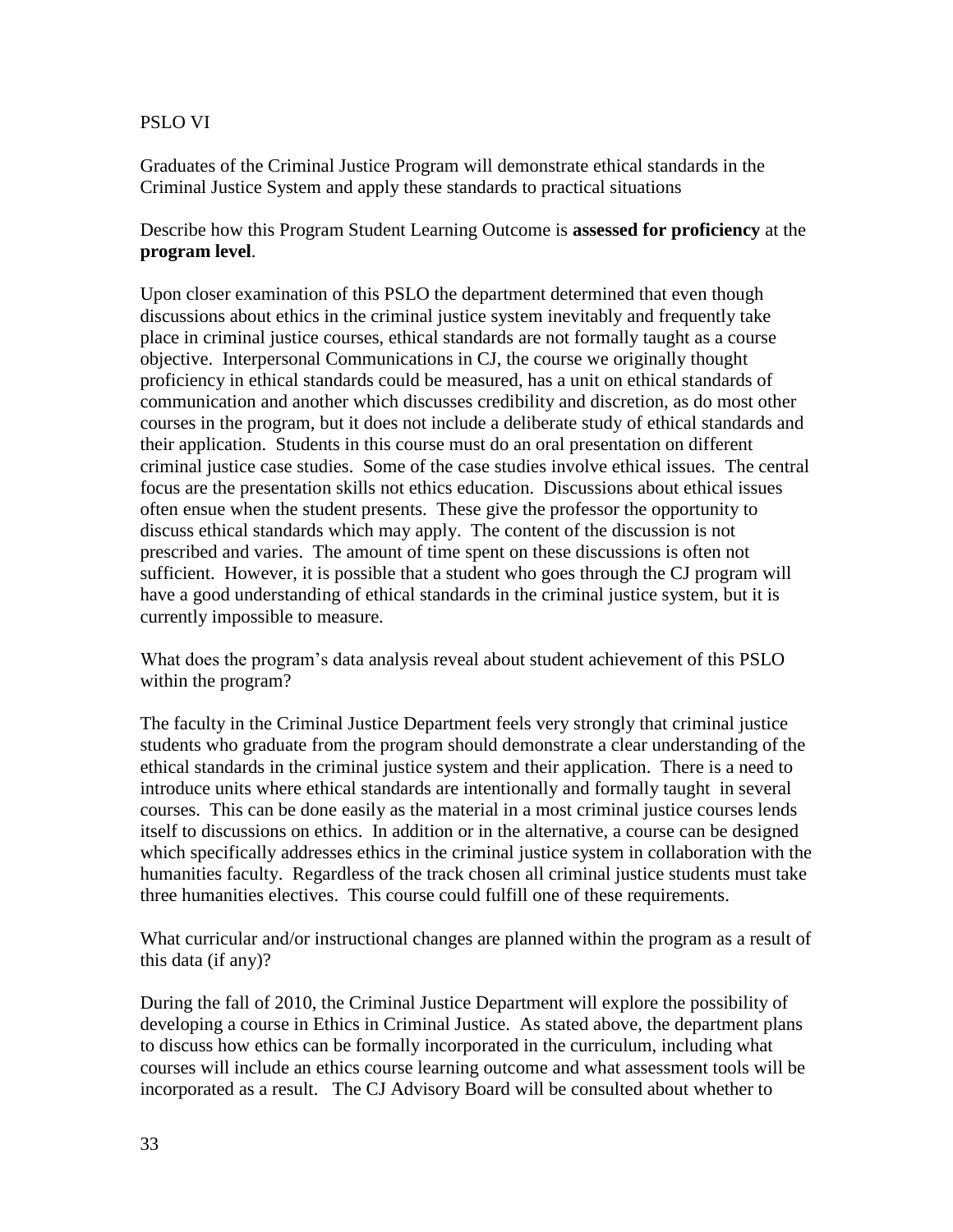create a course on ethics, or just include a unit in our existing courses or do both. The department will also be seeking advice on current ethical issues in CJ professions and how these are currently handled.

#### PSLO VII TO BE ASSESSED IN THE SPRING 2011

Graduates of the Criminal Justice Program will

Describe the functions and interrelationships of the major components of the Criminal Justice System.

Describe how this Program Student Learning Outcome is **assessed for proficiency** at the **program level**.

What does the program's data analysis reveal about student achievement of this PSLO within the program?

What curricular and/or instructional changes are planned within the program as a result of this data (if any)? Consider:

The scope and sequence of Introductory, Developing, and Proficiency level student learning opportunities

The adequacy of the range of learning experiences and assessment methodologies that your program offers to meet student learning needs

………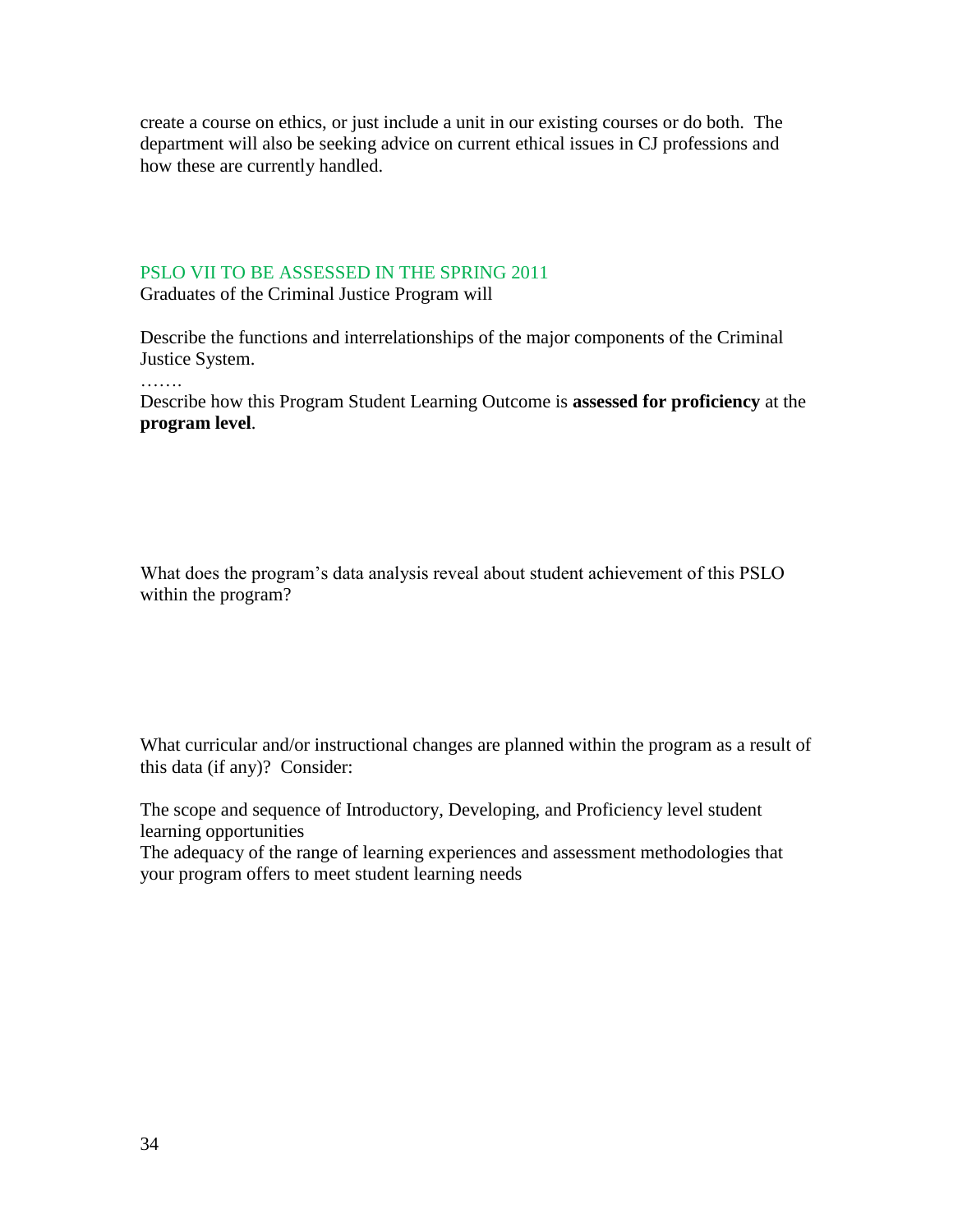## 8. Institutional Student Learning Outcomes

(See **Appendix A** for detailed listing of MCC's Institutional Student Learning Outcomes)

Please outline your program's timeline for ongoing, annual assessment of MCC's ISLOs that are supported to proficiency within your program.

If applicable, discuss any changes you have made to your program's support of MCC's ISLOs since your last program review.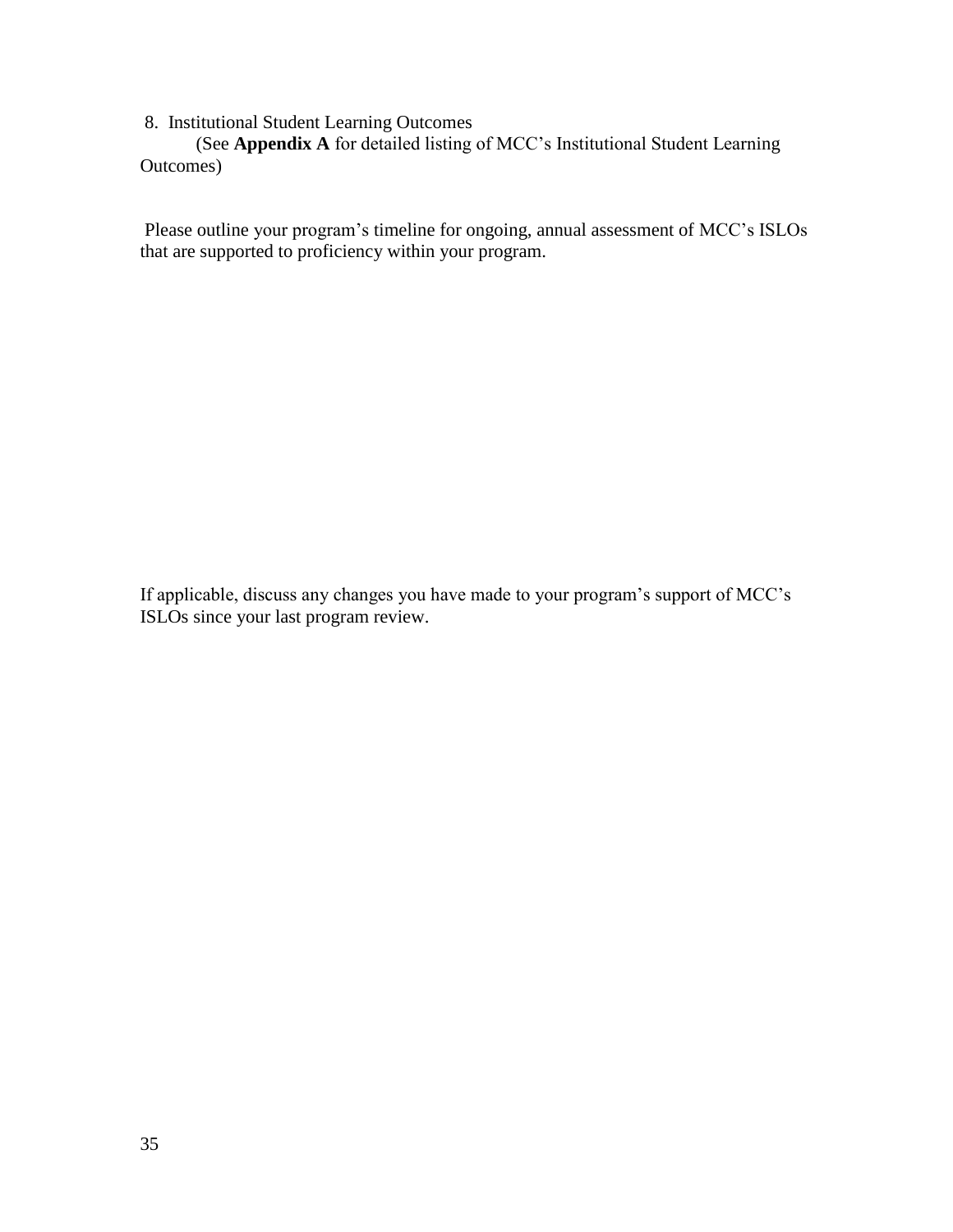As appropriate, map the way in which your program provides opportunities for students to progress towards proficiency level of MCC's Institutional Student Learning Outcomes, by noting in which courses outcomes are **Introduced (I), Developed (D)**, or where students are expected to demonstrate **Proficiency (P).**

Curriculum Map II:

Program Opportunities for Student Progress toward ISLOs

|                                        | Law &<br>Order | Intro to<br>Crimin<br>al<br>Justice | Crimin<br>al Law | Contem<br>porary<br>Policin | Juvenil<br>e<br>Justice<br>Process | Interpers<br>onal<br>Commu<br>nication | Society<br>&<br>Victims<br>of Crime | Law,<br>Justice<br>$\&$<br>Society | Criminal<br>Evidence | Criminal<br>Investigati<br>ons | Constituti<br>onal Law | Principles<br>of<br>Correction |
|----------------------------------------|----------------|-------------------------------------|------------------|-----------------------------|------------------------------------|----------------------------------------|-------------------------------------|------------------------------------|----------------------|--------------------------------|------------------------|--------------------------------|
| <b>ISLO</b>                            |                |                                     |                  | g                           |                                    | s in<br>Criminal<br>Justice            |                                     |                                    |                      |                                |                        |                                |
| Knowledge<br>&Skills<br>(Interrelatio) |                |                                     |                  |                             |                                    |                                        |                                     |                                    |                      | (P)                            | (D)                    | (P)                            |
| nships of CJ<br>system                 |                | (1, D)                              | (D)              |                             |                                    |                                        |                                     |                                    |                      |                                |                        |                                |
| major<br>components)                   |                |                                     |                  |                             |                                    |                                        |                                     |                                    |                      |                                |                        |                                |
| Communicat<br>$\underline{\text{ion}}$ |                |                                     |                  |                             | (D, P)                             |                                        |                                     |                                    |                      | (D)(P)                         | (P)                    | (P)                            |
| (Written)<br>Oral<br>Communicat        |                | $(1)$ (D)                           | (D)              |                             |                                    |                                        |                                     |                                    |                      |                                |                        |                                |
| ion)                                   |                |                                     |                  |                             |                                    |                                        |                                     |                                    |                      |                                |                        |                                |
| <b>Crit Thking</b><br>(Apply Law)      |                |                                     | (D)(P)           |                             |                                    |                                        |                                     |                                    | (P)                  |                                | (D)(P)                 |                                |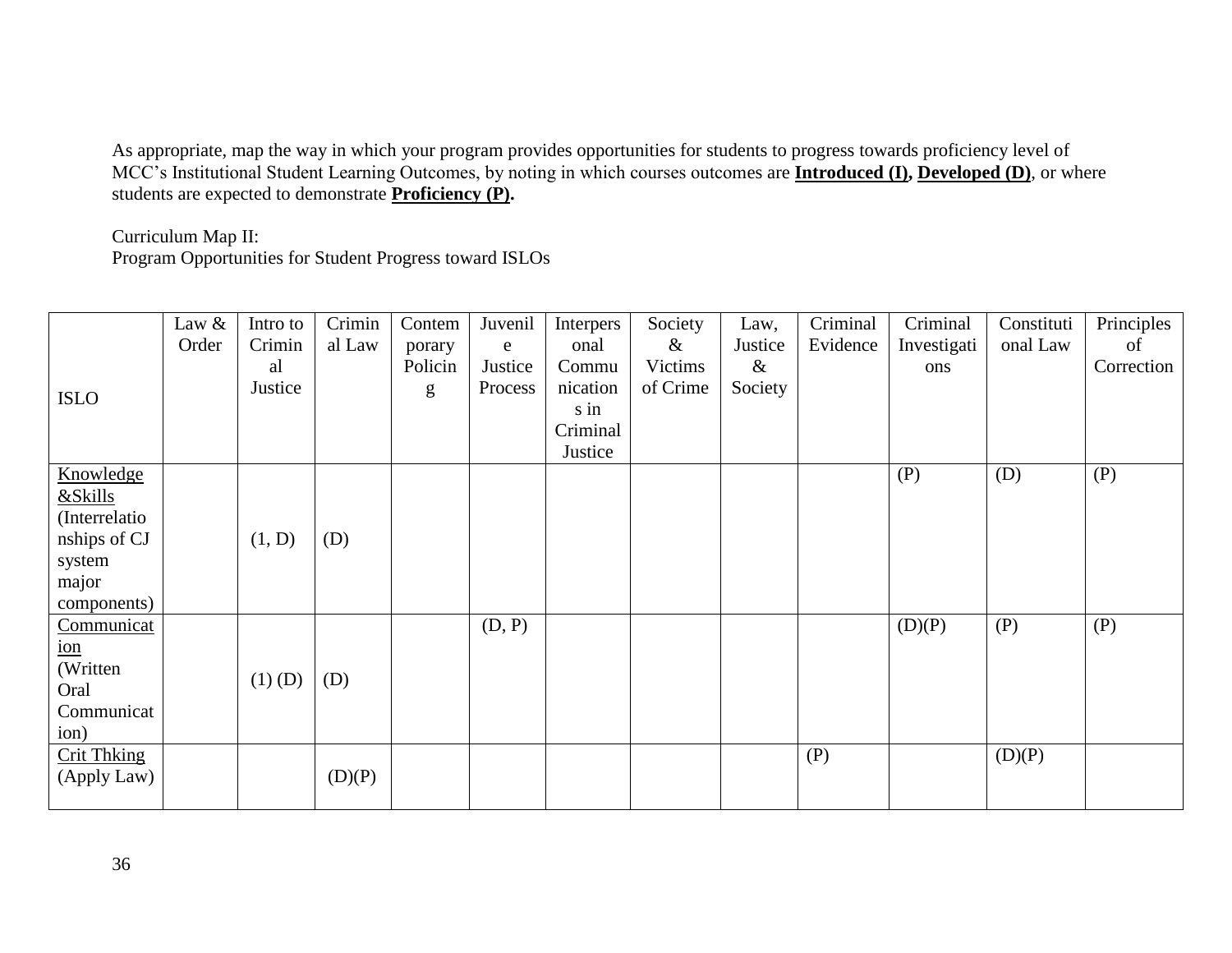| Soc Respon<br>(Ethics) | (I) | $\rm (I)$    | (D) | $($ (D |     | (P)  |             |     | (D)(P)      | (P) |     | (P)         |
|------------------------|-----|--------------|-----|--------|-----|------|-------------|-----|-------------|-----|-----|-------------|
| Soc Respon             | (1) |              |     |        | (D) | (D)  | (D)         | (D) |             |     | (P) | (D)         |
| (Recog.                |     |              | (D) |        |     |      |             |     |             |     |     |             |
| Social                 |     |              |     | (D)    |     |      |             |     |             |     |     |             |
| Problems)              |     |              |     |        |     |      |             |     |             |     |     |             |
| Global/Mult            | (1) |              |     |        | (D) | D(P) | (D)         | (D) |             |     |     |             |
| icultural              |     | (I, D,<br>P) |     | (D)    |     |      |             |     |             |     |     |             |
| (Diversity)            |     |              |     |        |     |      |             |     |             |     |     |             |
| P/PD                   | (1) |              |     |        |     |      | $(D)$ $(P)$ |     | $(D)$ $(P)$ |     |     | $(D)$ $(P)$ |
| (Knowledge)            |     | $(D)$ $(P)$  |     | (D)(P) |     |      |             |     |             |     |     |             |
| Career                 |     |              |     |        |     |      |             |     |             |     |     |             |
| Options)               |     |              |     |        |     |      |             |     |             |     |     |             |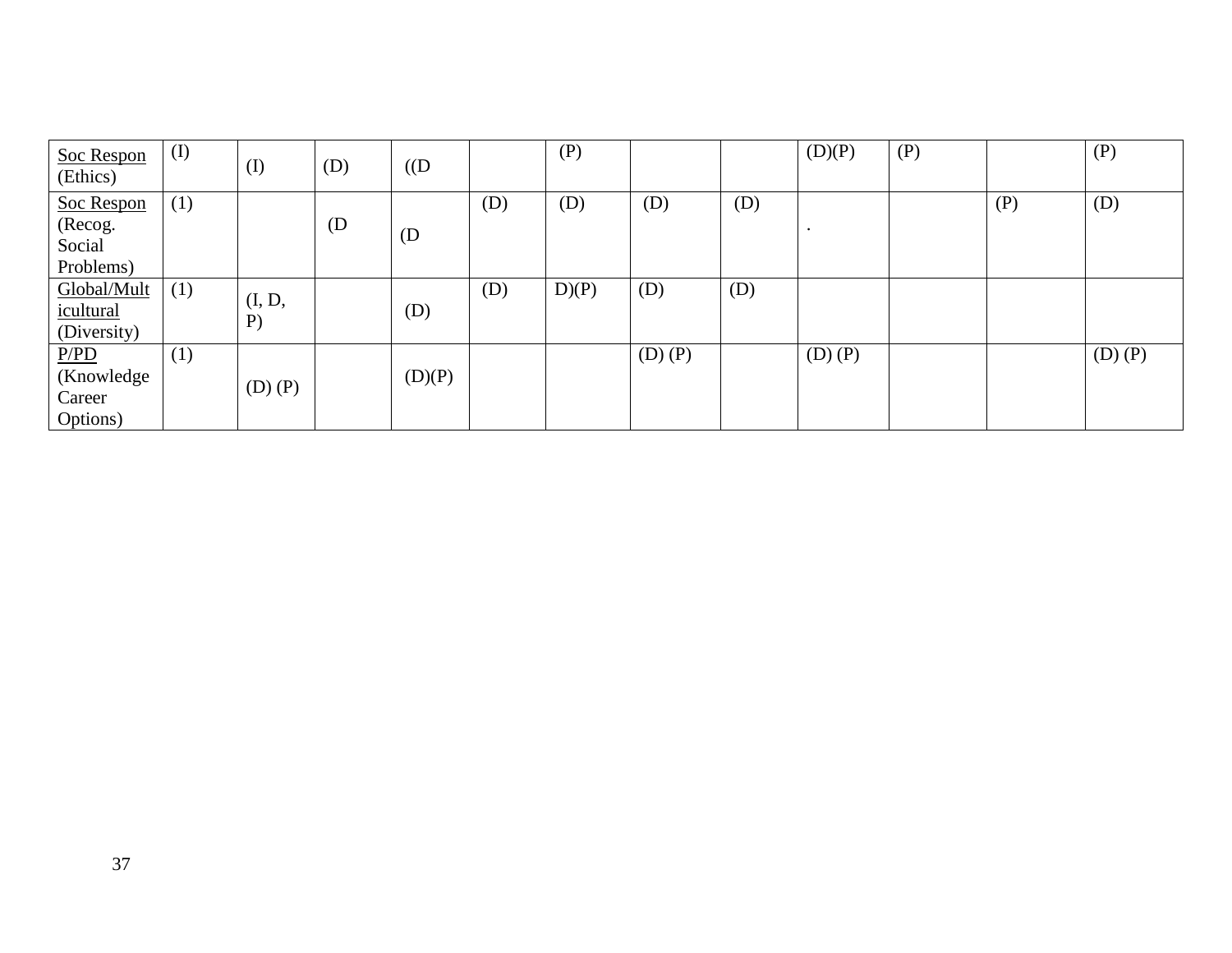Please comment on the **sequencing of** opportunities for students to develop and achieve to ISLO proficiency within the program as appropriate, as noted on Curriculum Map II.

Please indicate on the following pages as appropriate how each ISLO is supported to proficiency achievement within the program and how that achievement is assessed. Where ISLO achievement is directly supported by PSLO achievement, you can refer the reader back to that section in Question 7, rather than re-writing it. If the strategy for attainment of an ISLO is contained within a particular course, please list the course first, with the relevant activity (or activities) listed next to each course. If there is nothing currently in place that is intended to provide for the attainment of a particular outcome or to assess the extent to which the outcome has been realized, please leave the appropriate space blank. The blanks will help to identify areas which need further development.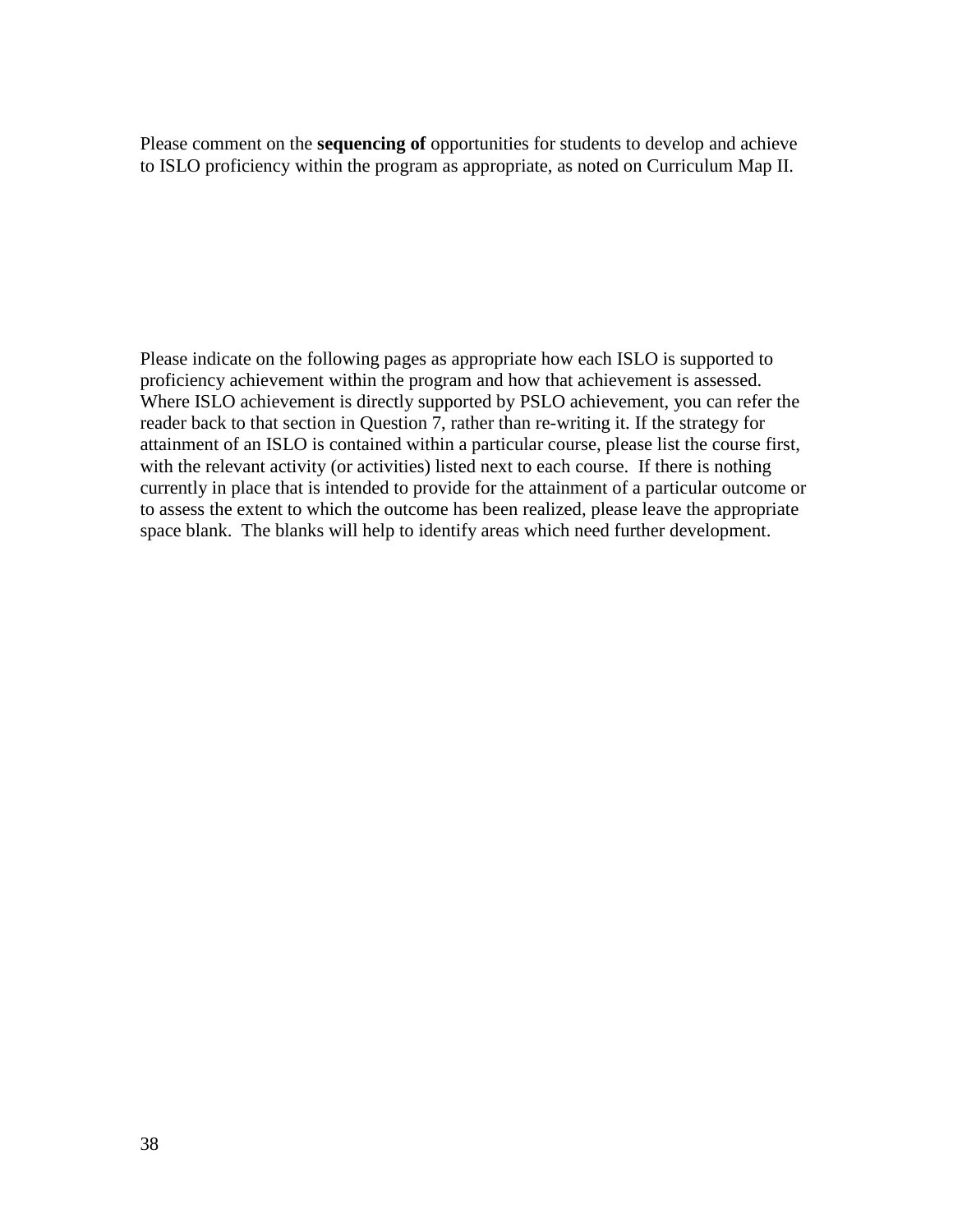Knowledge and Skills

The MCC graduate will use knowledge acquired at MCC as a foundation for continued study and/or practical application.

| <b>Strategies for Attainment</b> |            |                              |  |
|----------------------------------|------------|------------------------------|--|
| Course                           | Activities | <b>Assessment Strategies</b> |  |
|                                  |            |                              |  |
|                                  |            |                              |  |
|                                  |            |                              |  |
|                                  |            |                              |  |
|                                  |            |                              |  |
|                                  |            |                              |  |
|                                  |            |                              |  |

Describe how this Institutional Student Learning Outcome is **assessed for proficiency** at the **program level**.

What does the program's data analysis reveal about student achievement of this ISLO within the program?

What curricular and/or instructional changes are planned within the program as a result of this data (if any)? Consider:

The scope and sequence of Introductory, Developing, and Proficiency level student learning opportunities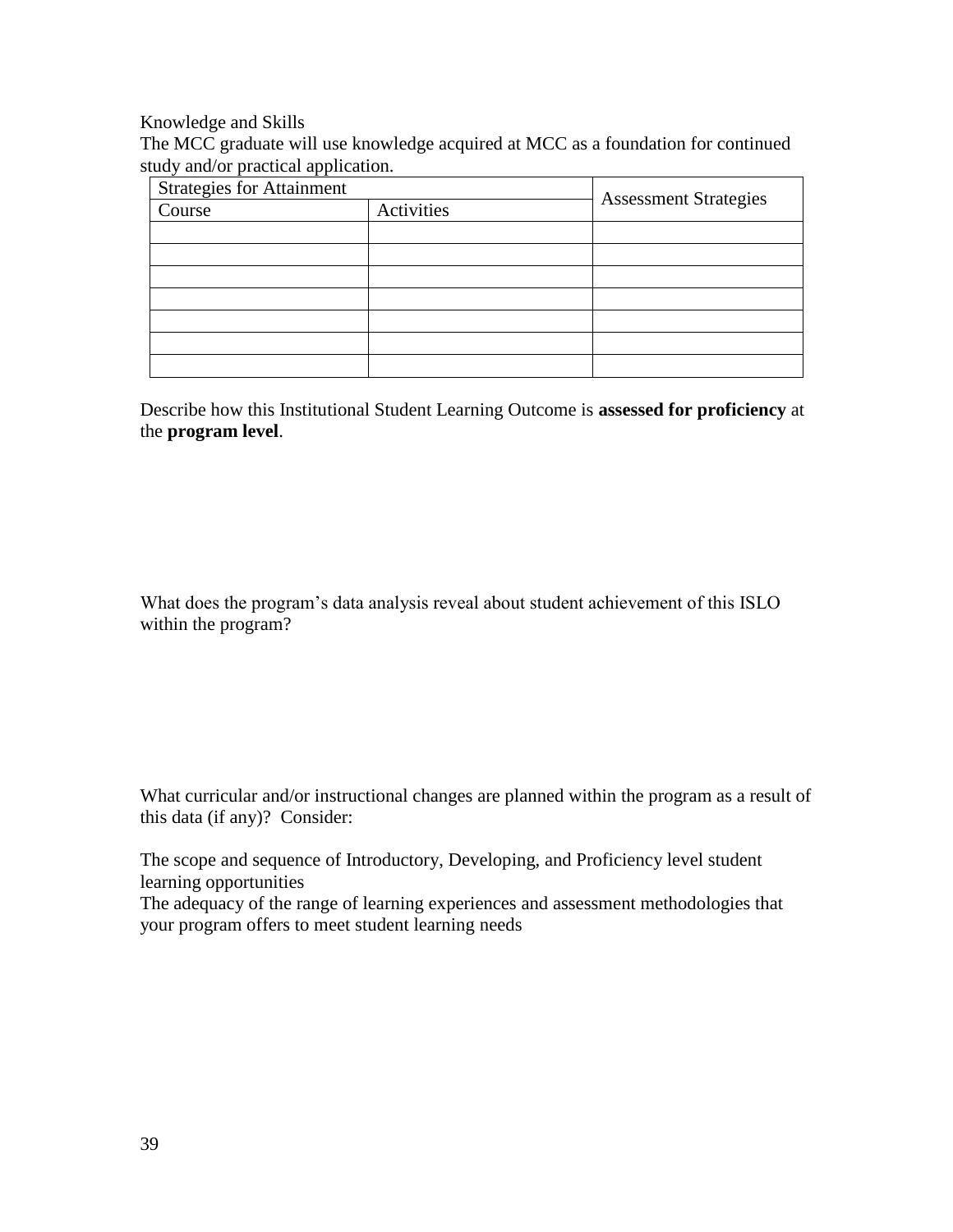Critical Thinking

The MCC graduate will demonstrate an ability to understand, interpret and analyze information in order to engage in critical thinking and problem-solving.

| <b>Strategies for Attainment</b> |            |                              |  |
|----------------------------------|------------|------------------------------|--|
| Course                           | Activities | <b>Assessment Strategies</b> |  |
|                                  |            |                              |  |
|                                  |            |                              |  |
|                                  |            |                              |  |
|                                  |            |                              |  |
|                                  |            |                              |  |
|                                  |            |                              |  |
|                                  |            |                              |  |

Describe how this Institutional Student Learning Outcome is **assessed for proficiency** at the **program level**.

What does the program's data analysis reveal about student achievement of this ISLO within the program?

What curricular and/or instructional changes are planned within the program as a result of this data (if any)? Consider:

The scope and sequence of Introductory, Developing, and Proficiency level student learning opportunities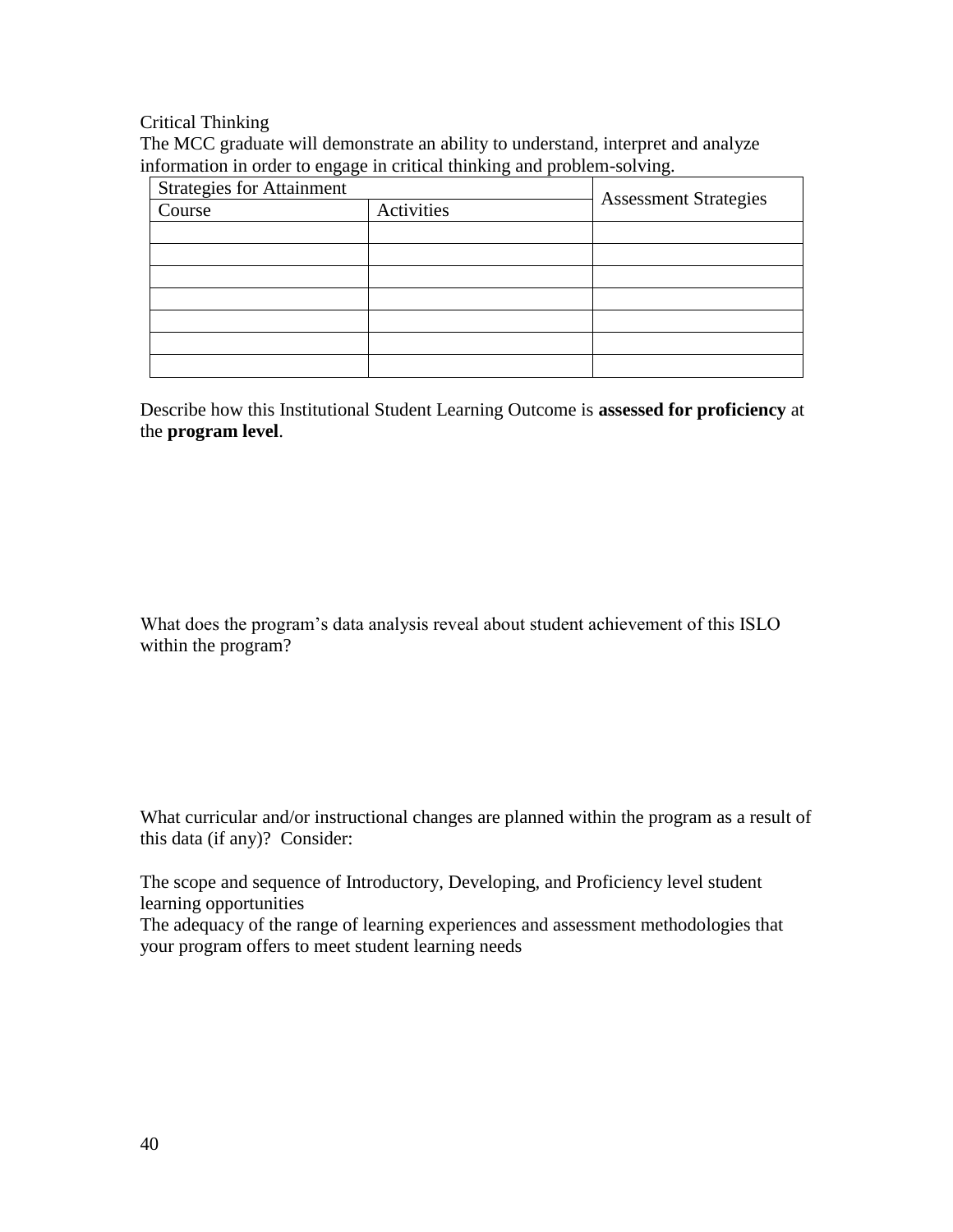Communication

The MCC graduate will communicate, use information and employ technology effectively.

| <b>Strategies for Attainment</b> |            |                              |  |
|----------------------------------|------------|------------------------------|--|
| Course                           | Activities | <b>Assessment Strategies</b> |  |
|                                  |            |                              |  |
|                                  |            |                              |  |
|                                  |            |                              |  |
|                                  |            |                              |  |
|                                  |            |                              |  |
|                                  |            |                              |  |
|                                  |            |                              |  |

Describe how this Institutional Student Learning Outcome is **assessed for proficiency** at the **program level**.

What does the program's data analysis reveal about student achievement of this ISLO within the program?

What curricular and/or instructional changes are planned within the program as a result of this data (if any)? Consider:

The scope and sequence of Introductory, Developing, and Proficiency level student learning opportunities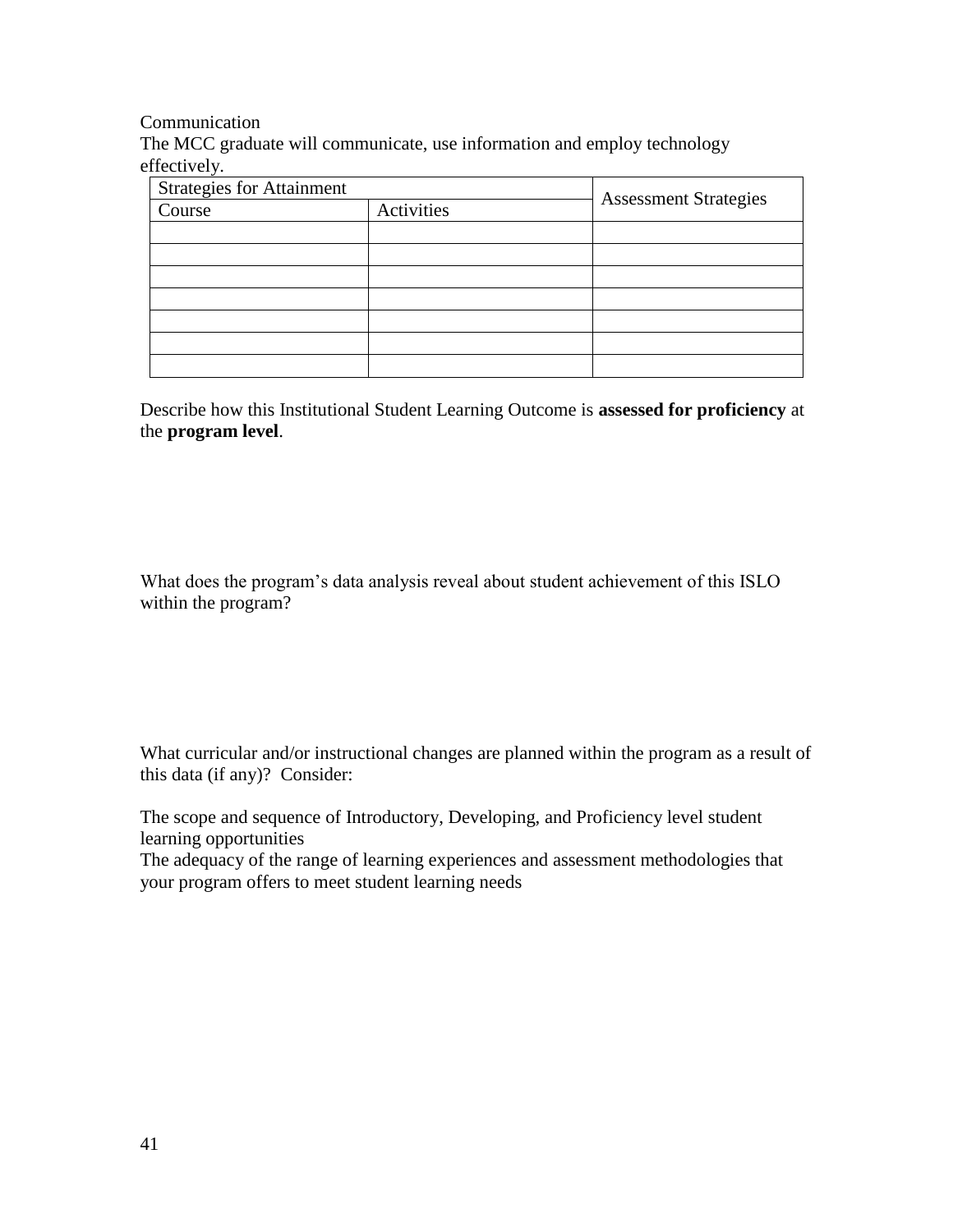Global Perspectives

The MCC graduate will communicate an understanding of the world from a global perspective.

| <b>Strategies for Attainment</b> |            |                              |  |
|----------------------------------|------------|------------------------------|--|
| Course                           | Activities | <b>Assessment Strategies</b> |  |
|                                  |            |                              |  |
|                                  |            |                              |  |
|                                  |            |                              |  |
|                                  |            |                              |  |
|                                  |            |                              |  |
|                                  |            |                              |  |
|                                  |            |                              |  |

Describe how this Institutional Student Learning Outcome is **assessed for proficiency** at the **program level**.

What does the program's data analysis reveal about student achievement of this ISLO within the program?

What curricular and/or instructional changes are planned within the program as a result of this data (if any)? Consider:

The scope and sequence of Introductory, Developing, and Proficiency level student learning opportunities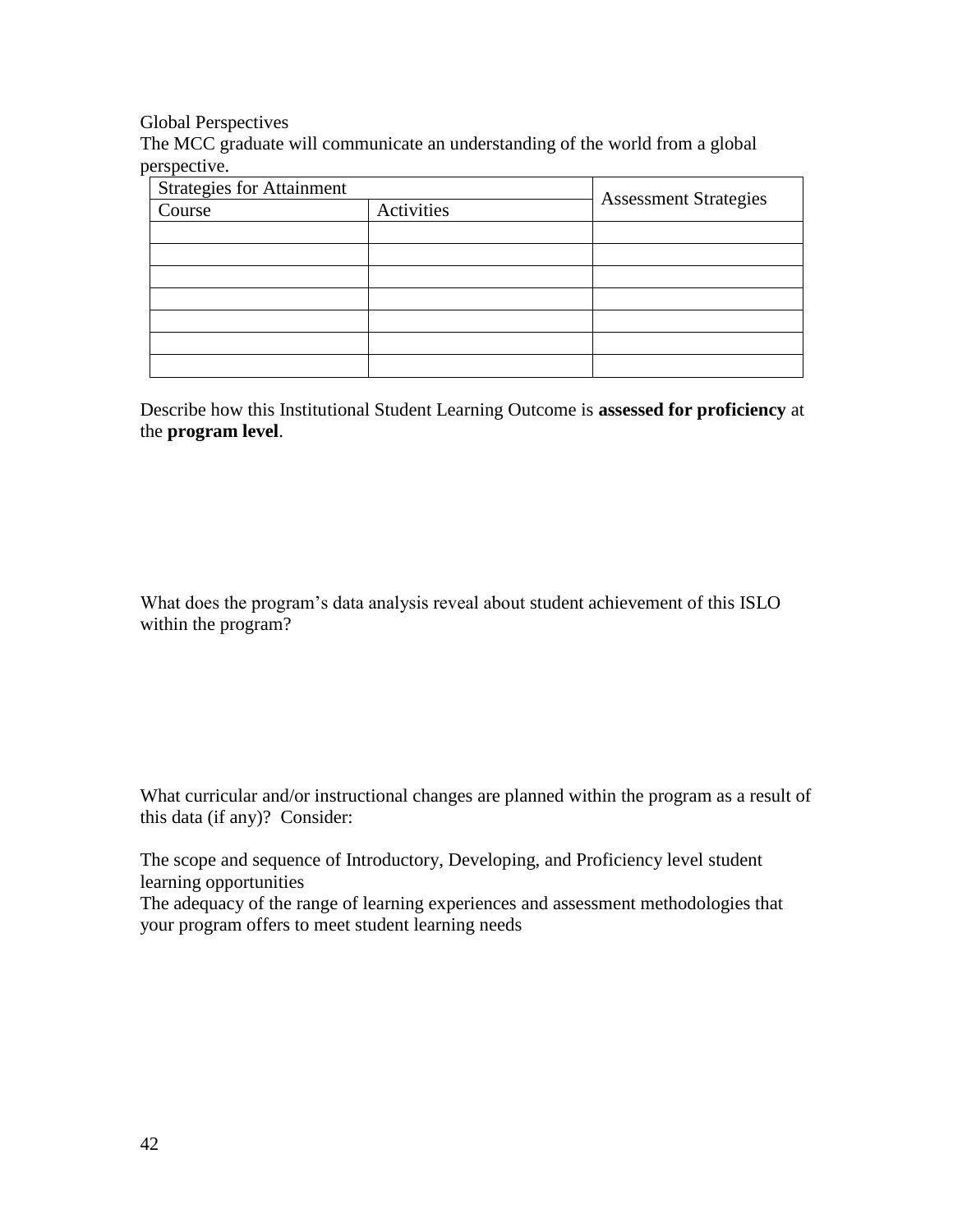Social Responsibility

The MCC graduate will demonstrate social responsibility both within and outside of the classroom.

| <b>Strategies for Attainment</b> |            |                              |  |
|----------------------------------|------------|------------------------------|--|
| Course                           | Activities | <b>Assessment Strategies</b> |  |
|                                  |            |                              |  |
|                                  |            |                              |  |
|                                  |            |                              |  |
|                                  |            |                              |  |
|                                  |            |                              |  |
|                                  |            |                              |  |
|                                  |            |                              |  |

Describe how this Institutional Student Learning Outcome is **assessed for proficiency** at the **program level**.

What does the program's data analysis reveal about student achievement of this ISLO within the program?

What curricular and/or instructional changes are planned within the program as a result of this data (if any)? Consider:

The scope and sequence of Introductory, Developing, and Proficiency level student learning opportunities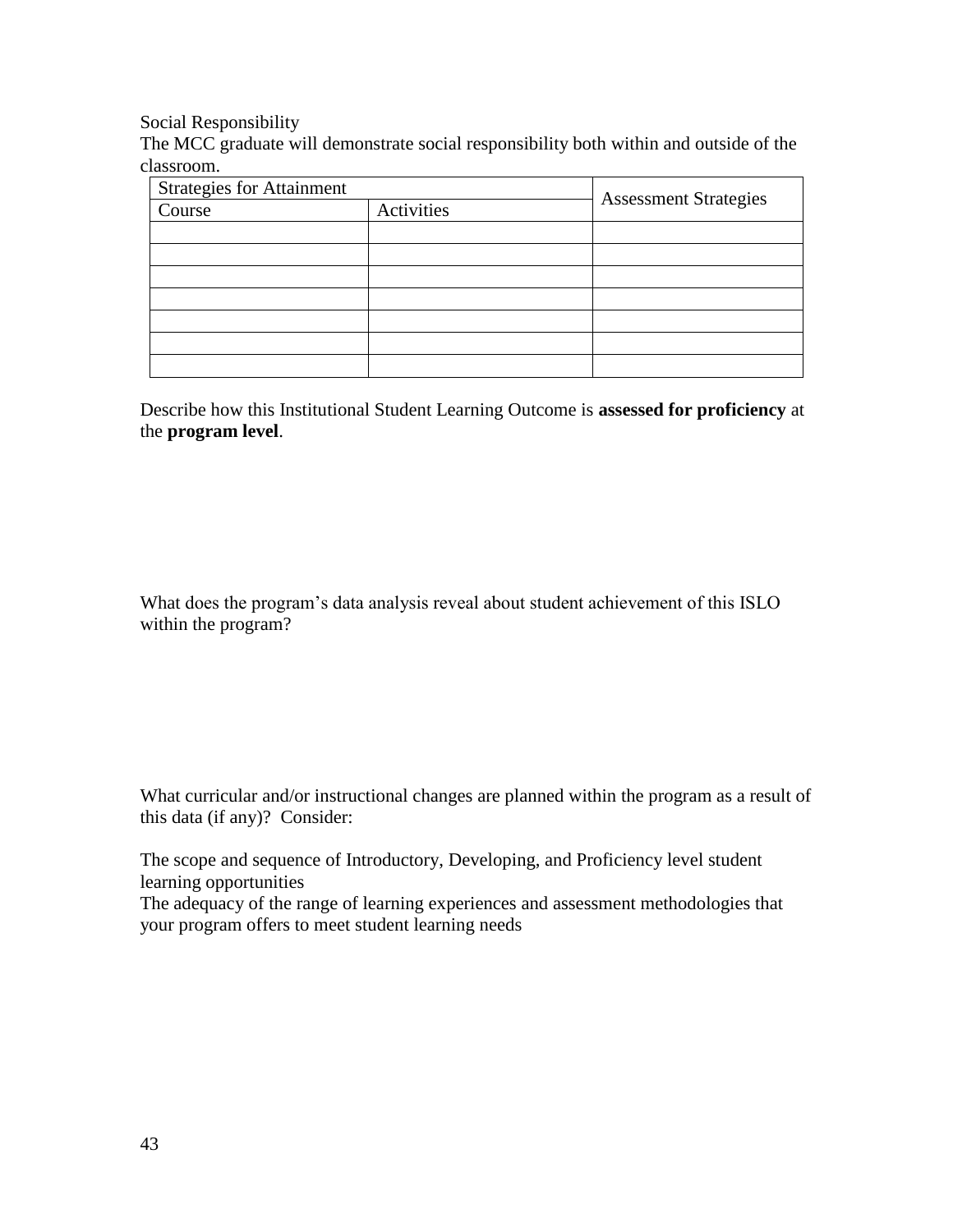Personal and Professional Development

The MCC graduate will demonstrate the capacity for on-going personal and professional development.

| <b>Strategies for Attainment</b> |            |                              |  |
|----------------------------------|------------|------------------------------|--|
| Course                           | Activities | <b>Assessment Strategies</b> |  |
|                                  |            |                              |  |
|                                  |            |                              |  |
|                                  |            |                              |  |
|                                  |            |                              |  |
|                                  |            |                              |  |
|                                  |            |                              |  |
|                                  |            |                              |  |

Describe how this Institutional Student Learning Outcome is **assessed for proficiency** at the **program level**.

What does the program's data analysis reveal about student achievement of this ISLO within the program?

What curricular and/or instructional changes are planned within the program as a result of this data (if any)? Consider:

The scope and sequence of Introductory, Developing, and Proficiency level student learning opportunities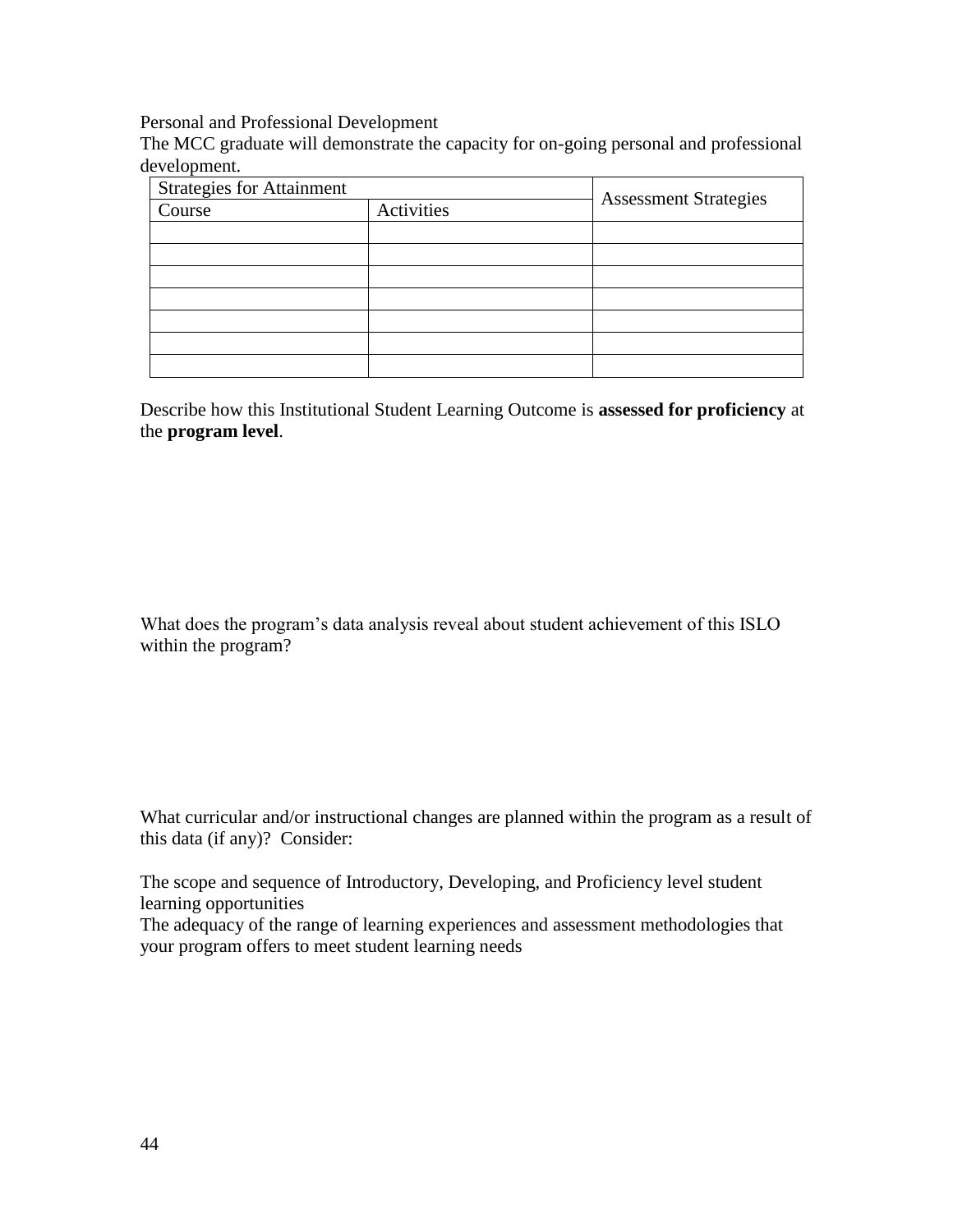Additional Curricular Opportunities:

Please describe any interdisciplinary courses which are provided as an integral part of this program.

Society and Victims of Crime (CRJ/SOC 156) is an interdisciplinary course that is required for the students enrolled in the Administration of Justice Option. It is also used as an elective by some students who are enrolled in the Law Enforcement Option. Law, Justice and Society (CRJ/LGL 110) is an interdisciplinary course that is offered as an elective for students in Administration of Justice and Law Enforcement option and as a criminal justice elective for those in the Transfer Option. This course was designed to replace the CJ internship (see #10 below). Both of these courses are open to non-CJ majors.

Please comment on experiential/ work-based learning opportunities in the program (i.e., co-op, internships, service learning). Discuss how the content of the experience relates to course credit. How do you calculate the number of contact hours required in relationship to the credit awarded? What percent of students participate in each of these activities? Indicate any problem being faced in incorporating work-based learning.

Historically, the CJ program provided students with an opportunity to participate in an internship ( 3 credit course) as an elective. The internship required that students complete 10 hours per week at the internship site, and attend a seminar once per week ( 1 ½ hours). The CJ department (with guidance from our Advisory Board and Cathy Pride) came to realize that this course was not transferring well, and it also lacked academic integrity. The Law, Justice and Society course was designed to replace the internship in \_\_\_\_\_\_\_. The Law, Justice and Society course is an interdisciplinary course with a strong academic base. It also requires that students complete four hours per week of service learning. The course is limited to 12 students per semester; and is offered as a hybrid in order to allow for time in the field. In the spring 2007 semester, a Career

In our previous program review our future goals included expanding our service learning opportunities. Presently we offer service learning in the following courses:

Development Module was added to the course with the support of Diane Hewitt.

CRJ 131 Constitutional Law: Sections taught by Peyton Paxson each semester; students are awarded up to 10 extra points for submission of journals which are due twice per semester; mandatory minimum hours required by service learning office; approximately 10% of the students participate.

CRJ 112 Criminal Law: Sections taught by Michelle Bloomer each semester; about 5.7% of class is participates. Students may earn up to 10 extra credit points to be added to their final grade for the course, if they complete service learning *and* submit a journal for each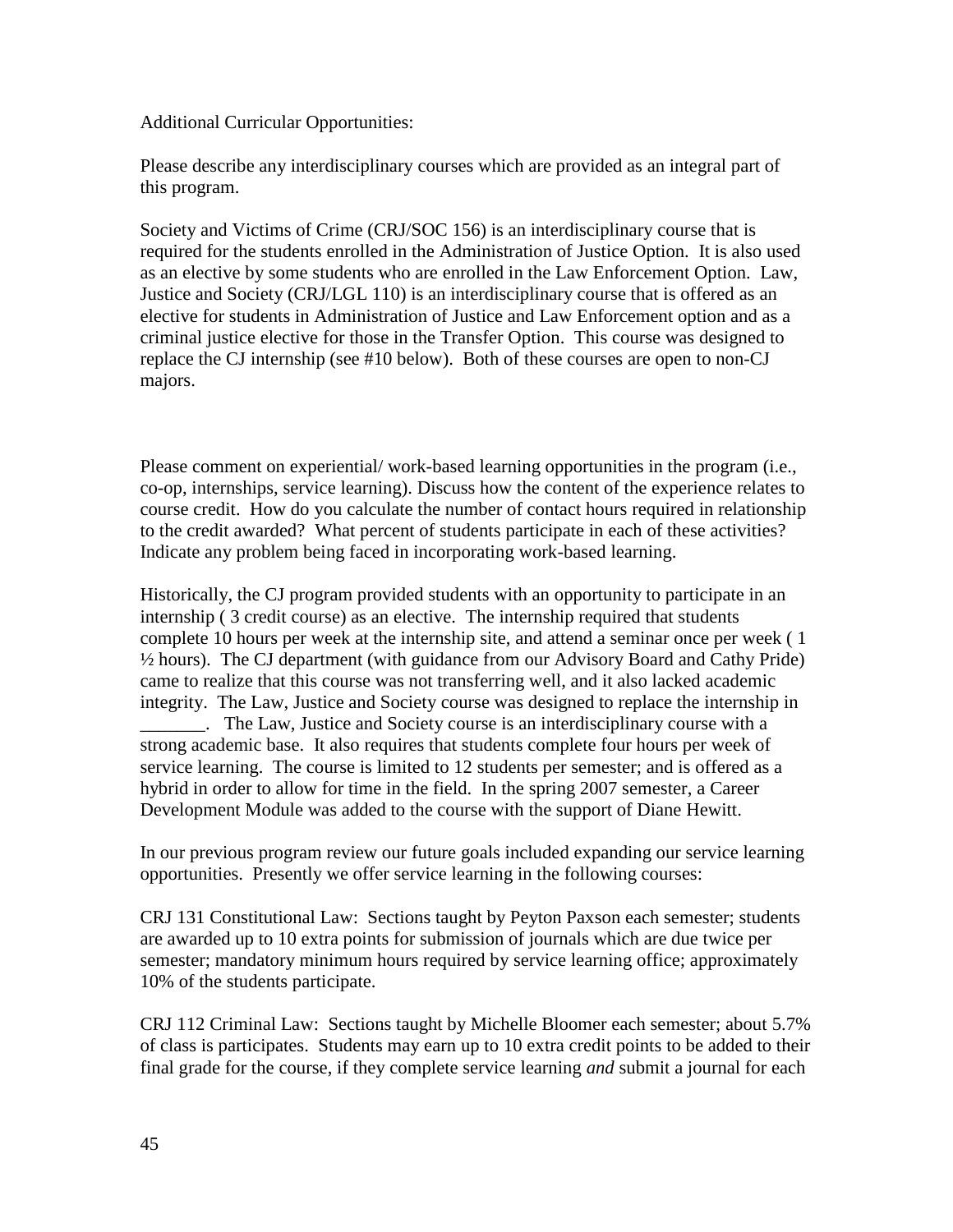visit. The journal entries required must include site observations, thoughts, feelings, and connections to the course and the students' career goals.

 CRJ/LGL 110 Law, Justice and Society: This course is offered only in the Spring semester and is limited to 12 students. There is a required 4 hours per week of service learning, totaling 40-44 hours for the semester; the component includes hours of service, journal assignments, a group project; and an evaluation. The aforementioned accounts for 40% of the course grade.

 CRJ 151 Interpersonal Communication in CJ, CRJ 121 Contemporary Policing, and CRJ 241 Criminal Investigation:

In Vanessa Dixon's sections, service learning is offered and represents 10% of the course grade. Students must complete 22 hours of service, keep a journal, and write a paper based on their experience.

The Criminal Investigation class also participated in a civic engagement project with Girls Incorporated. The project required the students to work with girls from ages 9-14 on personal safety and internet safety. Students gave a presentation and provided information for the girl's parents.

11. Please comment on the uniformity and appropriateness of content in multi-section courses and subsequent courses now in place. Do all courses have the proper prerequisites? Is the flow and relationship of courses to one another satisfactory? Are there changes indicated, based upon program objectives and/or new needs identified through the assessment process?

Presently, all courses contain the appropriate prerequisites. The changes instituted as a result of the program's assessment assure a flow and relationship between courses along with a keen focus on programmatic student learning outcomes which was not present before. However, as we become increasingly reliant on part timers, we are concerned about the uniformity and content of multi-section courses. In the fall 2010 and spring 2011, the department employed eleven part time faculty members. Some of them taught more than one course. Despite our best efforts to communicate changes, course student learning outcomes and mentor our part time faculty not all of them are equally committed in staying involved in the program.

12. a. Please comment on the role of developmental courses in the program? Which ones are relied upon by significant numbers of students in the program? What conclusions are you able to draw about the impact of these courses on students' preparation levels?

A significant number of criminal justice students are enrolled in developmental courses each semester. These courses include Fundamentals of English, Basic Writing, Reading I-III and Mathematics, including Fundamentals of Math, Algebra I, Algebra II,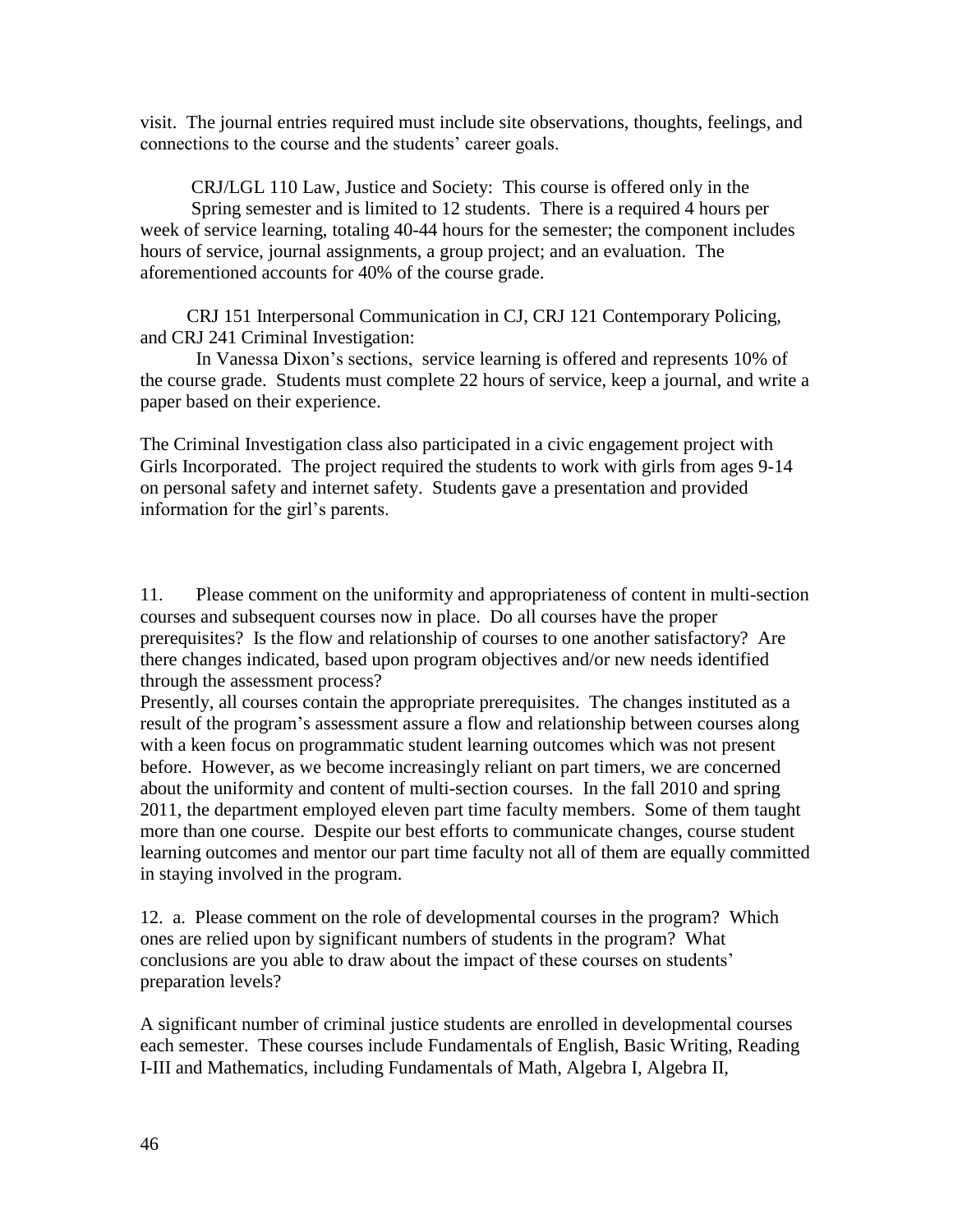Intermediate Algebra courses. Include percentages for latest data to show reliance of new students on these courses.

In particular, the reading and writing courses have a substantial impact on student's preparation levels. First of all students must complete the reading and developmental writing sequence before they can enroll in all other courses in the program. These English courses, if required by placement testing, are "the gatekeepers" for the program. Students are instructed during orientation to concentrate in these courses and work towards successful completion.

The Criminal Justice Department offers a developmental course entitled Law and Order. It also offers Write for Law and Order, a six credit learning community course which combines Law and Order and Basic Writing. These courses are designed to provide an academic foundation for students whose skill level is not adequate for all other criminal justice courses. These courses are intended to provide underprepared students with a course that will help them develop the skills they need to be successful while introducing them to the content and expectations of the criminal justice program. The courses merge criminal justice content with the acquisition of critical thinking, test taking, time management, note taking and study skills.

b. Please comment on the role of developmental courses outside the program. Which courses in the program are relied upon by significant numbers of students, and which courses outside the program are relied upon by significant numbers of students? What conclusions are you able to draw about the impact of these courses on students' preparation levels?

Depending on where students placed in the reading and developmental writing course sequence they may have to complete several semesters of developmental coursework. Generally, these students will need to maintain full time status and in order to do so while they complete these sequences, they will be restricted to developmental courses such as the Exploration courses. The longer a student takes in completing one or both of these sequences the more likely they are to take other Exploration courses. Exploration courses will be counted as electives in the law Enforcement and Administration of Justice options of the program. Students have three free electives on these options which may be filled by Exploration courses. What conclusions are you able to draw about the impact of these courses on students' preparation levels?

13. Describe the array of instructional methodologies in required or elective courses. (e.g. face to face, online, hybrid, self-paced, experiential, inquiry/problem-based, case studies, projects, etc.)

The following Criminal Justice courses are offered both face-to-face and online: Introduction to Criminal Justice (CRJ 101) Criminal Law (CRJ 112)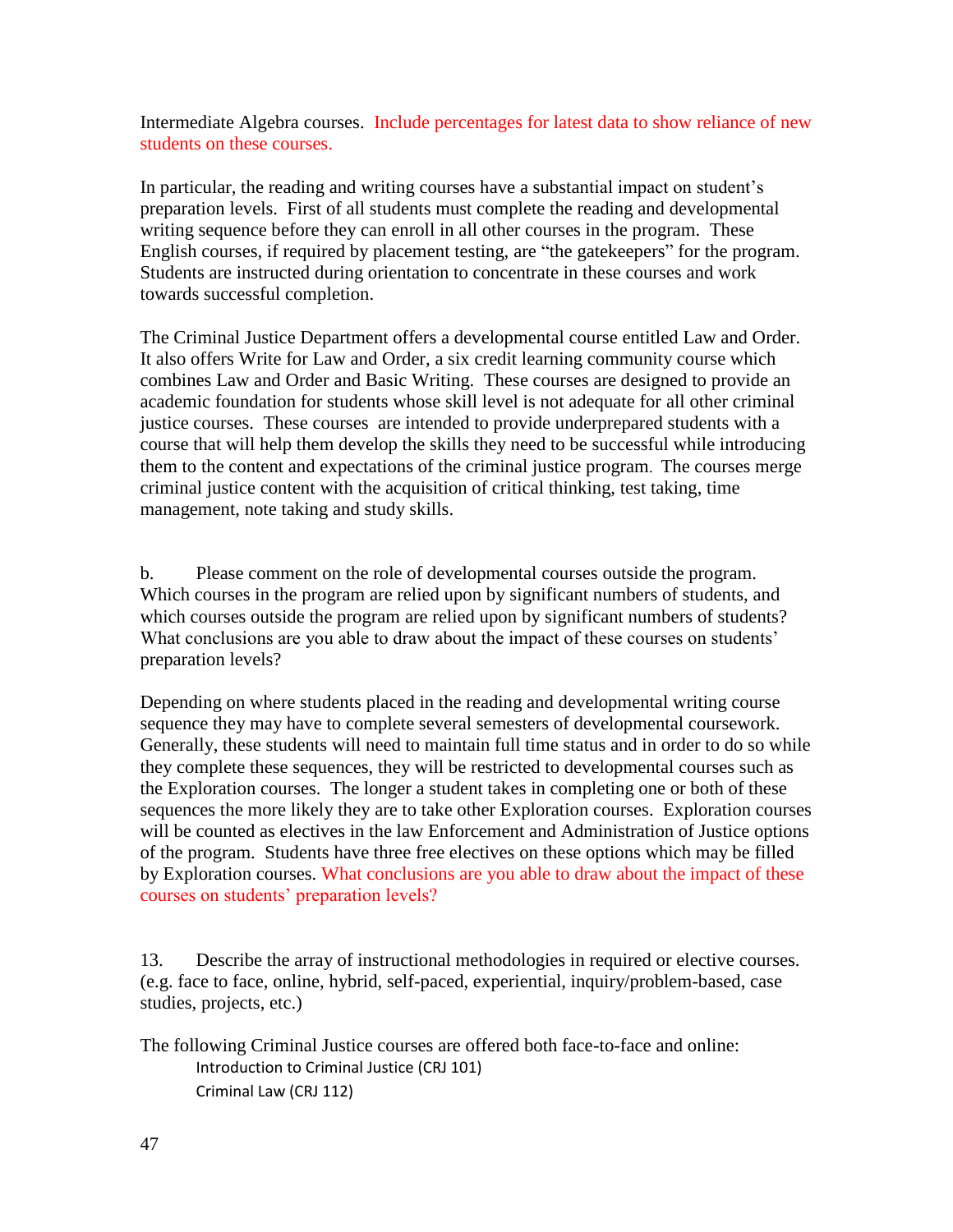Constitutional Law (CRJ 131) Society and Victims of Crime (CRJ 156) Juvenile Justice Process (CRJ 122) Principles of Correction (CRJ 231)

The following Criminal Justice courses are offered as hybrids (a combination of face-toface and online):

Interpersonal Communications in Criminal Justice (CRJ 151) Law, Justice, and Society (CRJ 153)

The following Criminal Justice courses offer service-learning opportunities (off-campus experiential learning):

Criminal Law (CRJ 112) (Bloomer) Contemporary Policing (CRJ 121) (Dixon) Constitutional Law (CRJ 131) (Paxson) Interpersonal Communications in Criminal Justice (CRJ 151) (Dixon) Criminal Evidence and Court Procedure (CRJ 152) (Paxson) Law, Justice, and Society (CRJ 153/LGL 110) (Pintrich) (service-learning is required) Criminal Investigation (CRJ 241) (Dixon)

The following Criminal Justice courses offer case studies: Constitutional Law (CRJ 131) Interpersonal Communications in Criminal Justice (CRJ 151) Criminal Investigation (CRJ 241) Criminal Law (CRJ 112)

Section VI: Instructional Support

a. Please discuss the adequacy of the staffing level in the program to teach students enrolled in the program.

The staffing levels are not presently adequate. As mandated by the Department of Higher Education through the Police Career Incentive Pay Program Accreditation, 2/3 of all core criminal justice courses must be taught by full time professors. As the program's enrollment has increased in the past two years and with it the amount of core course sections offered, full time faculty members have less flexibility to choose the courses they want to teach, get involved in projects such as developing courses or go on sabbaticals. In sum, our ability to undertake any activity which might affect the number of courses we teach has been markedly constrained. When one fulltime faculty member elects to undertake any of the above activities, it affects the number of core course sections the other full time faculty must teach and restricts their options. More importantly, it limits the program's growth. In order to provide faculty adequate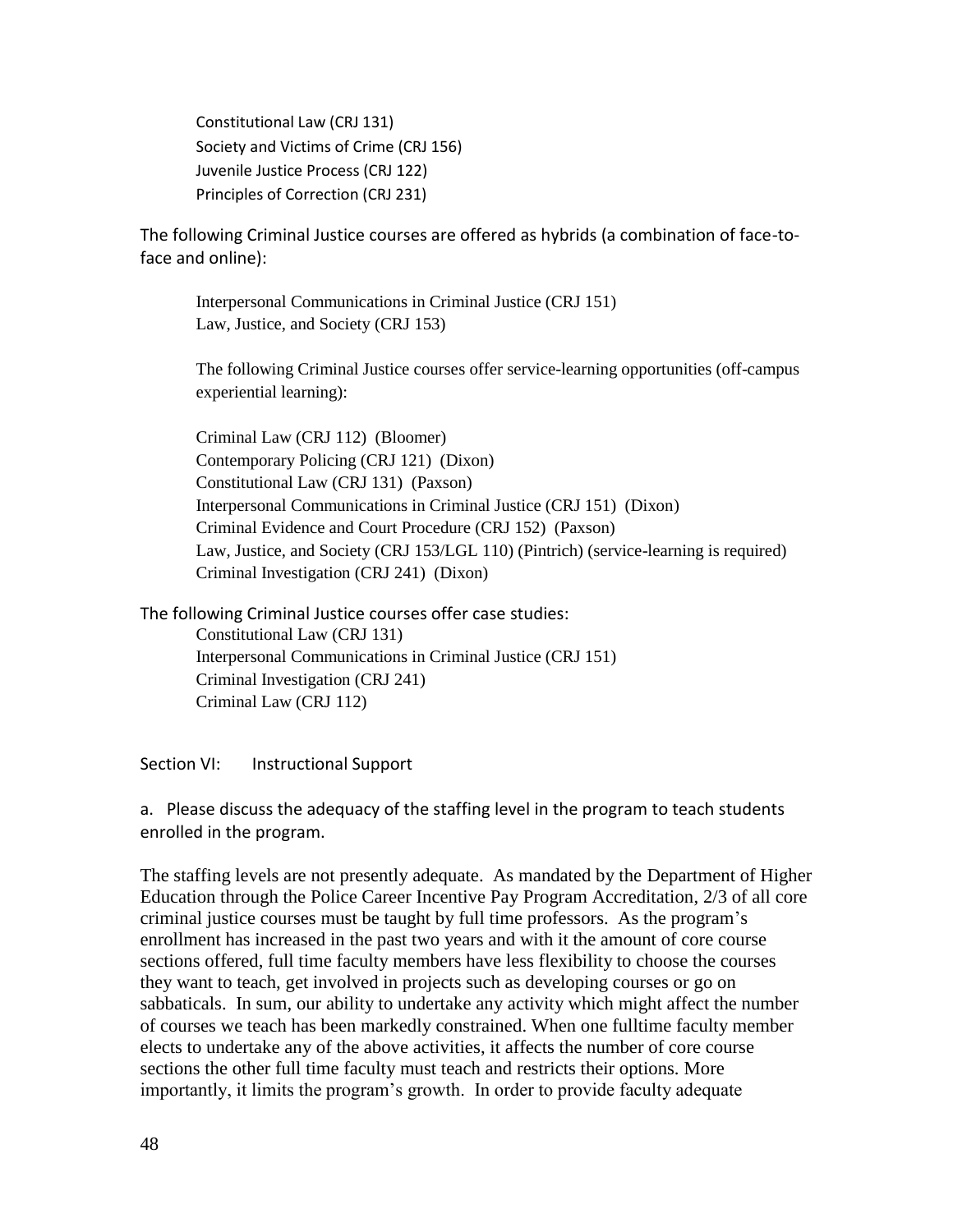opportunity for professional development and enhancement and to expand our program we need another full time faculty member .

Part time faculty must be better integrated into the fabric of the program and at least encouraged to be involved beyond just teaching their assigned sections. The need to integrate the adjunct faculty into the initiatives and the general business of the criminal justice department is one of the most glaring and significant issues exposed by this program review. In a program that presently enrolls 644 students and employs 5 fulltime professors and 12 part time professors, it is conceivable that a student would go through the program enrolling in courses taught only by part time faculty. It is imperative that part time faculty be as invested and committed to the improvement of their teaching skills and the program as the fulltime faculty. Not a single one of the changes proposed in this program review will yield the results expected if the part time faculty are not involved and bound to these goals..

Although there are steps the department can take towards this goal. The part time contract is a major obstacle. It does not require involvement in the department's business beyond teaching the section contracted for and attending an annual adjunct meeting. One meeting a year is insufficient to fully participate in program initiatives. Most of the CJ part time faculty members hold full time jobs in various criminal justice fields. They do not have the time to attend numerous meetings and be involved in projects which not only require additional time but do not involve additional compensation.

Nevertheless, hoping to elicit some voluntary participation, starting in the fall 2010, the Chair of the Criminal Justice Department invited all CJ part time faculty members to every department meeting. During the first meeting of the fall 2010, four adjuncts attended. By the last meeting of the fall semester only two attended.

b. Please discuss the adequacy of the staffing level in the program to advise students enrolled in the program.

The Criminal Justice Department fulltime faculty is actively involved in advising criminal justice majors. In fact, we are deeply committed to ably advise as many of our students as we can. The fulltime faculty regularly undertakes in advising overloads during the early registration periods in the fall and spring. A typical advising session is geared to ensure proper course sequence and plot an adequate path to achieve specific career goals.

In the academic year 2010-2011, the criminal justice department's enrollment consisted of 644 students. (ADD number students advised by each professor. Matthew will get from E4s) Clearly, it is not possible for the five fulltime faculty members to advise every CJ major. Students who are not advised by CJ faculty are advised at the Academic Planning Center or simply choose courses themselves. Since we have introduced new prerequisites and the Transfer option, the program's curriculum has become more complex than it was in the past. It is imperative that students see an advisor familiar with the CJ program to ensure that they attain their academic goals in a reasonable time. We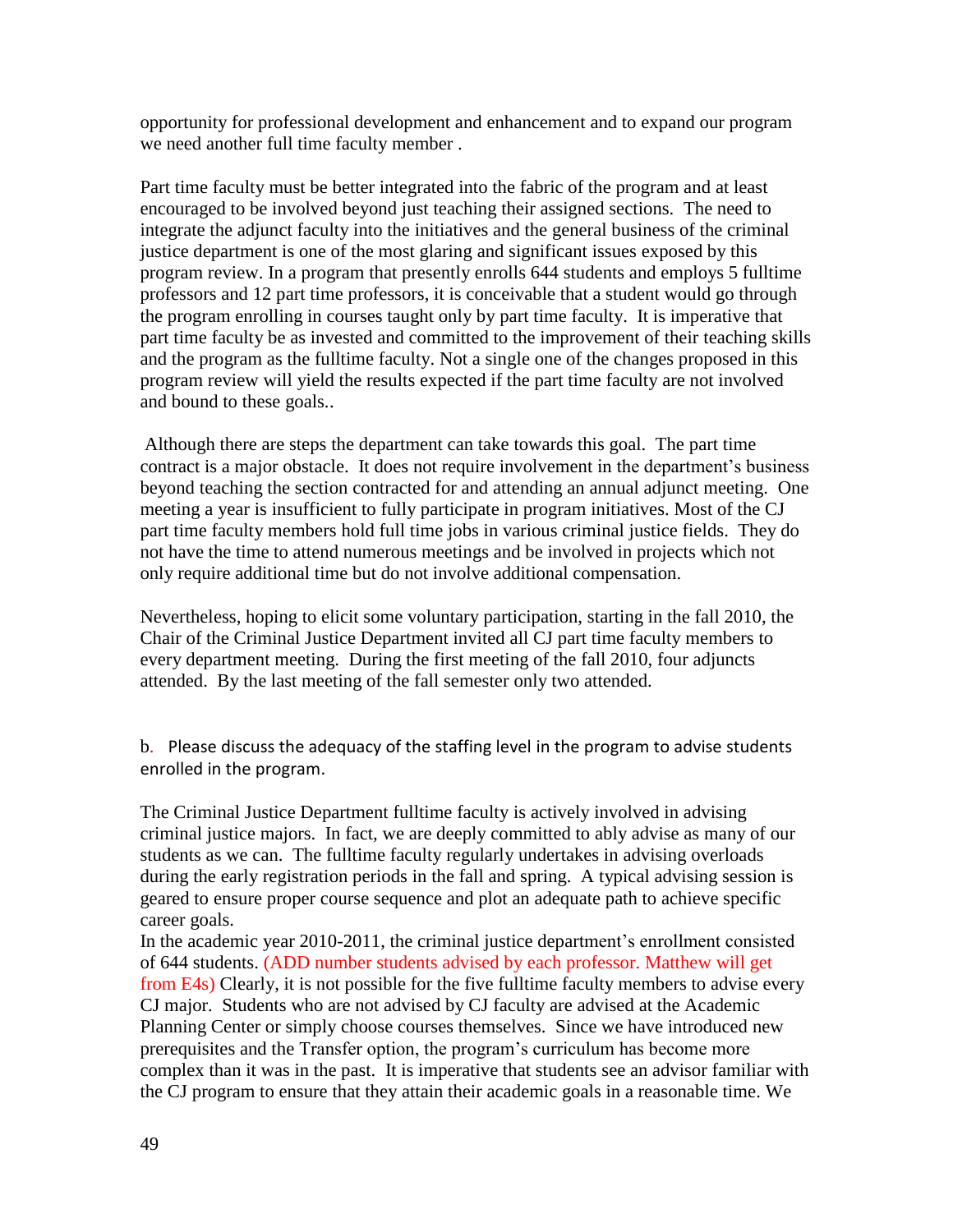would like to offer part time faculty the opportunity to advise students. This will only be feasible if they can be compensated for this task. We feel that this would be an effective way to integrate them into the department's business.

What specific support services and activities (i.e., tutoring, media, library, disabled student support, computer labs, service learning) does this program require? Please comment on the availability and adequacy of these services. Be specific about any current deficiencies or projected needs.

We often find that students who do well on placement tests when entering the college (or more likely, are transferring in to MCC with a few credits after doing poorly at baccalaureate institutions) discover that they have learning disabilities or encounter other challenges after a semester or two at MCC. To address the needs of these students, we advocate that the College offer the Applied Learning Skills and Critical Thinking courses on a regular basis.

Please see the appendix for information regarding support services at the college. Is this necessary?? We all know what they are….

How adequate and appropriate are program facilities and equipment? Please be specific about current deficiencies or projected needs.

We have some concerns regarding the program's facilities and equipment. Some CJ faculty teaching courses which enroll up to 32 students have been assigned classrooms which do not have sufficient seats for the number of students enrolled. Inadequate access to smart classrooms continues to be a problem too. There are not enough smart classrooms to cover the demand for these in our department.

In addition, there are not enough classrooms in the college which will accommodate fully integrated learning communities enrolling up to 44 students. Even more difficult is finding a classroom which accommodates forty four students and has smart classroom capabilities. This lack of adequate classrooms to support the needs of learning community courses is a disincentive to develop more learning community courses.

Many criminal justice courses require presentations involving technology. Noreen McGuiness has done a wonderful job visiting classrooms to instruct students in the proper use of this technology and techniques to enhance their presentations. However, she is the only person performing this task. Ideally, there should be enough resources and personnel to assist students who would like to receive more support outside the classroom.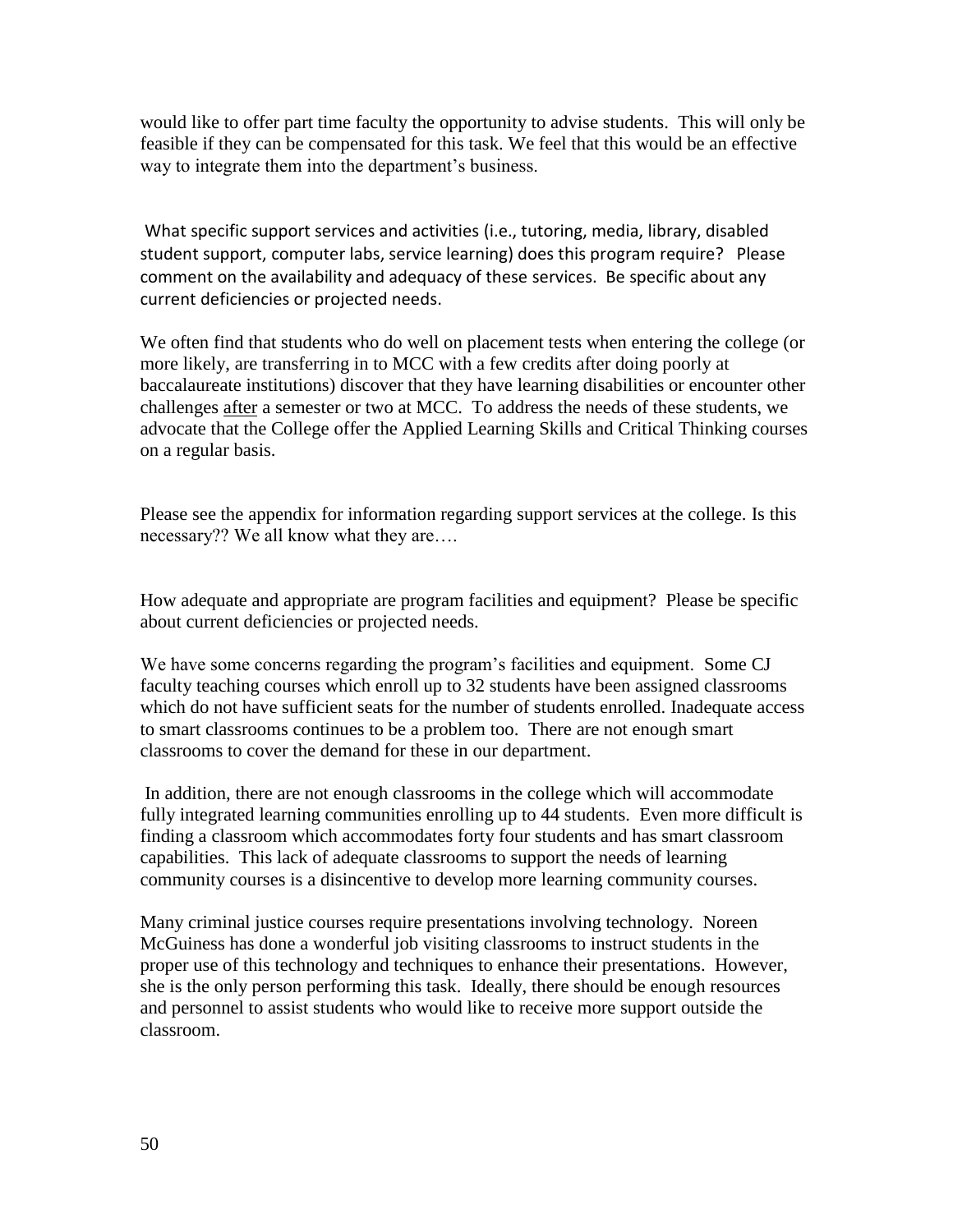17. Please describe any professional development needs of program faculty or staff.

Peyton Paxson: It is important that he remain a licensed attorney. He wishes to continue as a member of ACJS and to receive professional publications, such as Search and Seizure Bulletin and other legal publications.

Lynda Pintrich: Wishes to continue as a member of ACJS and ACA. She would like to attend conferences pertaining to victims' rights and programs, domestic violence, correctional issues, and service learning.

Joseph Gardner: Wishes to attend a conference on Community Issues and/or Domestic Violence.

Michelle Bloomer: Wishes to attend professional development conferences on developmental learning and teaching criminal justice as well as any continuing legal education courses related to the criminal justice system.

Part time Faculty: The part time faculty members in the Criminal Justice Department consist mainly of practitioners in the criminal justice system who are not trained as teachers. They are encouraged to take part in all professional development opportunities available at the college. Their commitment to professional development varies and their availability to engage in these is also an obstacle.

18. Describe the sources of program funding. Are the funds adequate to support the program? Is the current use of funds effective to realize program goals? Does the program leadership have input into the program budget?

Please provide any additional information that you consider important in assessing this department/area.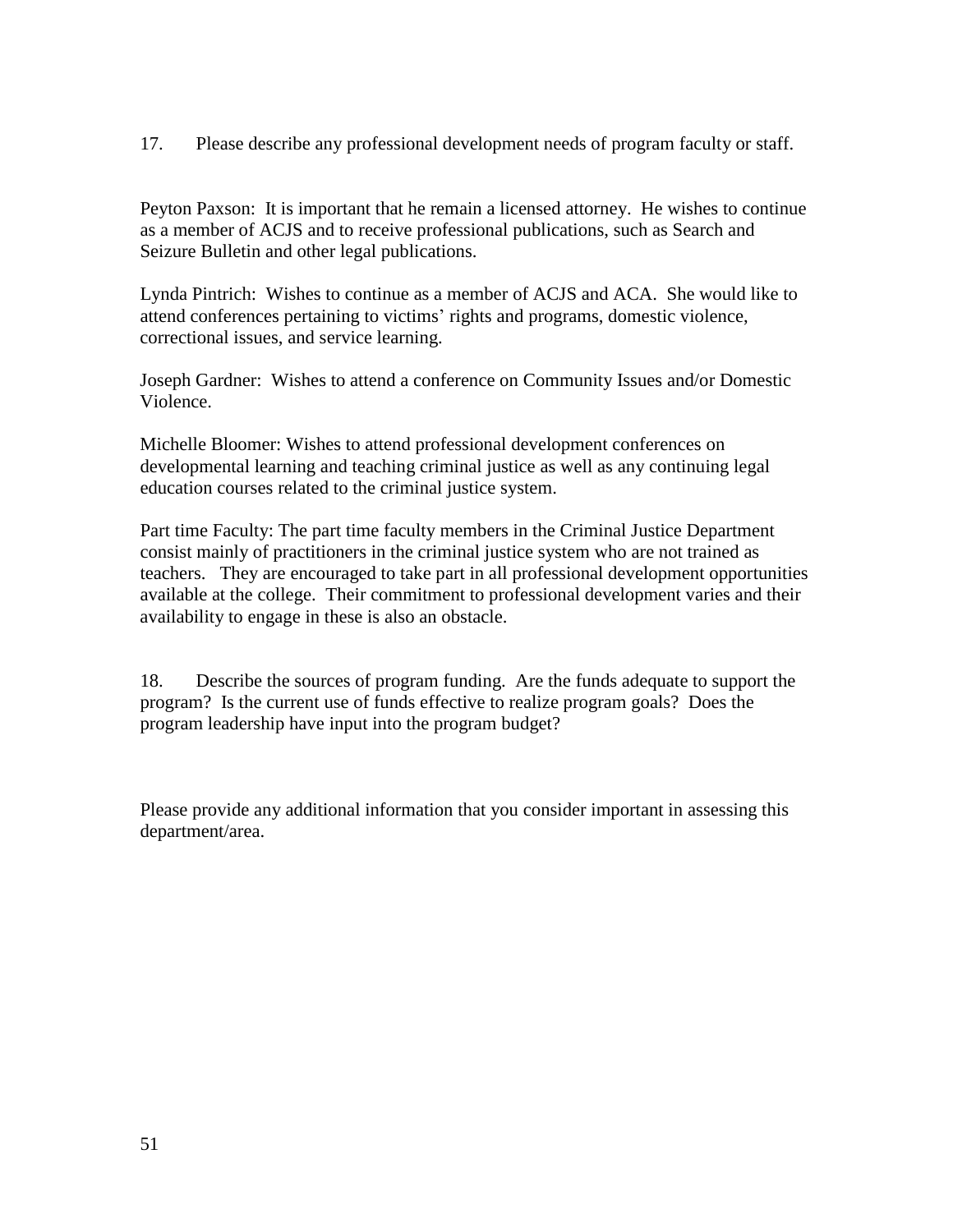## **Section VII: Program Evaluation Summary**

This section should be completed based upon review and consideration of both the data supplied in **Section II** and the questions posed in **Sections III, IV, V, VI and VII.**

## A. Program Strengths

(Bulleted List with reference to the question(s) numbers in the program review where this strength is explained.)

B. Program Needs for Improvement, Proposed Plans for Improvements, Budgetary Implications, Timelines

Problems: Student willingness to participate is not the biggest problem we face. The greatest obstacle to participation is their inability to arrange service learning around their school and work schedules. Despite service learning presentations at adjunct meetings There is also a lack of involvement in service learning among our adjunct professors.

## Future:

Develop service learning for the Society and Victims of Crime courses, including the web based sections. This is part of Lynda's sabbatical work.

Adjuncts have been encouraged to incorporate service learning into their courses. Cynthia Lynch gave a presentation on service learning during the CJ Adjunct meeting held in the fall 2009. However,

Continue to work with service learning staff to increase criminal justice and human service placements in the community.

| <b>Program Needs</b><br>(Reference the question in<br>the program review where<br>this need is explained.) | Proposed Plans for<br>Improvement<br>(Bulleted list of<br>suggestions.)                                                                                                                                                         | Financial<br>Needs to<br>Make<br>Improvements | Proposed<br>Timelines for<br>Implementation |
|------------------------------------------------------------------------------------------------------------|---------------------------------------------------------------------------------------------------------------------------------------------------------------------------------------------------------------------------------|-----------------------------------------------|---------------------------------------------|
| 7e PSLO V                                                                                                  | Secure a mini grant to<br>have the CJ faculty<br>collaborate with career<br>counselors to develop and<br>incorporate career<br>exploration and awareness<br>units in Law and Order,<br>Introduction to CJ, and<br>Interpersonal |                                               |                                             |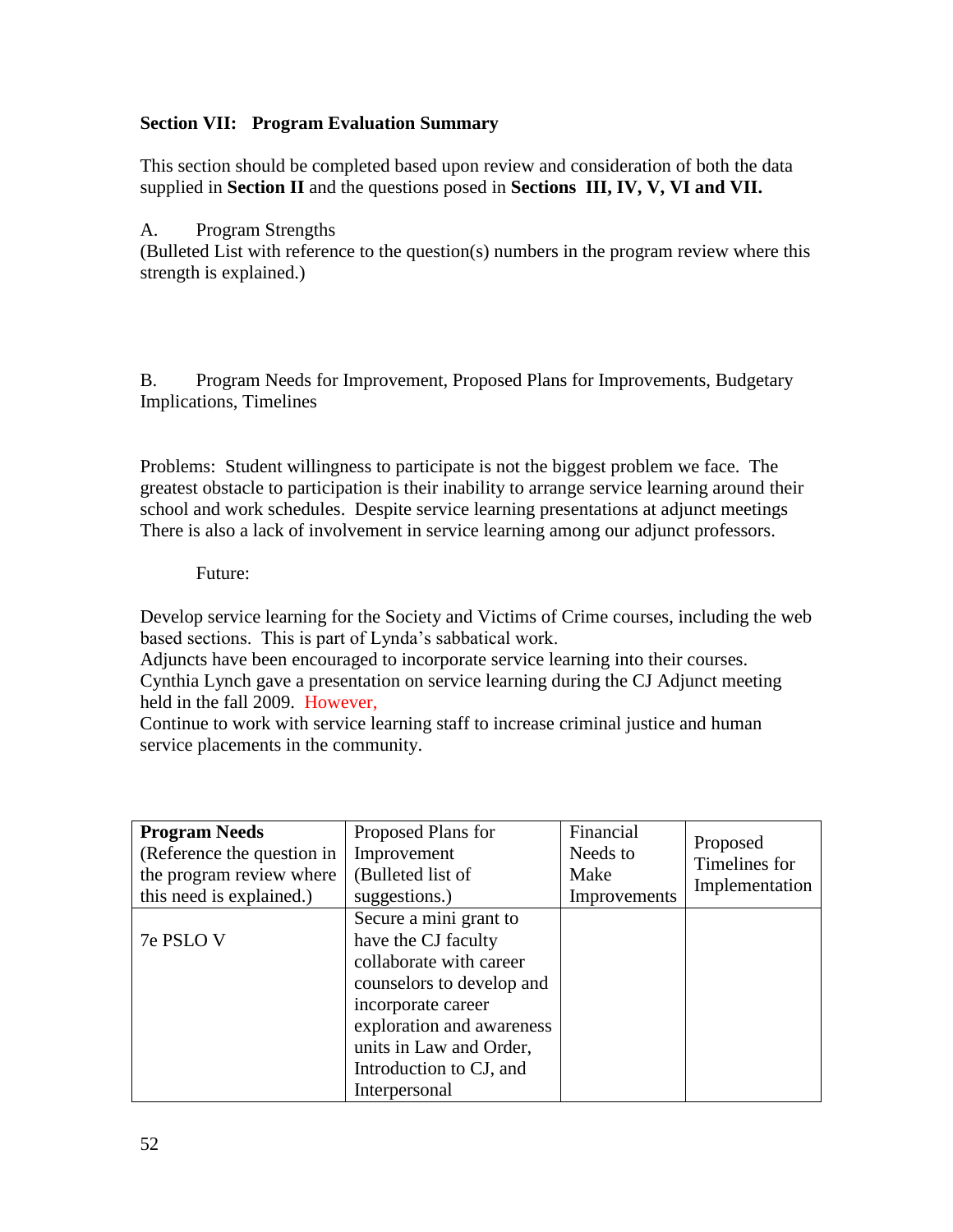|                             | Communications in CJ        |  |
|-----------------------------|-----------------------------|--|
| 3b. Insufficient follow up  |                             |  |
| data about student          |                             |  |
| transfer and employment.    |                             |  |
|                             | Hire a sixth full time      |  |
| 4b Faculty is precluded     | faculty member              |  |
| from growing the            |                             |  |
| program by Quinn Bill       |                             |  |
| accreditation requirement   |                             |  |
| that fulltime faculty teach |                             |  |
| 2/3 of core courses         |                             |  |
|                             |                             |  |
|                             | Discuss with all CJ         |  |
| Section 5 Application of    | faculty what other          |  |
| the Law PSLO                | changes are necessary       |  |
|                             |                             |  |
| Lack of involvement in      |                             |  |
| service learning among      |                             |  |
| our adjunct professors      |                             |  |
|                             |                             |  |
| Section 6 a. and b.         | Integrate part time faculty |  |
|                             | more fully into the         |  |
|                             | department's business       |  |
|                             | including advising          |  |
|                             |                             |  |
|                             |                             |  |
|                             |                             |  |

# APPENDIX A MCC Institutional Student Learning Outcomes

Knowledge and Skills

The MCC graduate will use knowledge acquired at MCC as a foundation for continued study and/or practical application. Freshman and sophomore foundation for transfer

Professional skills for career track (degree or certificate)

Critical Thinking

The MCC graduate will demonstrate an ability to understand, interpret and analyze information in order to engage in critical thinking and problem-solving.